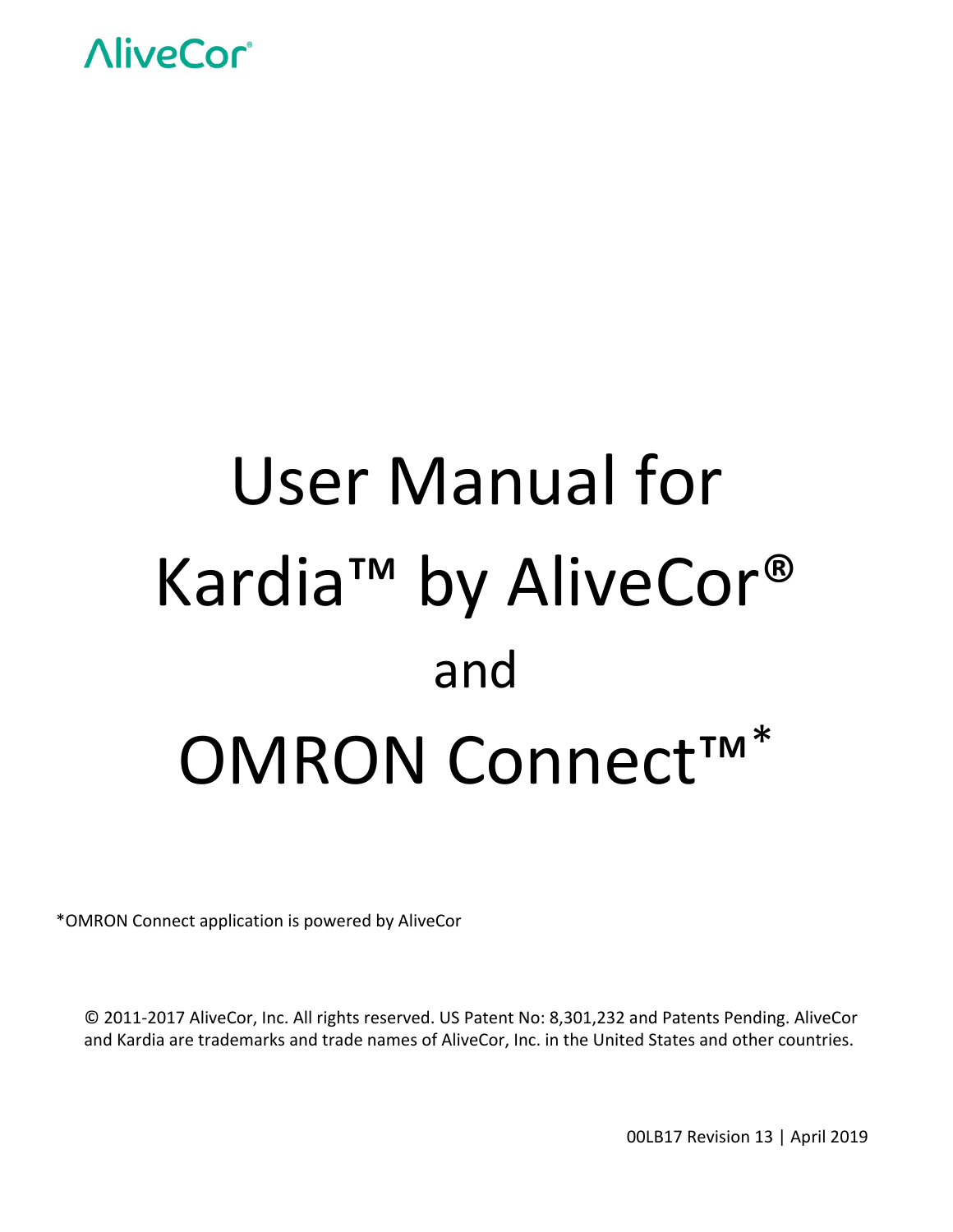|    | Contents                                                                                                      |    |
|----|---------------------------------------------------------------------------------------------------------------|----|
| 1. | <b>INTRODUCTION</b>                                                                                           | 3  |
|    | 2. CAUTIONS                                                                                                   | 6  |
| 3. | SET UP YOUR KARDIAMOBILE OR KARDIABAND SYSTEM AND TAKE YOUR FIRST EKG RECORDING                               | 6  |
| 4. | <b>RECORDING AN EKG</b>                                                                                       | 9  |
| 5. | ONCE THE EKG RECORDING IS FINISHED                                                                            | 11 |
|    | 6. SMARTRHYTHM (WATCH APP REQUIRED)                                                                           | 12 |
|    | 7. ENTER AN EVENT WITHOUT AN EKG (KARDIA APP ONLY)                                                            | 13 |
|    | 8. SETTINGS AND ADJUSTMENTS                                                                                   | 13 |
|    | 9. EMAIL, PRINT, OR DELETE RECORDINGS                                                                         | 14 |
|    | 10. HISTORY (KARDIA APP ONLY)                                                                                 | 15 |
|    | 11. CLINICIAN REVIEW (KARDIA APP ONLY)                                                                        | 15 |
|    | 12. KARDIASTATION (CLINICAL MODEL)                                                                            | 16 |
|    | 13. DETECTORS (ATRIAL FIBRILLATION, NORMAL, UNREADABLE, BRADYCARDIA <sup>1</sup> , TACHYCARDIA <sup>1</sup> ) | 17 |
|    | 14. MEDICATIONS (KARDIA APP - IOS ONLY)                                                                       | 20 |
|    | 15. INSIGHTS (FOR IOS) / TRENDS AND ANALYSIS (ANDROID) (KARDIA APP ONLY)                                      | 20 |
|    | 16. HEALTH APP AND GOOGLE FIT INTEGRATION                                                                     | 20 |
|    | 17. REFERRAL CODE                                                                                             | 21 |
|    | 18. BLOOD PRESSURE                                                                                            | 21 |
|    | 19. WEIGHT                                                                                                    | 22 |
|    | 20. PERSONAL REPORT                                                                                           | 23 |
|    | 21. ACCESSING HELP                                                                                            | 23 |
|    | 22. EDITING USER PROFILE (KARDIA APP ONLY)                                                                    | 23 |
|    | 23. ACCESSING EDUCATION (KARDIA APP ONLY)                                                                     | 23 |
|    | 24. TROUBLESHOOTING                                                                                           | 25 |
|    | 25. KARDIA DEVICE SPECIFICATIONS                                                                              | 29 |
|    | 26. EUROPEAN AUTHORIZED REPRESENTATIVE                                                                        | 31 |
|    | 27. ALIVECOR (MANUFACTURER) CONTACT INFORMATION                                                               | 31 |
|    | 28. ELECTRICAL SAFETY                                                                                         | 32 |
|    | 29. SYMBOLS USED SYSTEM OR PACKAGE LABELING                                                                   | 40 |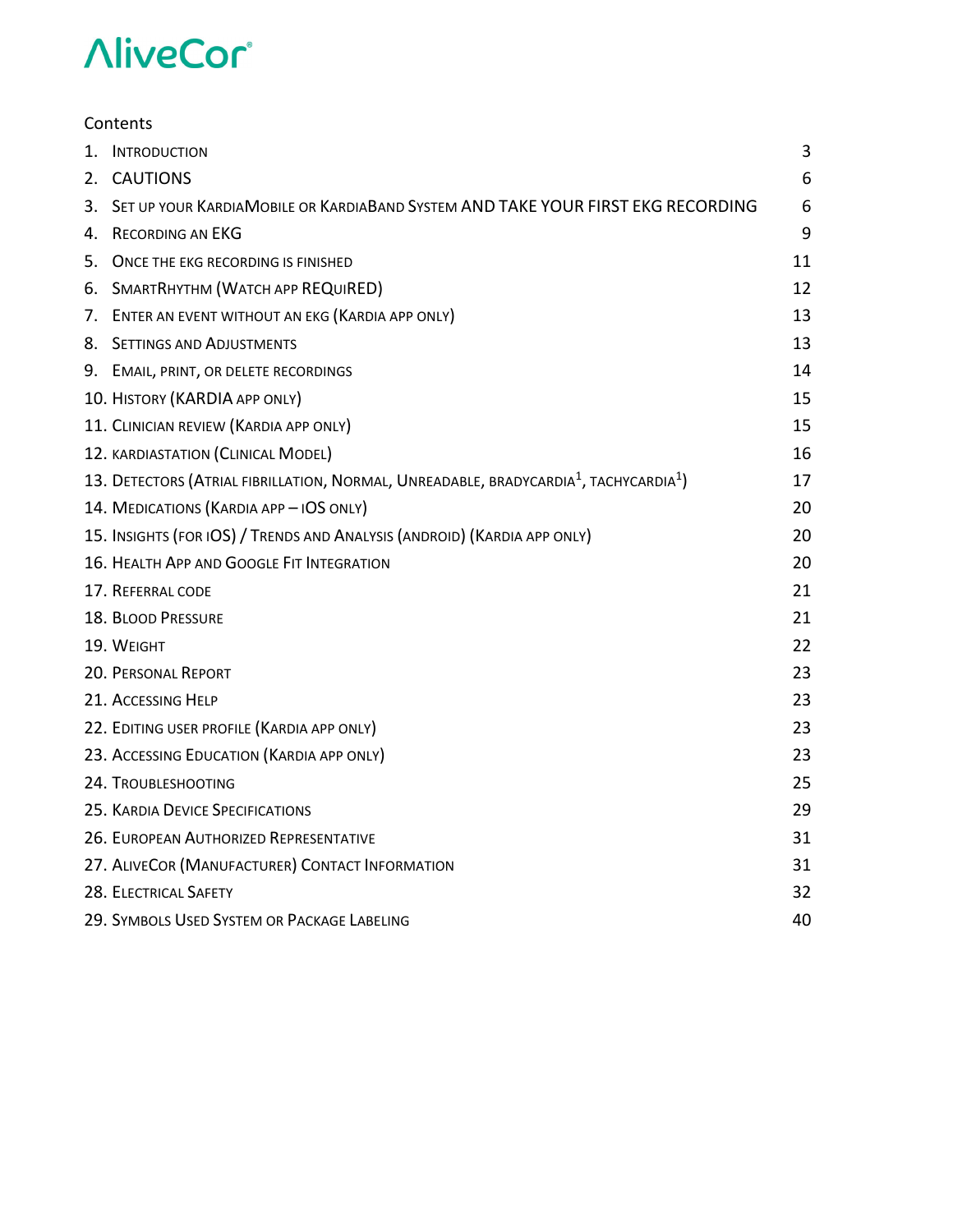### **1. INTRODUCTION**

Kardia is AliveCor's family of mobile, clinical‐quality electrocardiogram (EKG or ECG) recorders, mobile applications, and EKG data processing analytics. This User Manual contains instructions for the following products:

- KardiaMobile System
	- o KardiaMobile (Patient Version)
	- o KardiaStation (Clinical Version)
- KardiaBand System
- Unless specifically mentioned by name, this manual will refer to Kardia phone app and OMRON Connect smartphone applications as the "Kardia app" and the Apple Watch applications as the "Watch app"; any instructions in this document regarding the Kardia app or Watch app apply to OMRON Connect Phone and Watch applications as well. KardiaStation app is the clinical model of the Kardia app that is specifically for use in a healthcare setting under the supervision of a healthcare professional.
- Users may use the Kardia app to record and display EKGs using KardiaMobile Hardware with their smartphone or tablet, or the Watch app in their Apple Watch with the KardiaBand Hardware. These applications also provide instant analysis of the recorded EKG to evaluate whether the heart rhythm is normal or if atrial fibrillation is detected.
- The default duration of an EKG recording is 30 seconds. Users may extend KardiaMobile recording duration on the Kardia app to a maximum time of 5 minutes. Kardia family of products allows users to take an unlimited number of EKG recordings and send each to themselves or their physicians for review. In addition, Kardia products can store and allow access to your entire EKG history in the cloud (Premium feature).
- Patients with known or suspected heart conditions as well as health conscious individuals can use KardiaMobile System or KardiaBand System to record an EKG daily or whenever they are feeling symptoms and to share their recordings with their physician. Medical professionals can quickly assess rate and rhythm, screen for arrhythmias, and remotely engage with patients who use Kardia.

The KardiaMobile System is used with a user‐supplied compatible smartphone or tablet. The KardiaMobile product consists of:

- 1. KardiaMobile Hardware– a device that has electrodes to sense and transmit EKG rhythms to the smartphone or tablet and that can optionally attach to your compatible smartphone with the provided phone clip;
- 2. Phone Clip an optional accessory to attach to the back of your smartphone that your KardiaMobile device can slide in and out of;
- 3. Kardia app used to collect, view, and save (Premium feature) EKG recordings and to wirelessly transmit to the AliveCor server.

The KardiaBand System is paired with a user‐supplied compatible iOS iPhone and a user‐supplied compatible Apple Watch to form the KardiaBand System, which consists of:

1. KardiaBand – Apple Watch watchband with embedded electrodes that sense and transmit EKG rhythms to the Apple Watch;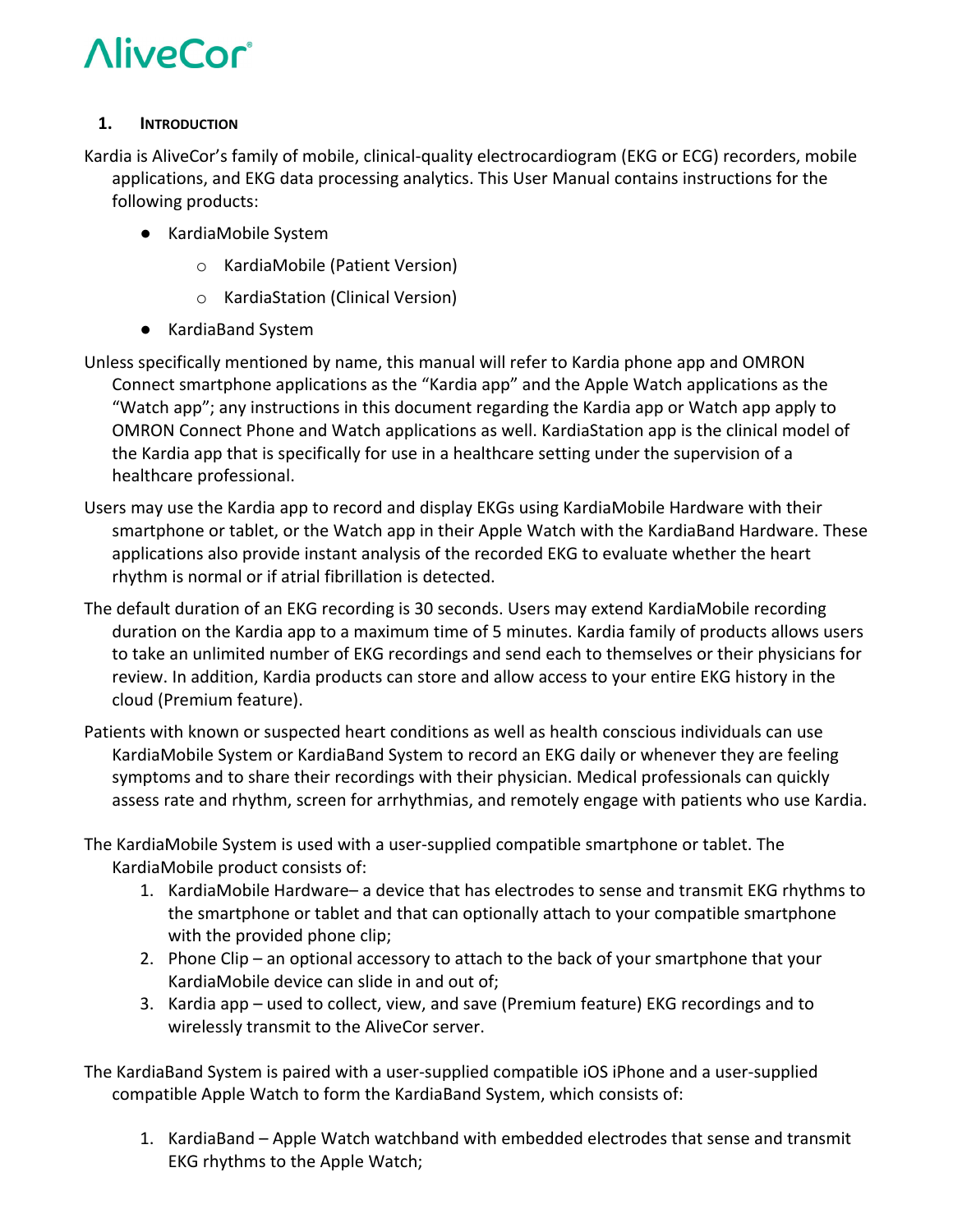- 2. Watch app (a companion to the Kardia app) used to collect, view, and save (Premium feature) recordings on the Apple Watch, and wirelessly transmit recordings to the Kardia app.
- 3. Kardia app used to collect, view, and save EKG recordings and to wirelessly transmit to the AliveCor server (Premium feature).
- NOTE: The KardiaMobile System and KardiaBand System products have the ability for users to connect to their physicians (who view the data on Kardia Pro) with a referral code. When connected, the user's EKG recordings are available to be viewed by their physicians. Users without a referral code may send their EKG recordings to their physician by emailing the PDF from the Kardia app on the smartphone.

The KardiaMobile System and KardiaBand System products enable users to:

- Collect and store single-channel EKG recordings.
- Record voice memos that are automatically transcribed to notes.
- Edit user data associated with recordings.
- Wirelessly transmit EKG recordings to the AliveCor server.
- Access past EKG recordings stored on the AliveCor server. (Premium feature).
- Print or save EKG recordings in PDF format.
- Request professional clinical interpretation and analysis of EKG recordings.
- Track events that may impact your heart health, such as symptoms, activities, diet, etc. (Premium feature).

After a user has created an account on the Kardia app and received an EKG analysis, users can:

- View EKG recordings in real-time and after the recording.
- View the output of the Atrial Fibrillation, Normal, and Unreadable detectors.
- Email EKG recordings to their physician or other recipients of their choice.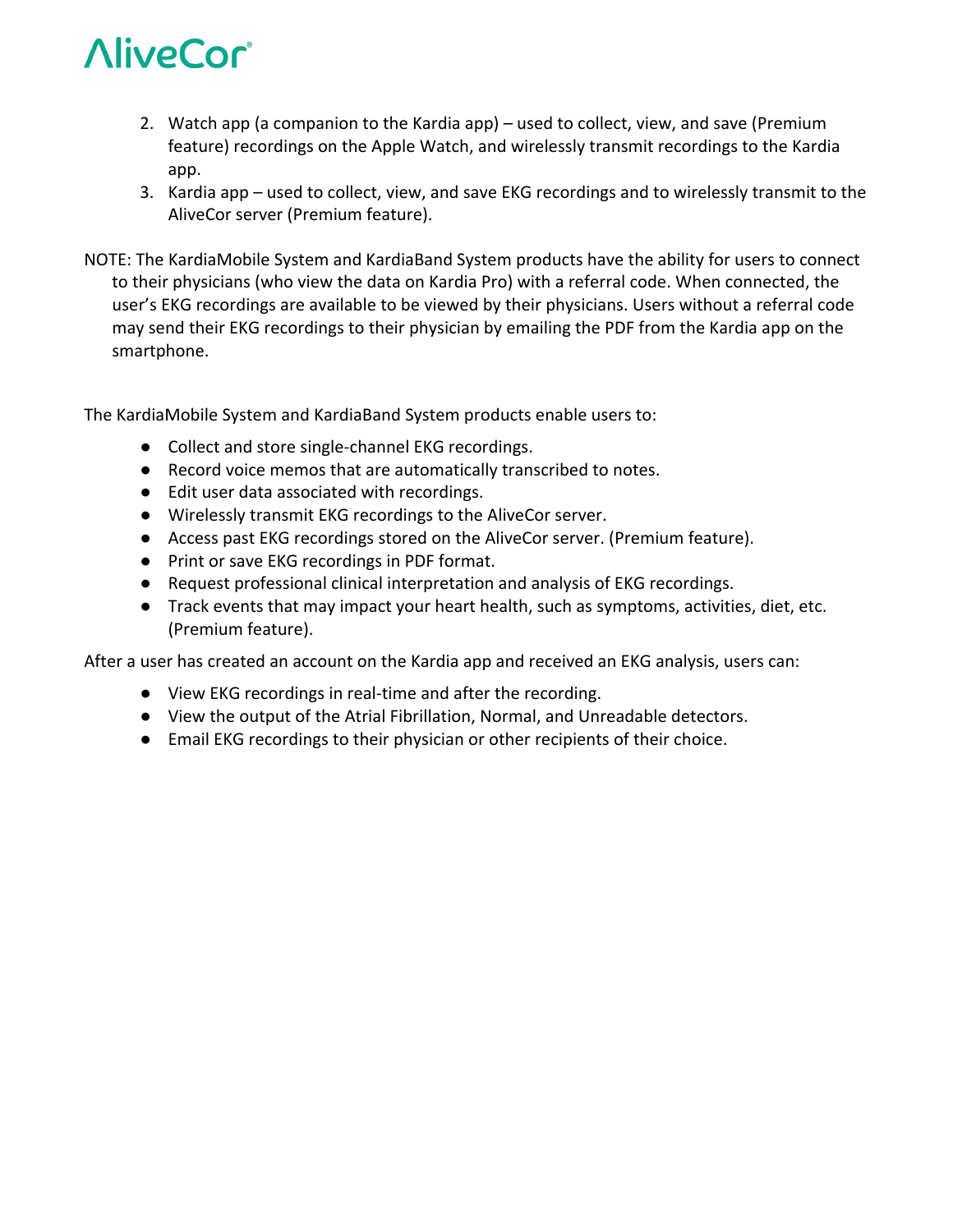### 1.1. **Medical Device Products Indications for Use – U.S.**

### **KardiaMobile System:**

The KardiaMobile System is intended to record, store and transfer single‐channel electrocardiogram (EKG) rhythms. The KardiaMobile System also displays EKG rhythms and output of EKG analysis from AliveCor's KardiaAI platform including detecting the presence of normal sinus rhythm, atrial fibrillation, bradycardia, tachycardia, and others (when prescribed or used under the care of a healthcare professional). The KardiaMobile System is intended for use by healthcare professionals, patients with known or suspected heart conditions and health conscious individuals. The device has not been tested and is not intended for pediatric use.

### **KardiaBand System:**

The KardiaBand System is intended to record, store and transfer single‐channel electrocardiogram (EKG) rhythms. The KardiaBand System also displays EKG rhythms and detects the presence of atrial fibrillation and normal sinus rhythm (when prescribed or used under the care of a physician). The KardiaBand System is intended for use by healthcare professionals, adult patients with known or suspected heart conditions and health conscious individuals.

### **Indications for Use – Canada**

### **Kardia Mobile:**

The Kardia Mobile product is intended to record, store and transfer single‐channel electrocardiogram (EKG) rhythms. The Kardia app (also known as the Omron Connect app) also displays EKG rhythms and detects the presence of atrial fibrillation, , bradycardia, tachycardia, and normal sinus rhythm (when prescribed or used under the care of a physician). The Kardia Mobile product is intended for use by

healthcare professionals, patients with known or suspected heart conditions and health conscious individuals. The product has not been tested and it is not intended for pediatric use.

# 1.2. **Clinical Validation and Research**

The KardiaMobile System and KardiaBand System have been extensively validated in clinical studies at several leading institutions. All Kardia devices have been favorably compared to Lead I recordings of a standard FDA‐cleared 12‐lead device. Clinical equivalence of recordings from the Kardia devices and the 12‐lead EKG device were also validated by board‐certified Cardiac Electrophysiologists. See https://www.alivecor.com/research/ for details.

# 1.3. **Contraindications**

There are no known contraindications for the KardiaMobile or KardiaBand System products, although care should be taken when considering using the device according to the warnings and precautions in this manual.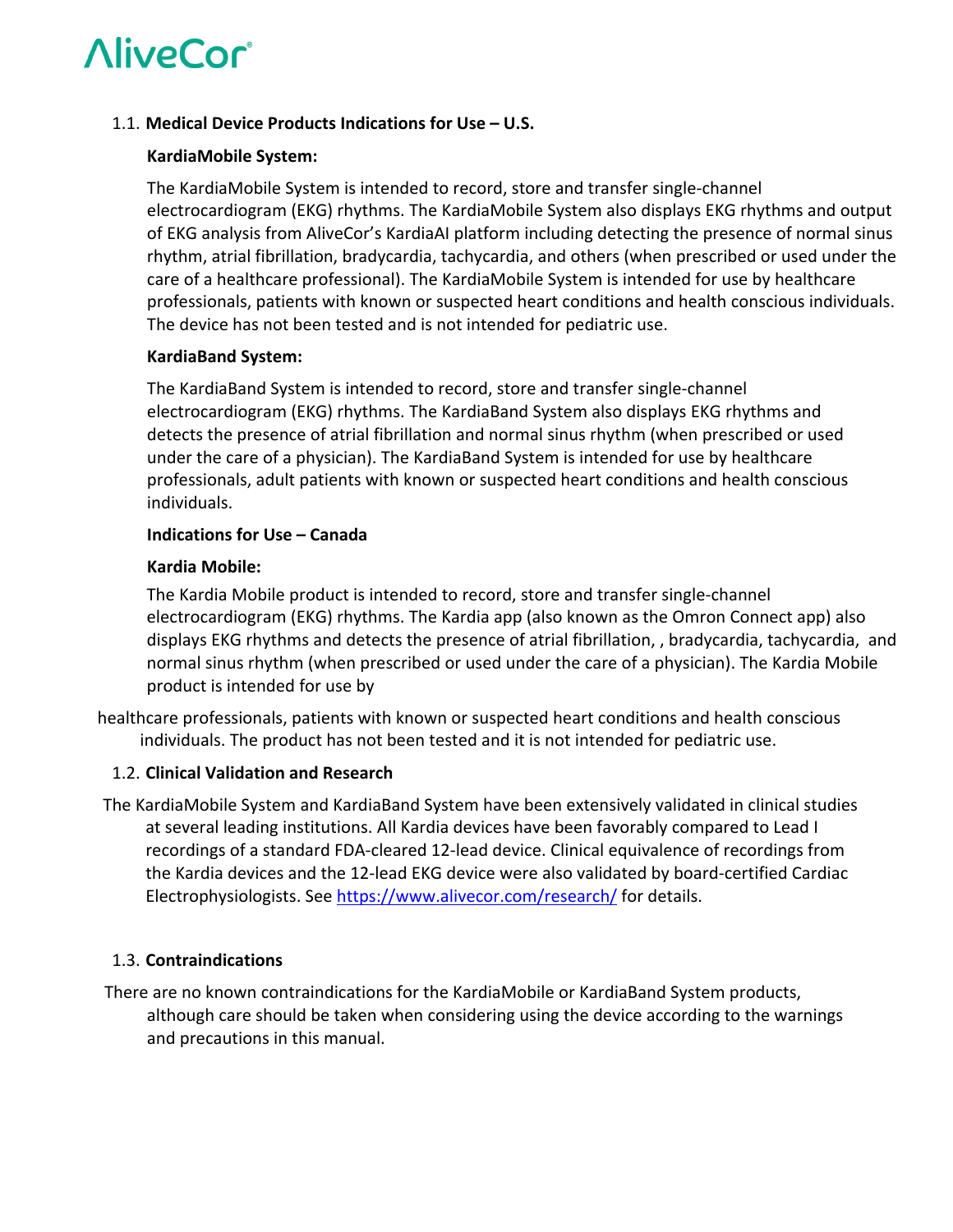# **2. CAUTIONS**

# **General:**

- DO NOT use with a cardiac pacemaker, ICDs, or other implanted electronic devices.
- DO NOT use to self-diagnose heart related conditions. Consult with your physician before making any medical decision, including altering your use of any drug or treatment.
- DO NOT store in extremely hot, cold, humid, wet, or bright conditions.
- DO NOT expose to strong electromagnetic fields.
- DO NOT expose the device to a magnetic resonance (MR) environment.
- DO NOT wear during cautery and external defibrillation procedures.
- DO NOT take recordings in close vicinity to other equipment emitting ultrasonic acoustics.
- DO NOT take a recording while driving or during physical activity.
- DO NOT use KardiaMobile while charging your phone. DO NOT use KardiaBand while charging your watch.
- DO NOT take a recording if the electrodes are dirty. Clean them first.
- DO keep components out of reach of children.
- DO use this device to record heart rate and heart rhythm only.
- DO NOT use the sensor on a portion of the body with too much body fat, body hair or very dry skin, as a successful recording may not be possible.
- DO NOT continue use until further instructed by a physician if your skin is irritated or inflamed around the sensor or band.
- AliveCor makes no warranty for any data or information that is collected erroneously by the device, or misuse or malfunction as a result of abuse, accidents, alteration, misuse, neglect, or failure to maintain the products as instructed. Interpretations made by this device are potential findings, not a complete diagnosis of cardiac conditions. All interpretations should be reviewed by a medical professional for clinical decision‐ making.DO NOT drop or bump device.DO NOT use in the presence of flammable anesthetics, drugs or pressurized oxygen.
- After EKG analysis, the app may incorrectly identify ventricular flutter, ventricular bigeminy, and ventricular trigeminy heart conditions as unreadable. Please consult with your physician.
- AliveCor does not guarantee that you are not experiencing an arrhythmia or other health conditions when labeling an EKG as normal. You should notify your physician for possible changes in your health.

# **3. SET UP YOUR KARDIAMOBILE OR KARDIABAND SYSTEM AND TAKE YOUR FIRST EKG RECORDING**

# 3.1. **Compatibility**

For help deciding which smartphone, smartwatch, or tablet to use, refer to:

# **KardiaMobile Compatibility:**

KardiaMobile requires a compatible Apple iPhone, iPad, or Android device.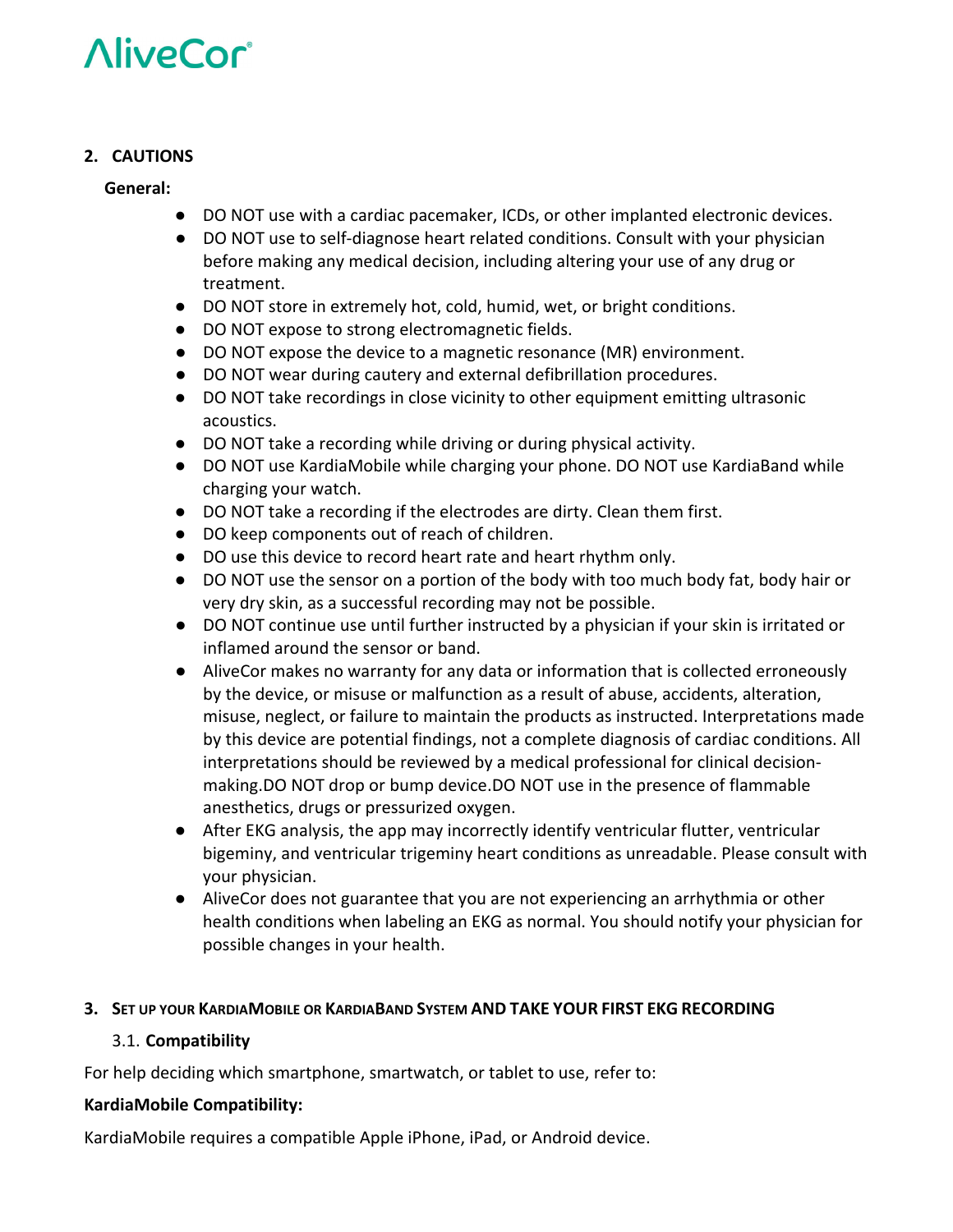Please consult the list of compatible devices on AliveCor's website at the address: https://www.alivecor.com/#compatibility.

# **KardiaBand Compatibility:**

KardiaBand requires a paired set of compatible iPhone and Apple Watch.

Please consult the list of compatible devices on AliveCor's website at the address: https://www.alivecor.com/#compatibility

# 3.2. **Unpack KardiaMobile (KardiaMobile Users)**

- 1. Remove KardiaMobile from the box.
- 2. Choose KardiaMobile placement.
	- a) For KardiaMobile phone cases (sold separately), insert the KardiaMobile device into the phone case and snap it on your phone as you would any standard phone case.
	- b) The KardiaMobile can be attached to the smartphone or to its case of your choosing with the included phone clip (the surface should be smooth and flat).
		- a. AC‐001 ‐ AC‐007: With the AliveCor logo right side up, the top of the smartphone or tablet should be on the right.
		- b. AC‐009 devices with an Alivecor logo should be positioned with the top of the Alivecor logo pointing towards the top of the smartphone.
		- c. AC‐009 devices with the Kardia logo should have the 'K' of the Kardia logo closest to the top of the smartphone or tablet.
	- c) You may choose to carry the KardiaMobile loose, in a pocket or bag. When ready to take a recording, rest the KardiaMobile in both hands or place on a flat surface with the device within 1 foot of your smartphone or tablet.
- NOTE: Do not use the phone clip with your tablet. Instead, rest KardiaMobile in both hands or place it on a flat surface less than one foot away from the iPad to record EKGs.

# 3.3. **Unpack KardiaBand (KardiaBand System Users)**

- 1. Remove KardiaBand from the box. The KardiaBand consists of 2 straps one strap with a buckle and another strap that houses the electrode module.
- 2. Remove existing watchband from the Apple Watch consult the Watch user manual if necessary.
- 3. Attach both sides of the KardiaBand to the Apple Watch consult the watch user manual if necessary. Ensure that you attach the strap that houses the electrode module to the 6 o'clock side of the watch body and the strap with the buckle to the 12 o'clock side of the watch body.

For more information on how to attach the bands to the watch, refer to a video at https://www.youtube.com/watch?v=p7ZnT\_ubEFY.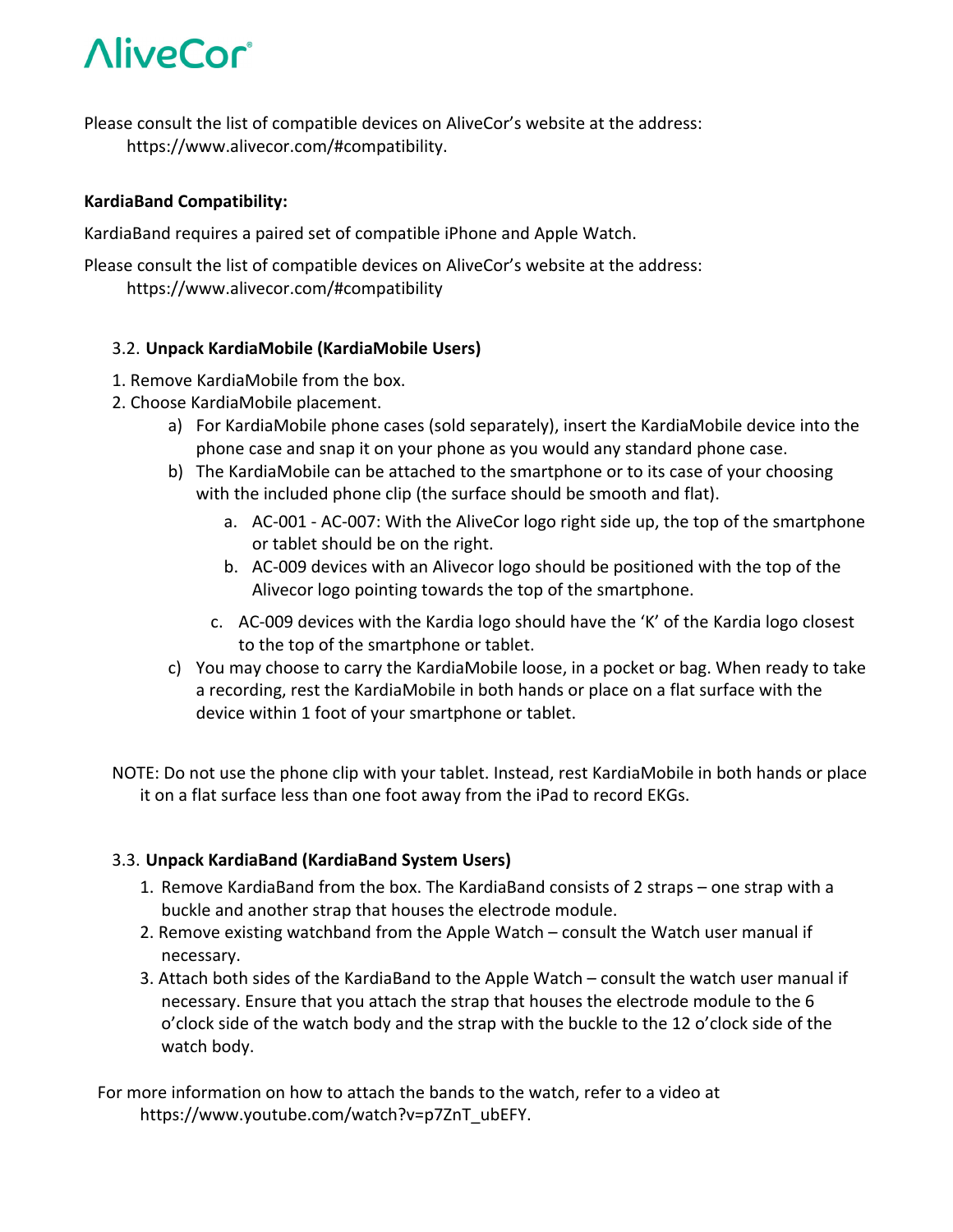NOTE: Wrist hair may affect the performance of the device. We recommend removing excess hair from your wrist below KardiaBand's sensor.

# 3.4. **Download the Kardia app**

- Note: if you already use OMRON Connect, you can update to the latest version of the OMRON Connect App instead of downloading the Kardia app. The OMRON Connect app offers the same functionality as the Kardia app.
	- 1. Using your smartphone or tablet, search for *Kardia* in the App Store or Google Play store.
	- 2. Download and install the Kardia app.
	- NOTE: The Apple Watch only works with compatible Apple iPhones consult the KardiaBand compatibility, if necessary.

# 3.5. **Add Watch app to Apple Watch (KardiaBand System Users)**

- 1. After installing the Kardia app (see above), open the Watch app on your iPhone.
- 2. Scroll down to Kardia (or OMRON Connect) and tap on "Install". Installation may take a short amount of time.
- 3. *To adjust your watch's Wake Screen to ensure that it stays on while recording an EKG, follow Steps 3‐5.*
- 4. In the Watch app on your iPhone, scroll to and tap on "General".
- 5. Scroll down and tap on "Wake Screen".
- 6. In the "On Tap" section, select the "Wake for 70 seconds" option.

# 3.6. **Set up your Account**

- You will use your account to access, print, and save your EKG recordings stored on the Kardia app and the AliveCor server. Follow the instructions presented when you open the Kardia app and tap "Create Account". You can go back later and edit your information if necessary.
- NOTE: KardiaBand users and KardiaMobile users alike should use the Kardia app to setup their account and go through onboarding.

# 3.7. **Free Trial of Premium Features**

Once an account has been created, you have access to Premium features for 30 days. At the end of the free trial, your access to those features ends. If you wish to continue to access the Premium features, follow the onscreen instructions for purchasing a subscription.

# 3.8. **Security**

Add a passcode (personal identification number [PIN]), or Touch ID (fingerprint) to your smart device to add a layer of security. It is important to secure the smart device since you will be storing personal health information. Review the manual of the smart device for information on how to add a layer of security.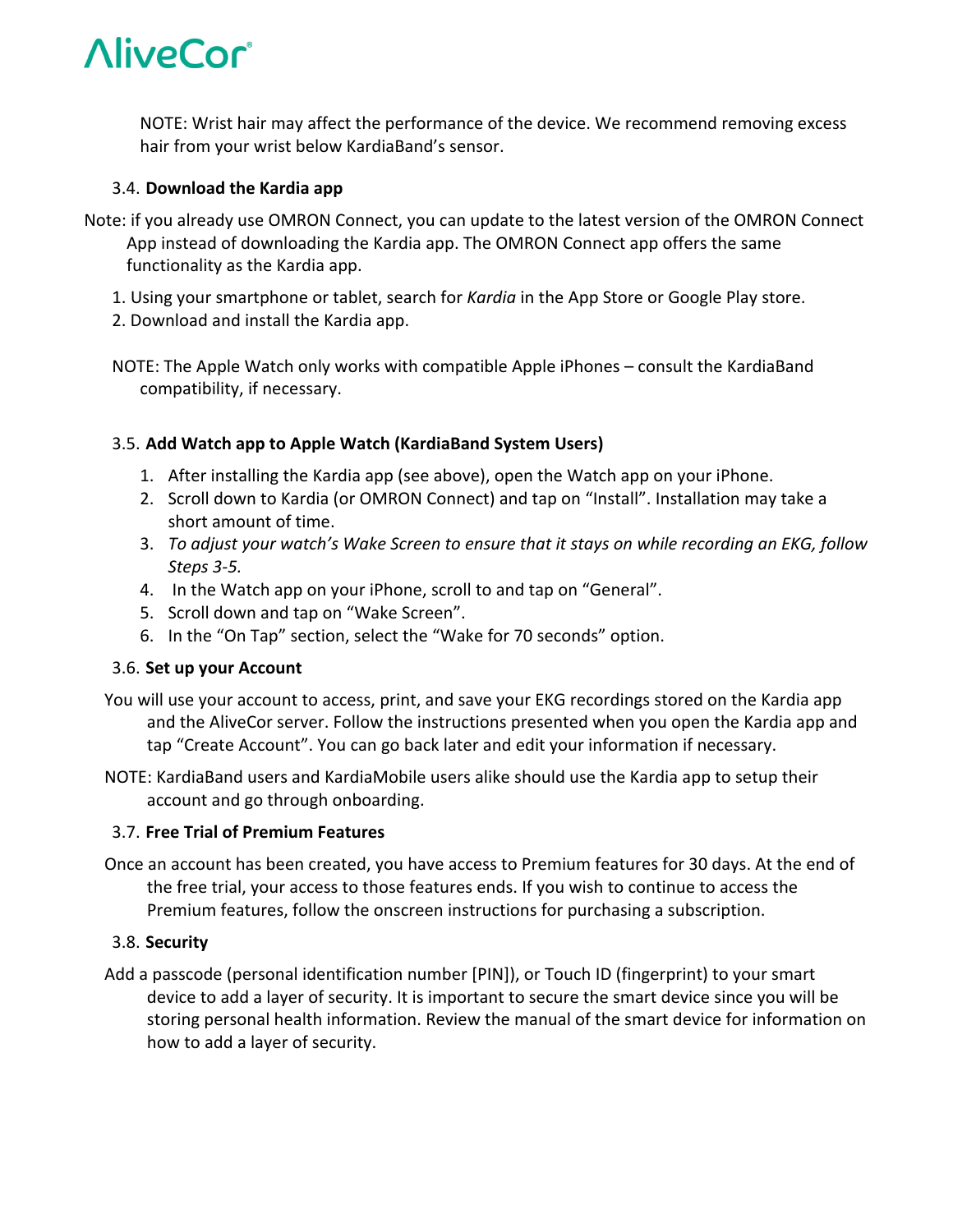#### **4. RECORDING AN EKG**

NOTE: You will not be able to view your recordings or utilize any of Kardia's detectors until you set up your free account. To gain access to the app's features, you must create an account on the Kardia app. Follow instructions on the Kardia app to take a first recording as part of setting up the device.

*USA CUSTOMERS ONLY*: AliveCor will send your first EKG to a board‐certified cardiologist for analysis as part of the purchase price. Due to federal regulations, this analysis must be completed before you are able to view your EKG. The analysis can take up to 24 hours, but typically less, and will include a report detailing the findings. Once the analysis is complete, you will have access to your EKG data and will be able to take and view future recordings.

# 4.1. **To take an EKG recording with KardiaMobile with your smartphone or tablet, follow the instructions below.**

Before taking each recording:

- Disconnect headphones, charger cables, or any other connected devices.
- If you wear hearing aids, please turn off.
- Clean the two electrodes with alcohol‐based sanitizer.
- Using your smartphone or tablet, launch the Kardia app.
- 1. From the Kardia app home screen, select "Record your EKG", or alternatively "Add Resting HR". The standard recording is recommended for taking an EKG at any time, e.g. when you are feeling symptomatic. The resting heart rate option is recommended to establish your resting heart rate baseline. We recommend taking resting heart rate EKGs when you first rise in the morning; the time of day when the body is most rested.

NOTE: The Kardia app is setup for your personal use. If you wish to have another person use the KardiaMobile device, have them set up the Kardia app on their smartphone/tablet or log out of your account on the Kardia app so that they can log in to their account on the Kardia app. The KardiaMobile device can be used with more than one Kardia account and/or smart device.

NOTE: The Kardia app builds a personalized model of your EKGs and will detect if someone accidently uses your smart device to record an EKG. To build this model, the app will sometimes ask if you or someone else took the EKG after completion of a recording.

- 2. Rest two or more fingers (it doesn't matter which fingers) on KardiaMobile, with your right hand on one electrode and your left hand on the other. Recording of a Lead I EKG on the Kardia app will begin automatically when you make good contact with the KardiaMobile electrodes.
- 3. While recording your EKG, you may speak your symptoms (e.g. "I'm feeling palpitations. Maybe due to anxiety") into the smartphone. Any voice memo recorded will be transcribed to text and added to the Notes section for that EKG recording.

You may also choose from two other placements: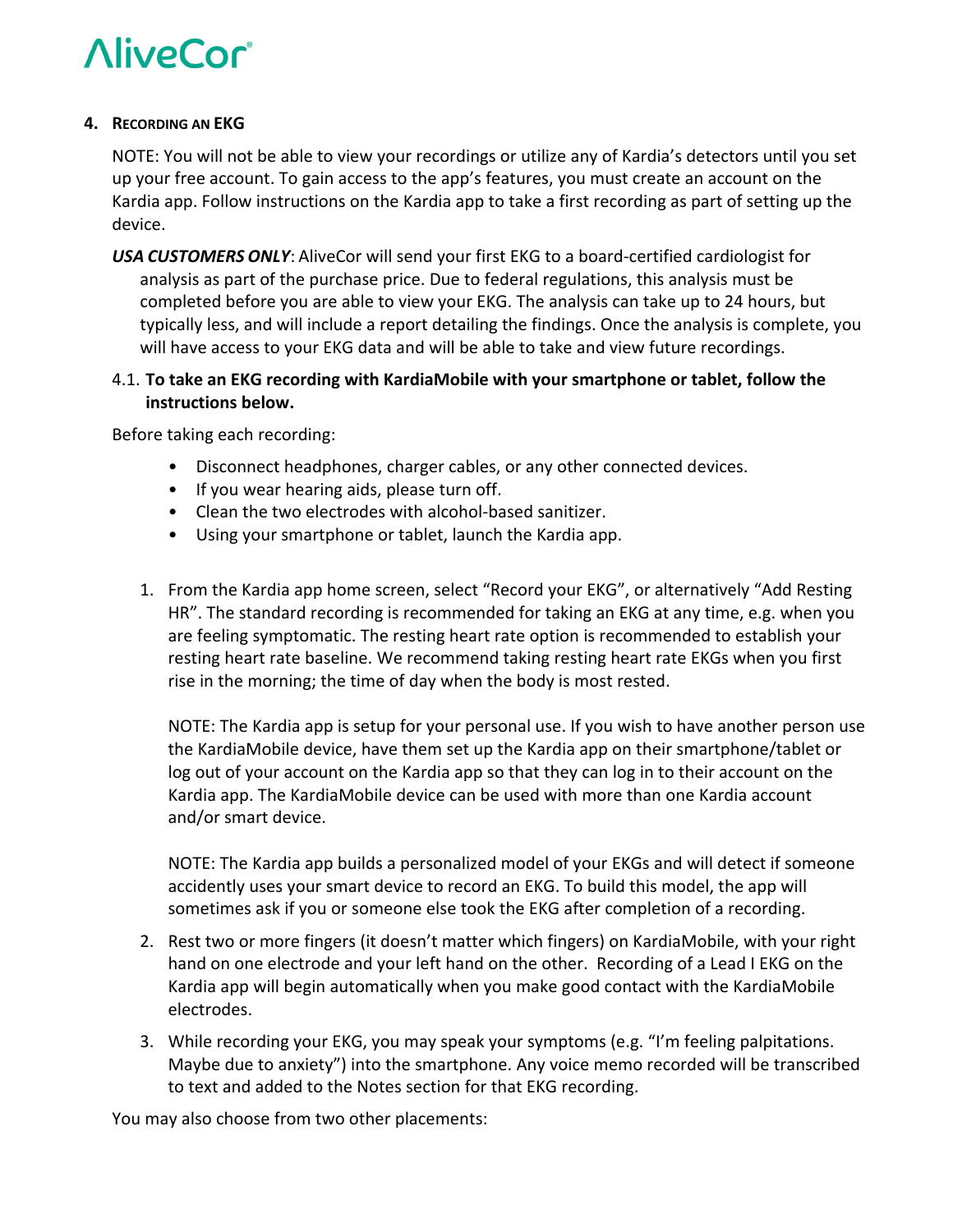- For a Lead II EKG, the left knee should contact one electrode and the right hand should contact the other electrode.
- For an Anterior Precordial Lead, the device can be placed on the lower left side of the chest, just below the pectoral muscle.

# 4.2. **To take an EKG recording with the KardiaBand System, follow the instructions below.**

NOTE: For the sake of clarity, the instructions below are specific for those who wear their Apple Watch on their left wrist. If you wear your watch on your right wrist, follow the instructions by swapping left and right.

- 1. Tap the Kardia or OMRON Connect watch app on the Apple Watch to open the application.
- 2. Follow any stated directions to complete login or setup activities displayed on the Watch.
- 3. Tap the "Record EKG" button. A "waiting for signal" indicator will be displayed.
- 4. With your right hand, grasp your left hand. Rest your right thumb on the outer electrode on the KardiaBand EKG. Press your right thumb with enough force to ensure that the inner electrode is in contact with the skin of your left wrist for the entire duration of the recording. This is a Lead I EKG.
- 5. While recording your EKG, you may speak your symptoms (e.g. "I'm feeling palpitations") to the smartwatch. Any voice recording taken will be transcribed to text, which will be found in the Notes section for that EKG recording in the Kardia app.
- 6. The recording takes 30 seconds.

# NOTES:

- The KardiaMobile and KardiaBand System do not require a Wi-Fi or mobile data connection to record an EKG and save it to the device's local memory; however, they do require a connection to sync automatically with the AliveCor server, email, or print directly from the Kardia app. If you do not have a Wi‐Fi or mobile data connection at the time of the EKG recording, you may email or print the data later when you have such a connection and the sync will happen automatically at that time.
- KardiaMobile may be used up to a distance of 30 cm (1 ft.) from the smartphone or tablet. Using KardiaMobile at a distance greater than 30 cm (1 ft.) may lead to communication issues between the devices and your recording may not be successful.
- KardiaBand must be attached to the Apple Watch. Using KardiaBand at a greater distance may lead to communication issues between the devices and your recording may not be successful.
- On the paired iPhone, Bluetooth must be turned on to transfer data from the Apple Watch.
- To reduce muscle noise, rest your arms on a flat surface to increase stability while you are recording.
- The recording must be at least 30 seconds to complete, and to be analyzed by the detectors.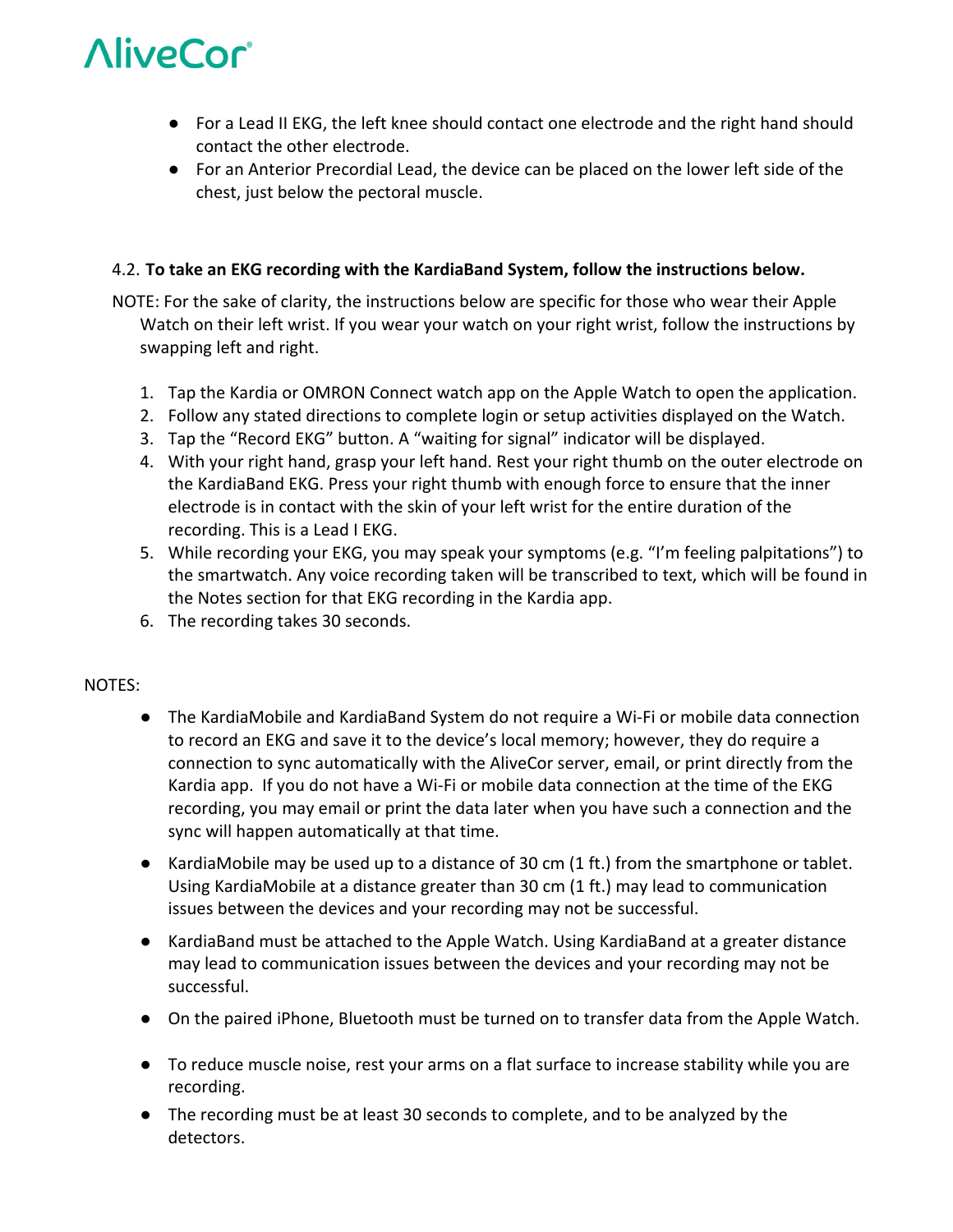● If you are in a noisy area (e.g. train station, coffee shop, etc.), the voice recording with the KardiaBand may pick up other conversations and will be found in the Notes for that EKG. You may edit the Notes to remove any unwanted text in the Kardia app.

#### **5. ONCE THE EKG RECORDING IS FINISHED**

# 5.1. **For KardiaMobile users:**

- On the Kardia app, immediately after recording, you will be shown an analysis of your EKG if there was a successful 30‐second recording.
- After a recording, you are also prompted to add tags such as symptoms, activities, diet, etc. to the Data Entry screen. You may also enter personalized tags or notes and edit the transcribed voice memo. After making your choices, tap "Save" to continue.
- You may review the EKG in the History screen, or go to Insights and view the trending of your EKGs, heart rate, symptoms, activities, etc. You may also tap the EKG on the History screen for a larger view of the EKG on the EKG Review screen. EKGs can be starred, emailed, shared, or sent for analysis from the History screen, or on the EKG Review screen.
- Additionally, you may add notes or tags to the recording. Tags include symptoms, activities, diet, etc. that are relevant to heart health. You may go to the History screen and tap the dropdown arrow to the right of the EKG recording, then tap Edit. This will also take you to the Data Entry screen where you may add or edit notes and tags.

# 5.2. **For KardiaBand users:**

- If an EKG was successfully recorded on your Watch app, an analysis result if available for your EKG appears.
- To view the full EKG, use the digital crown or swipe right to left on the result screen. These actions both will scroll through the EKG.
- Return to the home screen from an EKG by tapping "Close" in the upper left corner.
- On the home screen in the Watch app, tap the "Record EKG" button to take another EKG recording. Past EKG recordings are marked by a circular dot that is color‐coded based on the analysis result. To view a past EKG, tap on the dot (Premium Feature).
- Additionally, you may add notes or tags to the recording in the Kardia app (Premium Feature). Tags include symptoms, activities, diet, etc. that are relevant to heart health. You may go to the History screen and tap the dropdown arrow to the right of the EKG recording, then tap Edit. This will also take you to the Data Entry screen where you may add or edit notes and tags.
- NOTE: The Watch app will store all unsynced recordings until the Apple Watch has connected and synced to the Kardia app.
- NOTE: Due to the limited size of the Apple Watch screen, you may view the EKG on your phone, tablet, or computer for interpretation or analysis.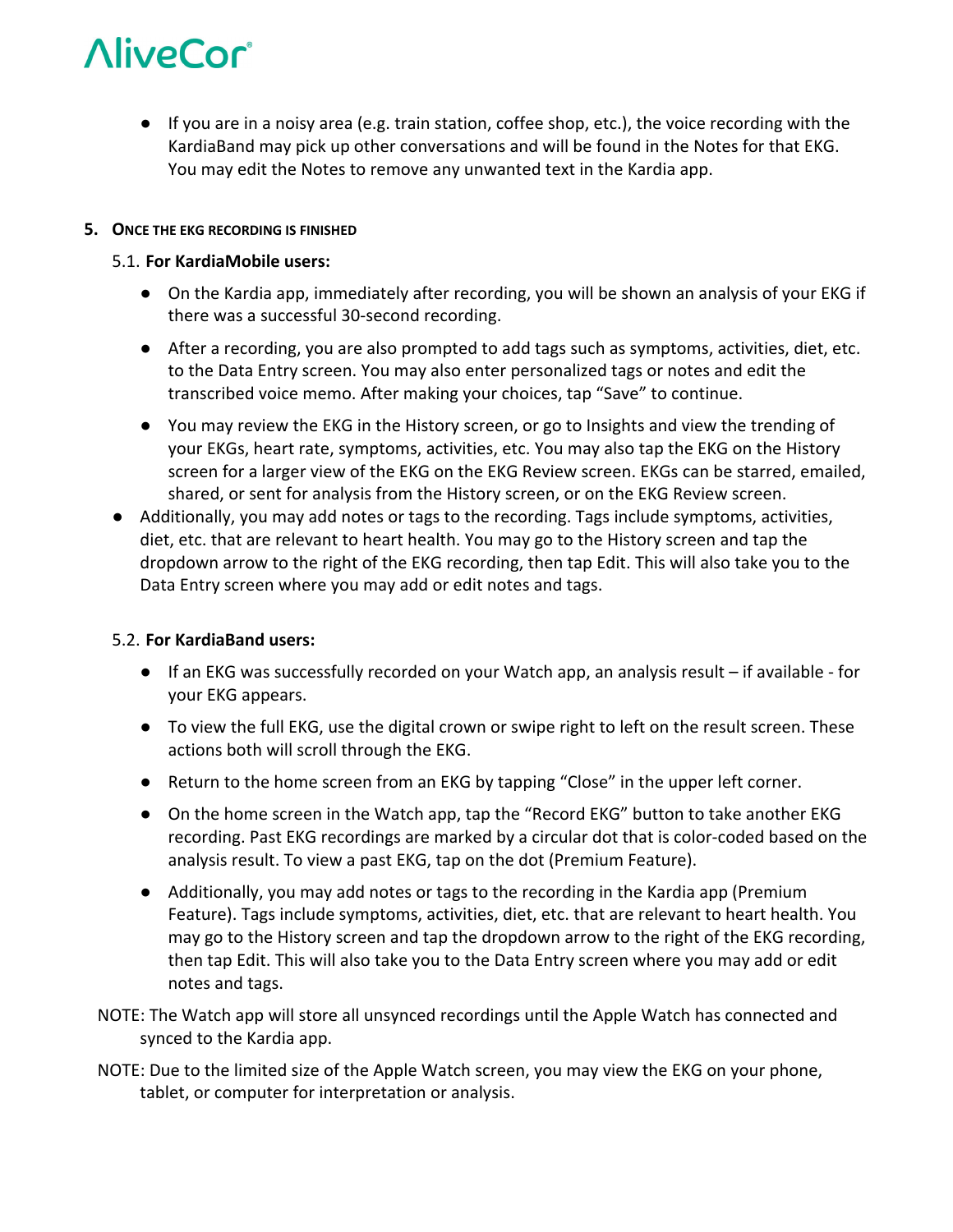### **6. SMARTRHYTHM (WATCH APP REQUIRED)**

### 6.1. **About**

SmartRhythm is a Premium feature for use with the Watch app. SmartRhythm monitoring uses deep neural networks to continuously evaluate your heart rate received from the Apple Watch. An expected heart rate pattern is calculated using factors such as your activity level (captured by your Apple Watch), time of day, location, and more. SmartRhythm notifies you to take an EKG when your heart rate pattern is different from SmartRhythm's predictions.

# 6.2.  **Set up**

To get started with SmartRhythm, you must have a Kardia account (See section 3.6), a compatible Apple Watch and a KardiaBand. You should also first complete the general Kardia and KardiaBand account and application setup described in Section 3.

To set up SmartRhythm:

- 1. Open Kardia app on your iPhone. Scroll down on the home screen to "SmartRhythm" and tap on "Get started".
- 2. Follow the in‐app instructions.
- *Note: SmartRhythm uses "Workout mode" on your Apple Watch. To use SmartRhythm monitoring, your watch must be unlocked with the Watch app running. Using other workout apps on your watch may halt SmartRhythm's monitoring.*
- *Note: SmartRhythm will significantly affect Apple Watch battery life. A Series 2 watch or newer is recommended.*
- *Note: While using SmartRhythm monitoring, the Kardia app is shown instead of your watch face when waking your watch screen.*

# 6.3. **Expected Heart Rate Range and Notifications**

The SmartRhythm artificial intelligence calculates your expected heart rate range. This is visualized with a colored band in the home screen chart. When your heart rate pattern is different from SmartRhythm's predictions, SmartRhythm may prompt you with a notification – you may choose to take an EKG at this time. This helps you to better manage your heart health.

There are many reasons for different heart rate patterns:

- Normal reasons include stress, fear, a cold or flu, caffeine, alcohol, exercise that is not detected by your watch such as weightlifting or riding a bike, your watch band is too loose, and a high resting heart rate.
- Other reasons include an ongoing arrhythmia, response to certain medications.
- *CAUTION: If you receive a notification to take an EKG because SmartRhythm detected that your heart rate pattern may be different from its predictions, it does not necessarily mean that you have a heart abnormality. Please call your physician before making any medical decision, including altering your use of any drug or treatment.*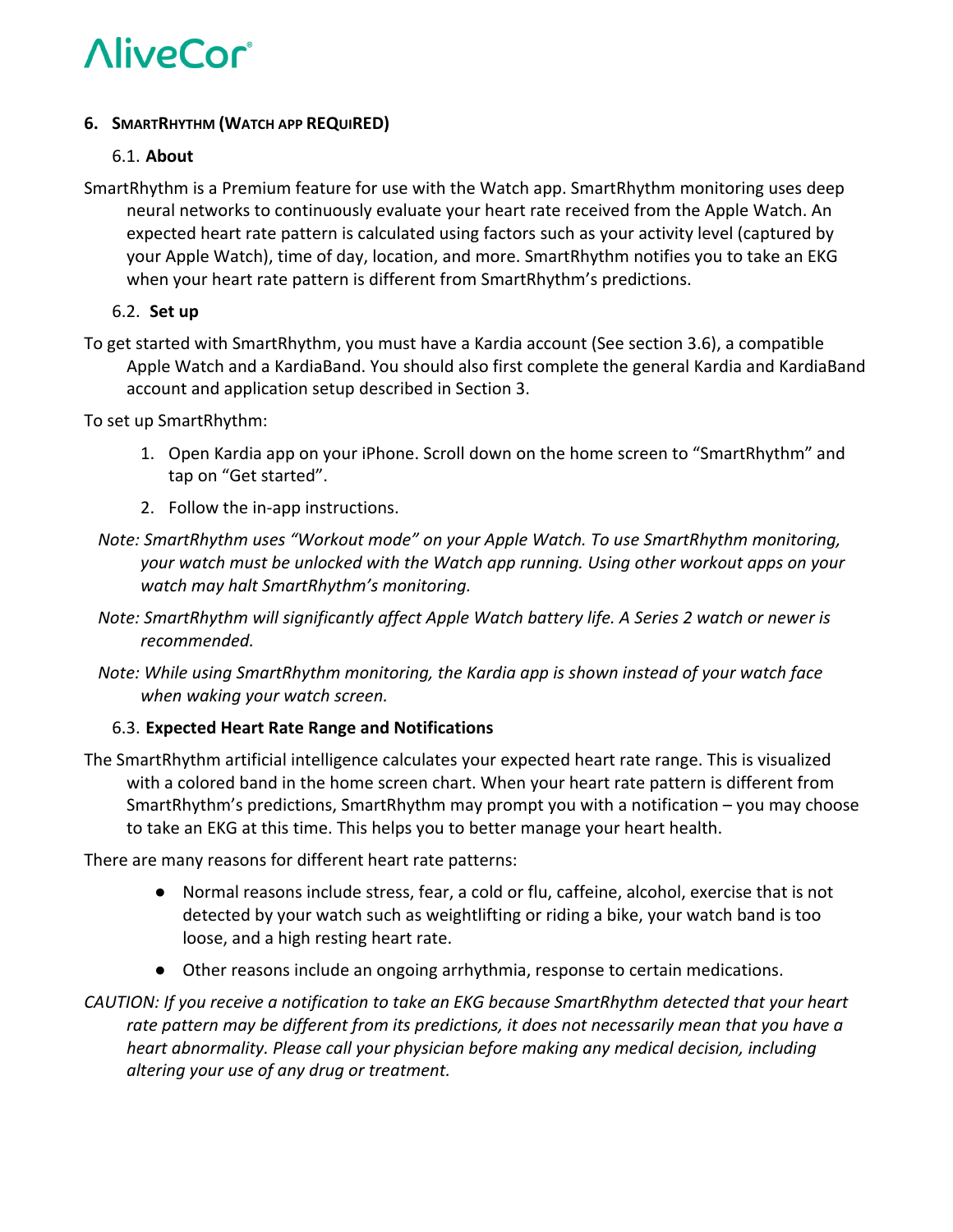#### **7. ENTER AN EVENT WITHOUT AN EKG (KARDIA APP ONLY)**

You may enter a tag or note without an EKG at any time. This may help you track your symptoms, activities, diet, etc. either before or after an EKG:

- Tap the EKG History button, then tap the green "Plus" icon at the top left.
- In the Data Entry screen, you may enter notes, or select tags such as symptoms, activities, diet, etc., or create personalized tags.
- In the Data Entry screen, you may also select a different date/time for the event you are logging, for example alcohol from the previous evening, or a meal from a couple days ago.
- All of your events will appear in the History screen in chronological order and may be edited anytime by selecting the dropdown arrow to the right of the event on the History screen.

### **8. SETTINGS AND ADJUSTMENTS**

# 8.1. **Kardia app Settings and Adjustments**

### 8.1.1. **Recording Review Adjustments**

- **Enhanced Filter.** The Enhanced Filter suppresses noise in the EKG. The filter may be toggled on a particular EKG from the EKG Review screen. To enable or disable the Enhanced Filter, tap "MORE" at the bottom of the EKG Review screen, and then tap the "ENHANCED" switch to toggle the filter ON or OFF.
- **Invert the EKG Recording.** In the event that KardiaMobile was oriented improperly when the EKG was recorded, it may appear inverted. The orientation may be toggled on a particular EKG from the EKG Review screen. Tap "MORE" at the bottom of the EKG Review screen, and then tap the "INVERT" switch to toggle it ON or OFF.

# 8.1.2. **Adjustable Settings**

To access the Settings, tap the Menu icon at the upper left and then tap "Settings".

- **Duration**. Recording Duration is the maximum length of time the Kardia app will record a single EKG recording. For example, if the recording duration is set to 30 seconds, the Kardia app will automatically stop recording after 30 seconds of data has been collected.
- **Audio Recording**. While recording your EKG, with audio recording turned on, you are able to say out loud the symptoms you are experiencing and have the audio recording saved with your EKG. The audio recording will also be transcribed as a text memo that is saved with the EKG.
- **Mains Filter**. The Mains Filter removes any mains interference from the EKG; it should be set to match the frequency of the alternating current (AC) used in your location. For the United States, Canada and Mexico, this is 60 Hz; in most other countries, it is 50 Hz.
- **Paper Size**. Paper Size of the PDF report can be changed to accommodate Letter and A4 paper sizes.
- **Reminders**. Reminders allow the EKG analysis reminder to be turned on or off. It also allows you to turn on or off the EKG reminder, and to set the frequency and time for the reminder. You can also modify your medication reminders.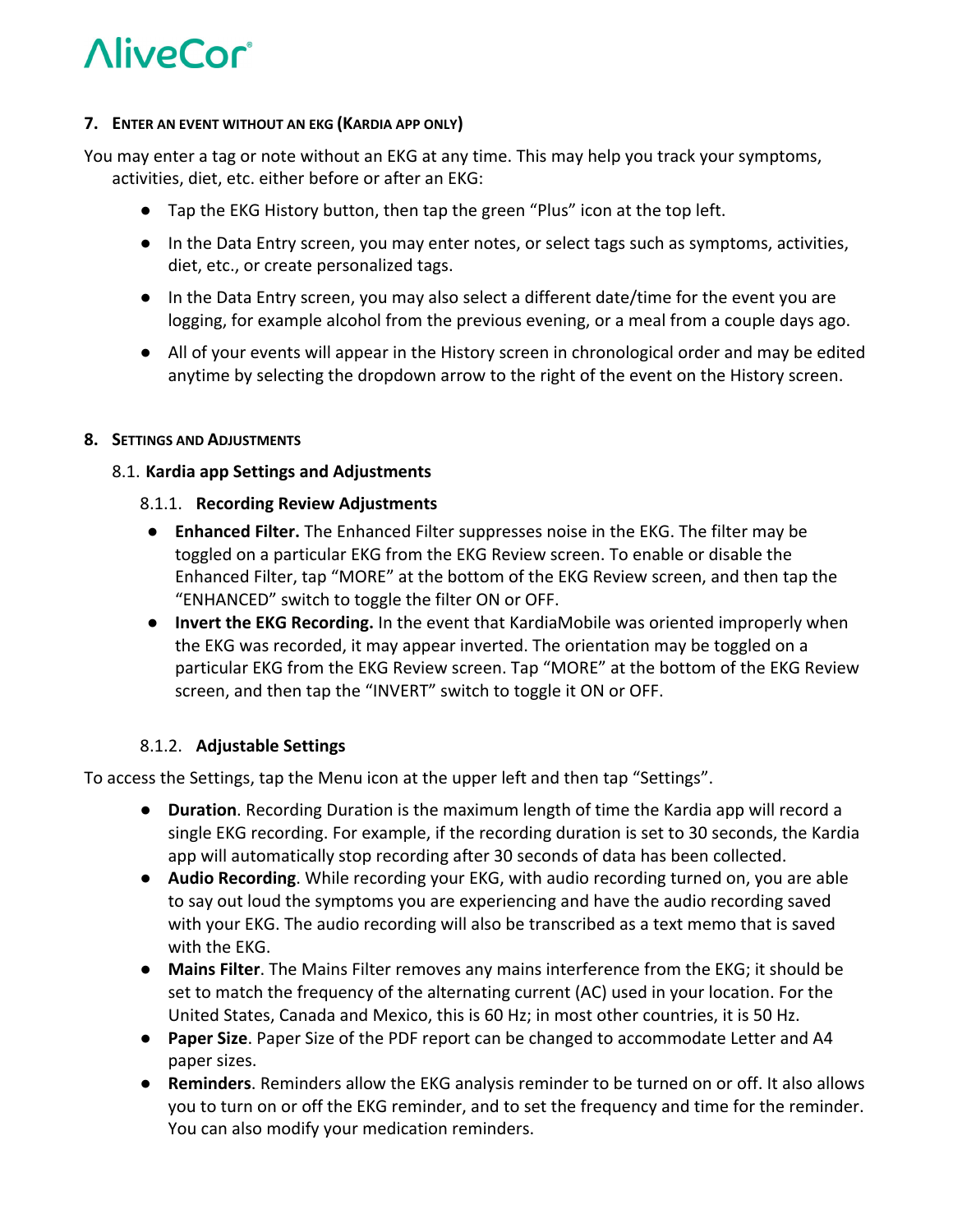### 8.2. **Watch App Settings**

To access the Watch app settings, force touch on the Watch app home screen and tap "Settings."

- **SmartRhythm Monitoring.** With SmartRhythm monitoring turned on, your watch will be put into workout mode which will allow Kardia to request the Apple Watch to sample your heart rate frequently. To take full advantage of the Watch app, keep SmartRhythm toggled ON.
- **Voice Recording.** While recording your EKG, with voice recording turned on, you are able to say out loud the symptoms you are experiencing and have the voice recording saved with your EKG. The voice recording will also be transcribed as a text memo that is saved with the EKG.
- **SmartRhythm Sensitivity.** Higher sensitivity will trigger more notifications. There are 3 levels of notification sensitivity. The default level is Medium.

#### **9. EMAIL, PRINT, OR DELETE RECORDINGS**

To email a recording from the Kardia app:

- 1. Tap the envelope icon next to the EKG you would like to email/print on the History screen. Alternatively, you may tap the EKG, then tap the envelope icon on the EKG Review screen.
- 2. Tap Email. The PDF version of the EKG recording will then be attached to a new email in whatever email account you have set up on your smartphone or tablet.
- *Note: To email a recording from the Kardia app, you must have an email account set up on your smartphone or tablet. If you need assistance setting up an email account or troubleshooting your email account, contact your smartphone or tablet provider for assistance.*

To print a recording from the Kardia app:

- 1. Tap the envelope icon next to the EKG that you would like to email/print on the History screen. Alternatively, you may tap the EKG, then tap the envelope icon on the EKG Review screen
- 2. Tap Print.
- 3. Select the appropriate printer to send the EKG to print.
- *Note: To print a recording from the Kardia app on Apple iPhones, you must have an AirPrint compatible printer set up on your smartphone or tablet. If you need assistance setting up an AirPrint compatible printer or troubleshooting your AirPrint compatible printer, contact your smartphone or tablet provider for assistance.*

To delete a recording:

- 1. Go to the History screen.
- 2. Tap the dropdown icon to the right of the EKG that you want to delete.
- 3. Tap "Delete".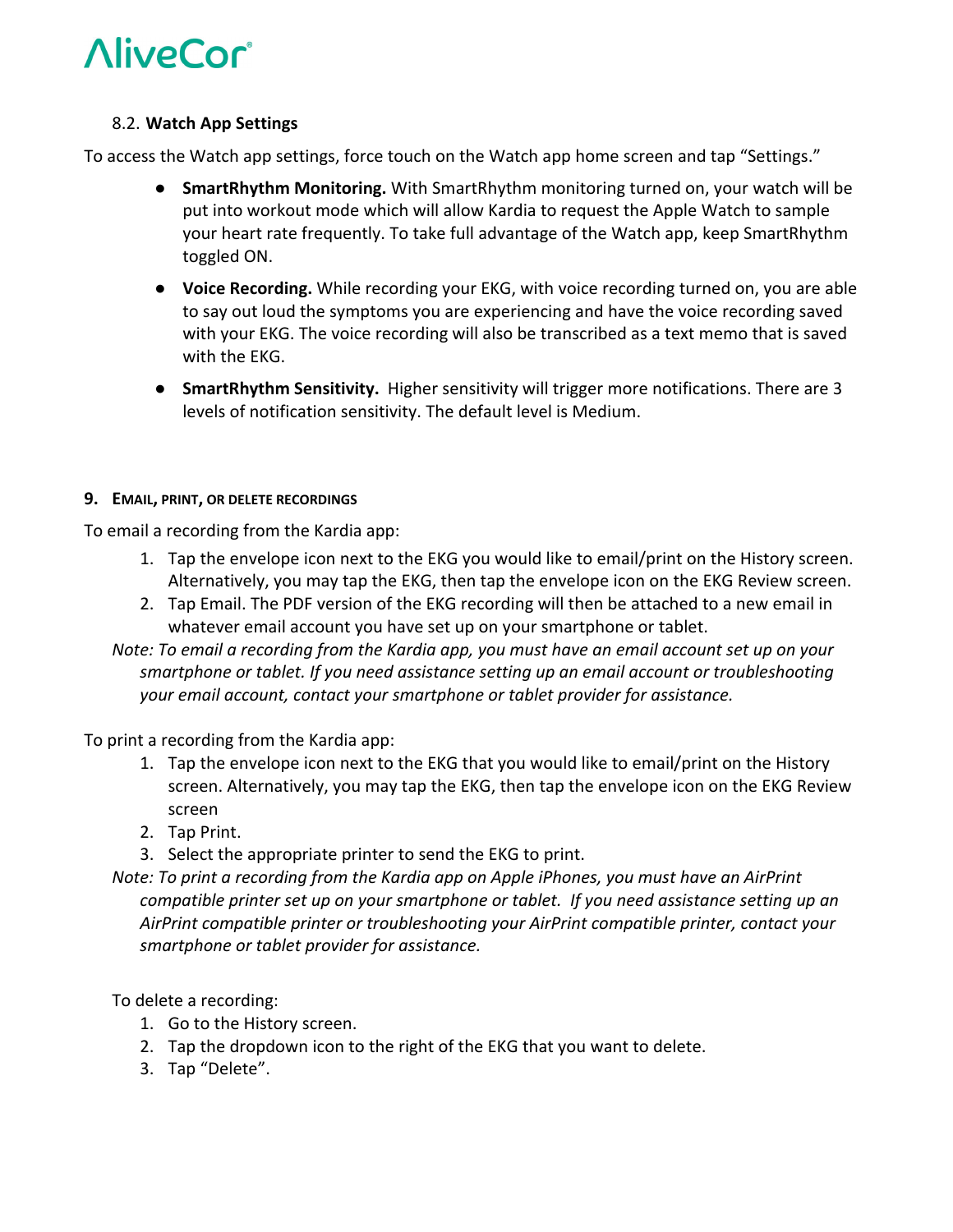# **10. HISTORY (KARDIA APP ONLY)**

History is where your previously recorded EKG recordings are displayed. To access it, tap the "History" icon.

- Launch the Kardia app.
- Tap History at the top of the screen to see a list of all EKG recordings on your smartphone or tablet (excluding any previously deleted).
- Tap the EKG recording you wish to view.

NOTE: You may listen to the voice memo associated with the EKG by tapping the Play button.

# 10.1. **Search or filter recordings (KARDIA APP ONLY)**

You may search or filter the events in the History screen by using the search icon on the top right of the screen.

To filter:

- 1. Tap the search icon on the top right.
- 2. Select one of the existing filters. The filters allow you to choose one of the following: Custom Search…, Starred, Atrial Fibrillation, Analysis Reports, My EKGs, and Guest EKGs.
- 3. Your History screen will show you EKGs that meet the filter criteria until you disable the filter.
- 4. You may disable the filter by tapping the "x" icon next to the filter name at the upper right of the History screen.

# To search:

- 1. Tap the search icon at the top right.
- 2. Tap "Custom Search" at the top of the search menu.
- 3. Type in the term you are searching for in your events using the keyboard. For example, you may be looking for "Caffeine" or "Walked the dog" in your tags and notes.
- 4. Tap outside of the keyboard area if you would like to remove the keyboard for better scrolling through your records.
- 5. You may disable the search view by tapping "Cancel" on the top right of the screen or edit your search term by tapping in the search bar and entering another term.

# **11. CLINICIAN REVIEW (KARDIA APP ONLY)**

- The Karida app includes the ability to request professional clinical interpretation and analysis of your EKG recordings. Due to telemedicine restrictions, your location may restrict your ability to use this service. AliveCor does not know your location; it is your responsibility to ensure this service is legal according to your local telemedicine laws. This service is not intended to replace medical advice, please seek professional medical assistance if you are suffering from any medical problem.
- NOTE: Some users with a referral code to a cardiac monitoring service do not have access to this feature. EKGs from such users are automatically sent to that monitoring service. Users may additionally use the email an EKG or print an EKG feature to share information with their physician.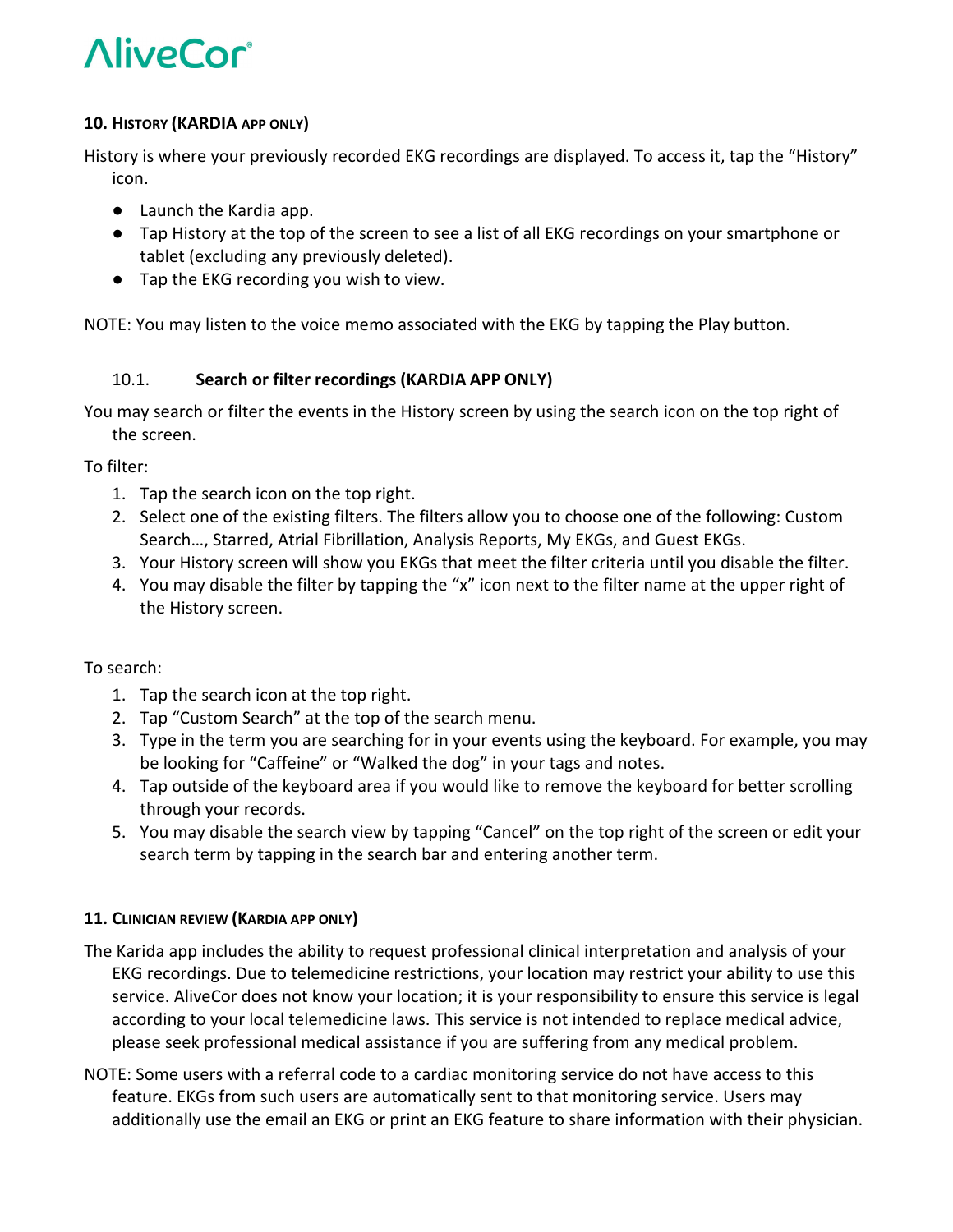

To request a Clinician Review:

- 1. Tap History and find the EKG you would like to send for analysis. Tap the envelope icon to the right of the recording, then "Clinician Review". Alternatively, you may tap the EKG, and then tap the envelope icon at the top right of the EKG Review screen.
- 2. Select one of the listed options.
- 3. If you haven't already entered your name, date of birth and gender, you will be prompted to enter these details. Enter the required details and tap "Next".
- 4. Select or enter your credit card information. Enter your card details and tap "Next".
- 5. Confirm that the purchase order is correct and tap "Purchase" to place the order.

Your order is then processed, and you will be sent an email confirmation. Another email will be sent when the report is available.

NOTE: The "Clinician Review" option is only visible if the analysis service is available in your country.

To view an EKG Analysis Report:

- 1. Tap "History".
- 2. Tap the desired report below the EKG.

Alternatively, you may access EKG Analysis Reports from the EKG Review screen by tapping "Analysis".

NOTE: To view PDF reports on your smartphone or tablet you must have a PDF reader, such as Adobe Reader, built-in or installed on your Android smartphone or tablet. Support for printing depends on the built-in printing options on your Android smartphone or tablet, or you may need to install a printer app from the Google Play Store. PDF functionality is built in to iOS devices.

# **12. KARDIASTATION (CLINICAL MODEL)**

KardiaStation is a version of the KardiaMobile that is specifically for use in a healthcare environment (i.e. under the care of a healthcare professional). KardiaStation uses the KardiaMobile hardware and has its own KardiaStation app. The KardiaStation app uses the KardiaMobile hardware and is used to record EKGs from patients in a healthcare clinic including clinician office, hospital, pharmacy or other healthcare setting.

#### 12.1. **Download the KardiaStation app:**

- Contact AliveCor sales to create your healthcare professional account. AliveCor verifies the healthcare professional credentials before creating the account. AliveCor will also set up the kind of patient ID the healthcare clinic will require for their identification. You may decide whether EKG analysis should be shown to each patient upon completion of recording.
	- a. Using your smartphone or tablet, search for *KardiaStation* in the App Store
	- b. Download and install the KardiaStation app.
	- Note: A pre‐configured Mobile Computing Platform (phone, tablet, etc.) with the KardiaStation app may also be requested from AliveCor sales.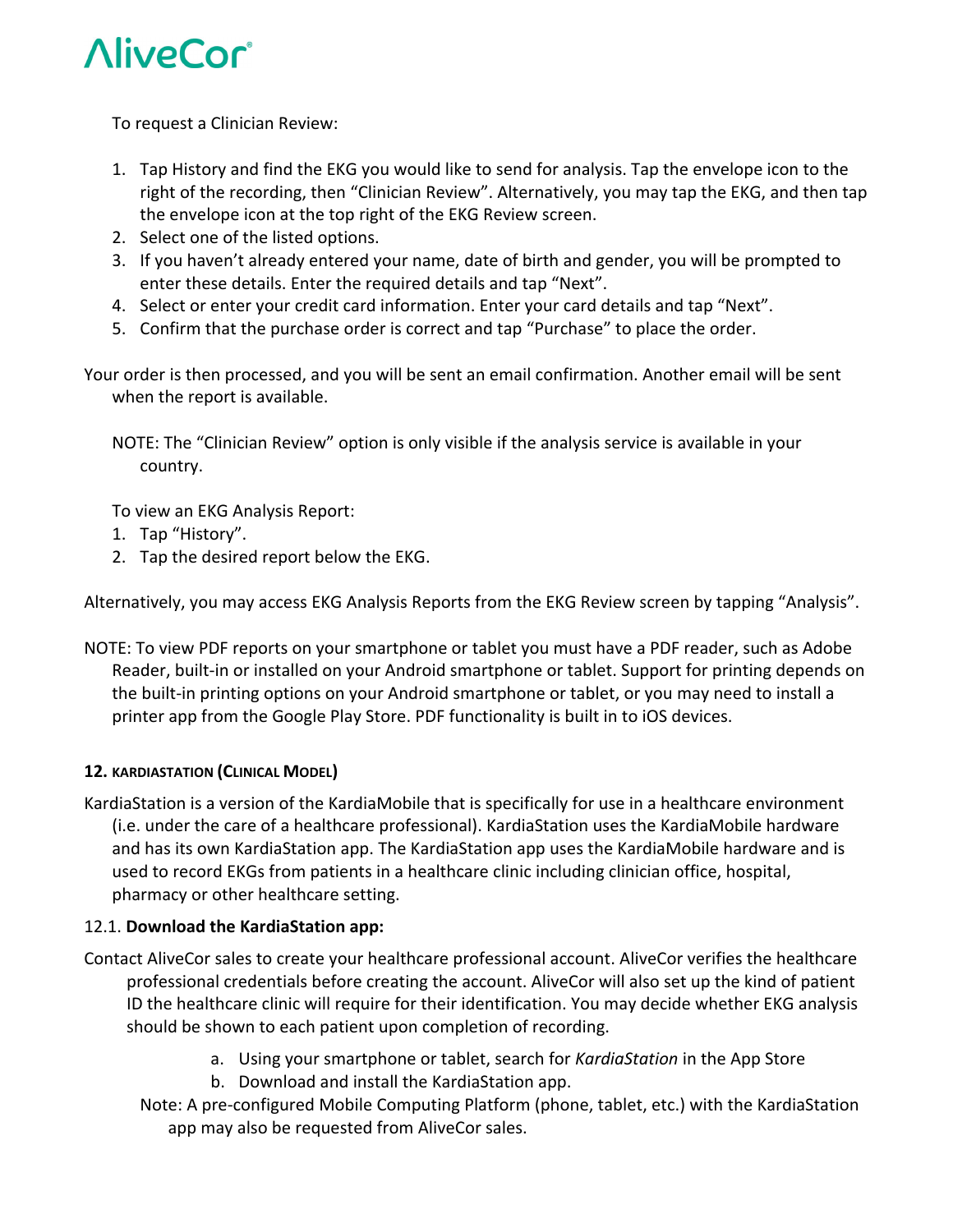### 12.2. **Recording EKG (for patients):**

As a patient, please use the following sequence to record an EKG:

- Provide a patient identification number, typically a medical record number (MRN);
- Rest two or more fingers (it doesn't matter which fingers) on KardiaMobile's electrodes, with your right hand on one electrode and your left hand on the other. As soon as you place your fingers from each hand on the electrodes and make good contact, the EKG recording will begin automatically. You will observe your EKG trace on the screen;
- Keep your fingers on the electrodes and follow the on-screen timer till it goes to zero;
- Once the recording is complete, notify your healthcare professional that the recording is complete and you can remove your fingers from the electrode.
- Note: Depending on the healthcare clinic you are at, you may see automatic EKG analysis after completion of recording. Ask your healthcare professional to explain the results if the KardiaStation app provides you with an instant analysis. These analysis options are described further in Section 13.

# **13. DETECTORS (ATRIAL FIBRILLATION, NORMAL, UNREADABLE, BRADYCARDIA1 , TACHYCARDIA1)**

NOTE: Your EKG must be at least 30 seconds long to use the detectors. If an EKG is recorded that is less than 30 seconds, the detectors will not display a result. The detectors only analyze the first 30 seconds of your EKG recording, regardless of recording duration.

#### **Atrial Fibrillation Detector**

- The Atrial Fibrillation (AF) detector detects atrial fibrillation in an EKG tracing. After you take an EKG, if atrial fibrillation is detected you will be notified within the app. This finding is not a diagnosis, it is only a potential finding for the recorded EKG. You should contact your physician to review any EKG recording in which atrial fibrillation was detected or send it for clinician review (see section 11 on page ). If you are experiencing any symptoms or concerns contact a medical professional.
- Caution: If the Kardia app detects AF in an EKG, please consult with your physician before making any medical decision, including altering your use of any drug or treatment.
- Caution: The AF detector evaluates for atrial fibrillation (AF) only. It will not detect other potentially life-threatening arrhythmias, and it is possible that other cardiac arrhythmias may be present.
- Caution: The AF detector only evaluates for AF after you have taken an EKG recording. It does NOT continuously monitor your heart and therefore cannot alert you if AF happens at any other time.

Bradycardia and Tachycardia are available for the KardiaMobile System only

#### **Normal Detector**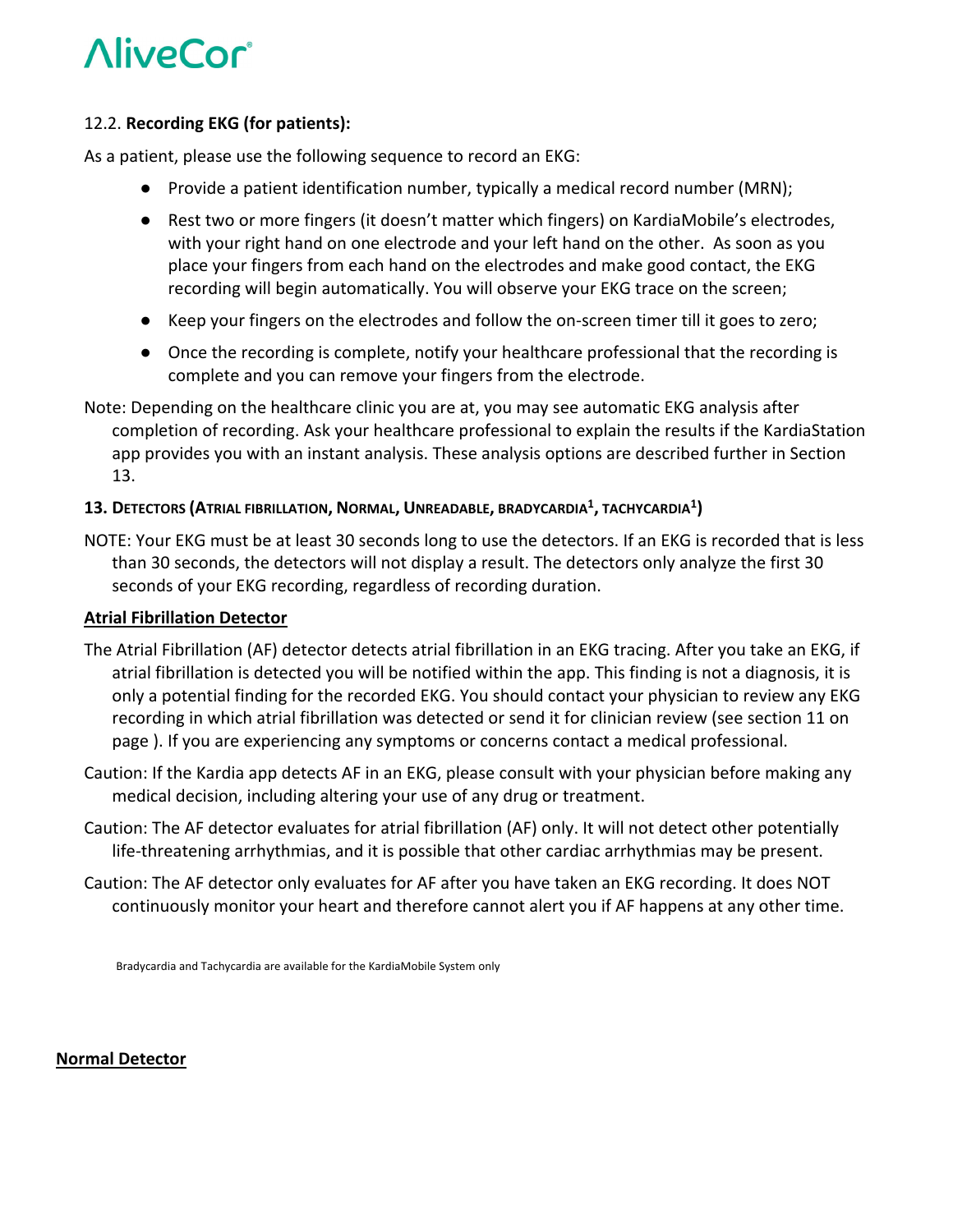- The Normal detector notifies you when a recording is "normal". This means that the heart rate is between 50 and 100 beats per minute, there are no or very few abnormal beats, and the shape, timing and duration of each beat is considered normal sinus rhythm. It is important to remember that there is a wide range of normal variability among different individuals. Changes in the shape or timing of an EKG might be normal for a single individual, but since the apps are used by a large and diverse population, the Normal detector has been designed to be conservative with what it detects as normal.
- If you have been diagnosed with a condition that affects the shape of your EKG (e.g., intraventricular conduction delay, left or right bundle branch block, Wolff‐Parkinson‐White Syndrome, etc.), experience a large number of premature ventricular or atrial contractions (PVC and PAC), are experiencing an arrhythmia, or took a poor‐quality recording it is unlikely that you will be notified that your EKG is normal.
- It is also important to note that the Normal detector looks at the entire signal before determining if it can be declared to be normal. If you experience a small number of PACs or PVCs in a recording of otherwise normal beats in normal rhythm, the Normal detector will likely declare that EKG recording to be normal.
- The Normal detector will not declare an EKG outside the heart beat rate of 50‐100 beats per minute as normal, even if the EKG has normal sinus rhythm. As a result, if you typically get "Normal" results but take an EKG immediately after any physical activity that raises your heart rate above 100 beats per minute, you may not get a "Normal" result.

#### **Bradycardia and Tachycardia (For KardiaMobile System Only):**

- If your Normal detector detects normal rhythm and the heart rate is outside 50‐100 beats per minute, you may get one of these results below:
- a. Heart rate between 40‐50 bpm: The Normal Algorithm declares the EKG as "**Bradycardia**" for EKGs with this heart rate range.
- b. Heart rate between 100‐140 bpm: The Normal Algorithm declares the EKG as "**Tachycardia**" for EKGs with this heart rate range.
- c. Unclassified: The Normal Algorithm declares the EKG as "Unclassified" for EKGs that have a heart rate below 40 or above 140 bpm.
- CAUTION: AliveCor does not guarantee that you are not experiencing an arrhythmia or other health conditions when labeling an EKG as normal. You should notify your physician for possible changes in your health.

#### **Unreadable Detector**

- The Unreadable detector determines whether a recording can be accurately interpreted or not. After you take an EKG, if interference is detected you will be notified within the app that your recording has "No analysis" and given some suggestions for acquiring good quality EKG recording. You subsequently have the option to Save the recording or Try Again. If the recording can be analyzed, the AF and Normal detectors will run on the EKG and inform you as described above.
- CAUTION: After EKG analysis, the app may incorrectly identify ventricular flutter, ventricular bigeminy, and ventricular trigeminy heart conditions as unreadable. Please consult with your physician.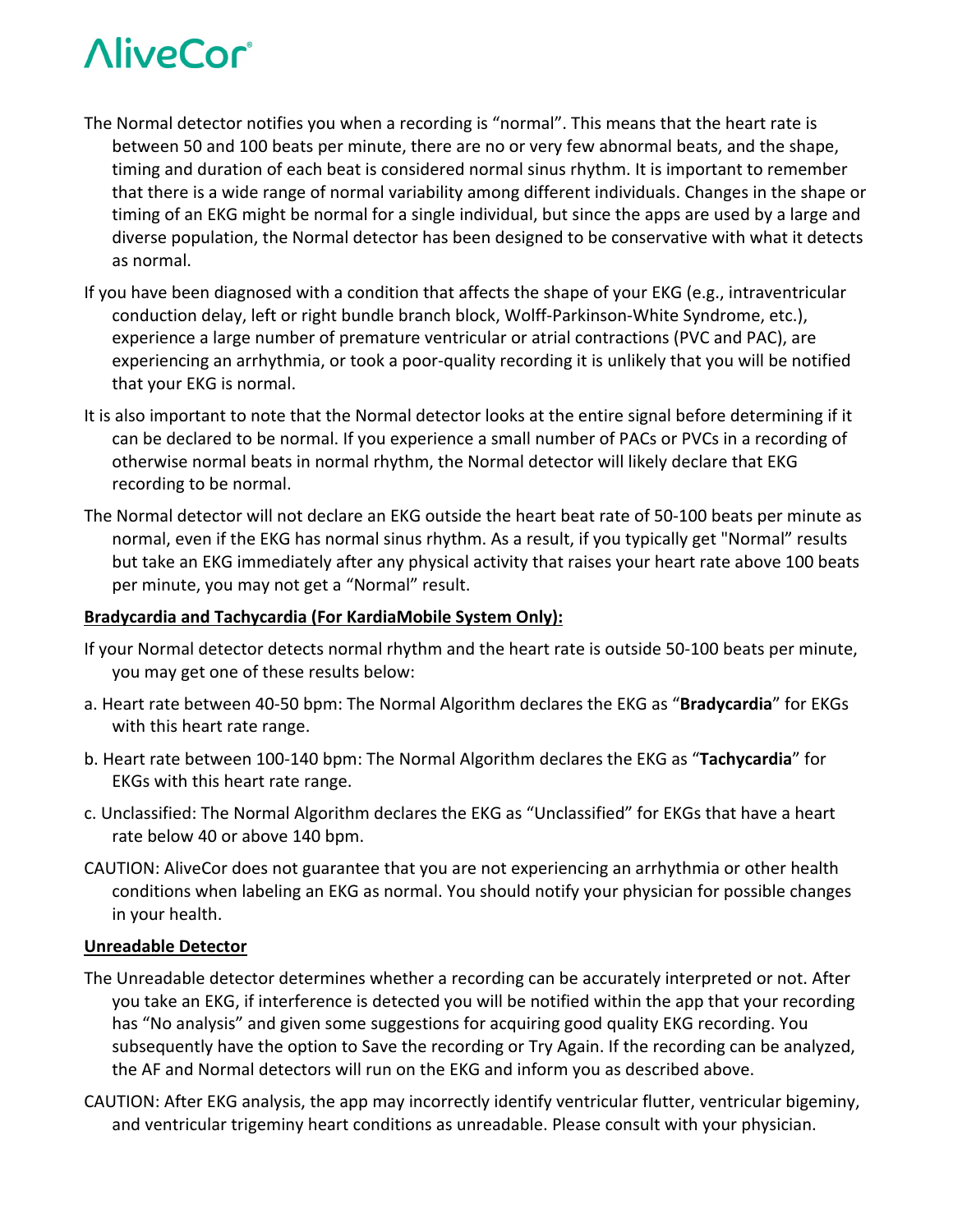### 13.1. **What is Atrial Fibrillation?**

- The most common type of non‐sinus tachyarrhythmia is atrial fibrillation. In atrial fibrillation, disorganized electrical impulses that originate in the atria and pulmonary veins initiate the electrical activity in the conduction system of the heart. This causes what are commonly termed as "irregularly irregular" heart beats.
- When a heart is in atrial fibrillation, its two upper chambers, the right and left atria, essentially quiver instead of beating efficiently. This does not allow for complete emptying of the atria and thus blood may become stagnant and create blood clots. This can lead to major health problems, including strokes, transient ischemic attacks (TIAs), and pulmonary emboli (PEs); depending which chamber of the heart has the blood clot in it.
- Approximately 15 percent of strokes occur in people with atrial fibrillation. As age increases in a population, so too does the incidence of atrial fibrillation, which peaks at about 3‐5% in people over the age of 65.
- The most common presenting symptoms of atrial fibrillation are palpitations, dizziness, fast pulse rate, irregularly irregular rhythm, an abnormal heart sound (S1), chest pain, chronic shortness of breath, abnormal jugular venous pressure, fatigue, and impaired exercise tolerance. Other symptoms related to TIAs and strokes may be the initial symptoms of atrial fibrillation.
- Some of the most common causes of atrial fibrillation are long-standing hypertension, congestive heart disease, cardiac valvular lesions, myocardial infarctions, history of coronary artery bypass grafts, hyperthyroidism, alcohol abuse, smoking, diabetes mellitus, and electrolyte imbalances.

# 13.2. **AFib, Normal, Bradycardia1, Tachycardia1, Unreadable, and Unclassified Recordings in EKG review screen and History**

All EKG recordings analyzed as positive for atrial fibrillation, normal, bradycardia<sup>1</sup>, tachycardia<sup>1</sup> or unreadable will have a tag for future review. The Kardia app and Watch app may display the "Unclassified" message for an EKG recording that was not detected as Normal, Bradycardia<sup>1</sup>, Tachycardia<sup>1</sup>, nor as AFib, and not as Unreadable. If you consistently get "Unclassified" recordings, you may want to review these EKGs with your physician or alternatively send these EKGs for Clinician Review from the Kardia app. These tags will be visible in the History screen, Data Entry screen, and the EKG review screen.

# 13.3. **Detector Usage**

KardiaMobile allows users to record EKGs as Lead II or Anterior Precordial Lead. The detectors have been trained and tested on Lead I recordings only. Due to the difference in the waveform from Lead II or Anterior Precordial Lead recordings, detector analysis messages (e.g. "Normal", "Unreadable", etc.) of these recordings may be incorrect and you should not use the results of the detector. Please consult your physician or perform a Clinical Review if you wish to get an analysis of the recorded non‐Lead‐I EKG.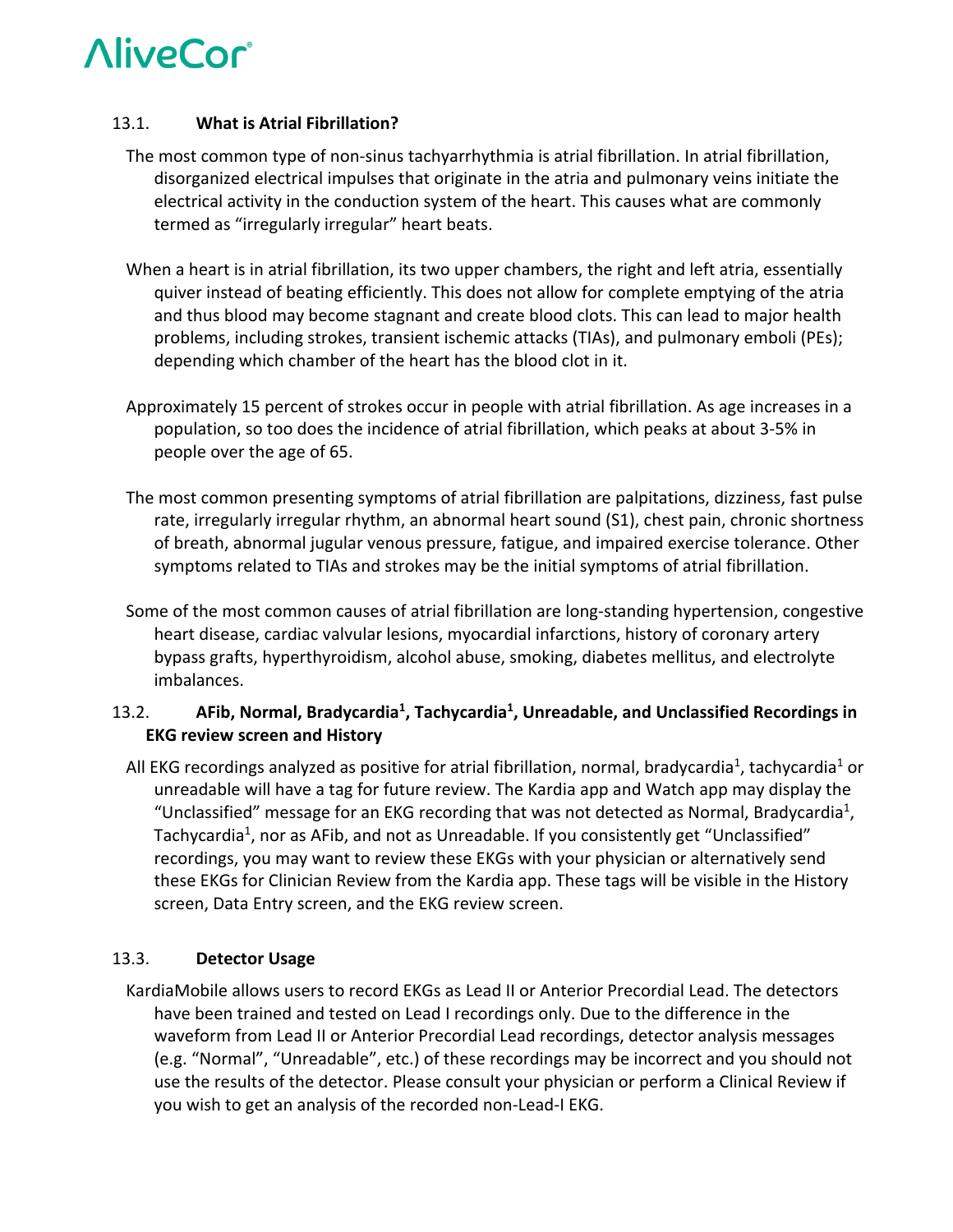### **14. MEDICATIONS (KARDIA APP)**

You may track your medications with the Kardia app. To access and edit the medications:

- Open the Kardia app and scroll down to Medication; tap "Get started". You may edit your medications or select those taken that day.
- Tap on "Edit your medications" to go to your Medications List. Here you may add new medications or delete existing medications.
- On the Medication Logging page, you may mark a medication as taken by tapping on the medication and then hitting "Save" in the upper right corner.
- Alternatively, tap the medication push notification that is sent to you by default at 9:00am every day. You may then edit your medications or select those taken that day.
- You may select a medication more than once per day by tapping "Log medication" on the home screen and tapping the specific medication again. The number to the right of the medication will update.
- To add or edit medication reminders go to Menu > Settings from the home screen and scroll down to "Medication Reminders".

# **15. INSIGHTS (KARDIA APP ONLY)**

 (Premium Feature) This app screen displays and graphs your data over time. The graphed data includes your EKGs, EKG results, heart rate, symptoms and medications. To access it, tap the labeled button at the bottom of the home screen.

# **16. HEALTH APP AND GOOGLE FIT INTEGRATION**

- The Kardia app is integrated with the Apple Health and Google Fit apps. Apple Health app access is required for use of the SmartRhythm features for the Apple Watch. Additionally, information about your activities and vitals helps us provide you with a monthly Personal Report (Premium). You have the option of turning off the integration within the Apple Health and Google Fit apps; however, doing so will limit the information available in your Personal Report and prohibit use of SmartRhythm monitoring. The Kardia app shares the following information with the Apple Health and Google Fit app:
	- Heart Rate
	- Height
	- Weight
	- Blood Pressure

The Kardia app collects the following pieces of information from the Apple Health and Google Fit apps:

- Active Energy
- Blood Glucose
- Diastolic Blood Pressure
- Flights Climbed
- Heart Rate
- Height
- Oxygen Saturation
- Resting Energy
- Sleep Analysis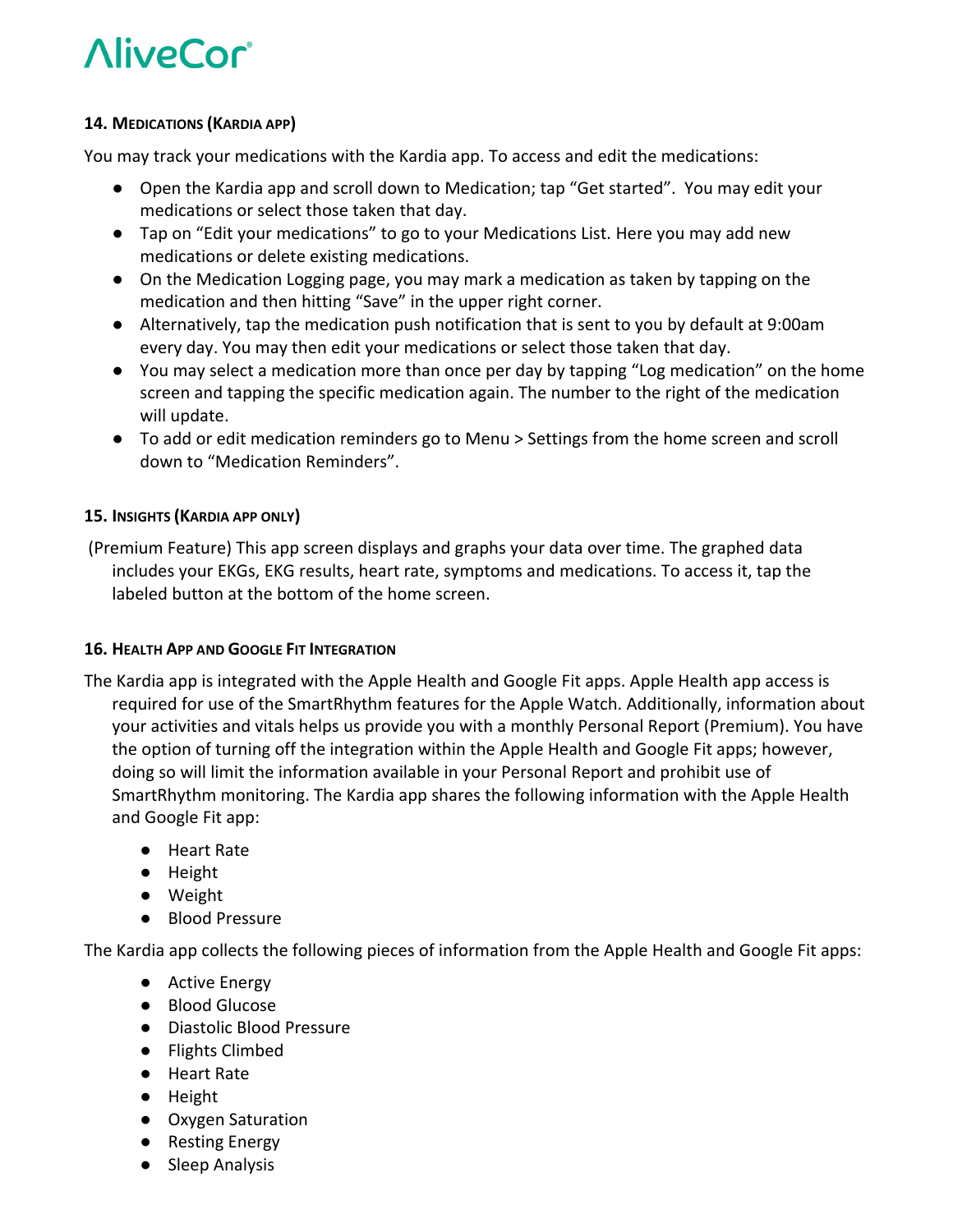- Steps
- Systolic Blood Pressure
- Walking + Running Distance
- Weight
- Workouts

### **17. REFERRAL CODE**

If you were prescribed Kardia by your doctor or through a cardiac monitoring service, you should have received a 12‐character referral code. The code may be entered during account creation or may be entered by tapping the shield icon located at the top right of the Home screen on the Kardia app. Once a valid code has been entered, EKGs taken by you will be shared with the cardiac monitoring service. To see if you are sharing EKGs with a cardiac monitoring service, tap the shield icon located at the top right of the Home screen.

NOTE: Some users with a referral code to a cardiac monitoring service do not have access to the Clinician Review feature described in section 11 on page .

#### **18. BLOOD PRESSURE**

AliveCor has a partnership with Omron that allows you to upload blood pressure readings directly into the Kardia app.

Pair your Omron blood pressure monitor\* to the Kardia app:

- 1. From the Home screen, scroll to Blood Pressure and tap "Get started".
- 2. Turn on the blood pressure monitor.
- 3. On the blood pressure monitor, press and hold the Transfer or Clock button until you see a flashing "P" or "o".
- 4. Tap the Pair now button in the Kardia app to begin pairing.

NOTE: If you experience an error, repeat the above steps

Upload your blood pressure readings into the Kardia app:

- 1. From the Home screen, tap Blood Pressure.
- 2. After taking a recording, with the results displayed on the monitor's screen, tap the Transfer recording button in the Kardia app.

Connect to Google Fit (Android Only)

- 1. From the Home screen, tap Blood Pressure.
- 2. Tap the Learn more button and tap Next on the next screen.
- 3. Tap the Connect to Google Fit button.

Manual entry

1. From the Home screen, tap Blood Pressure.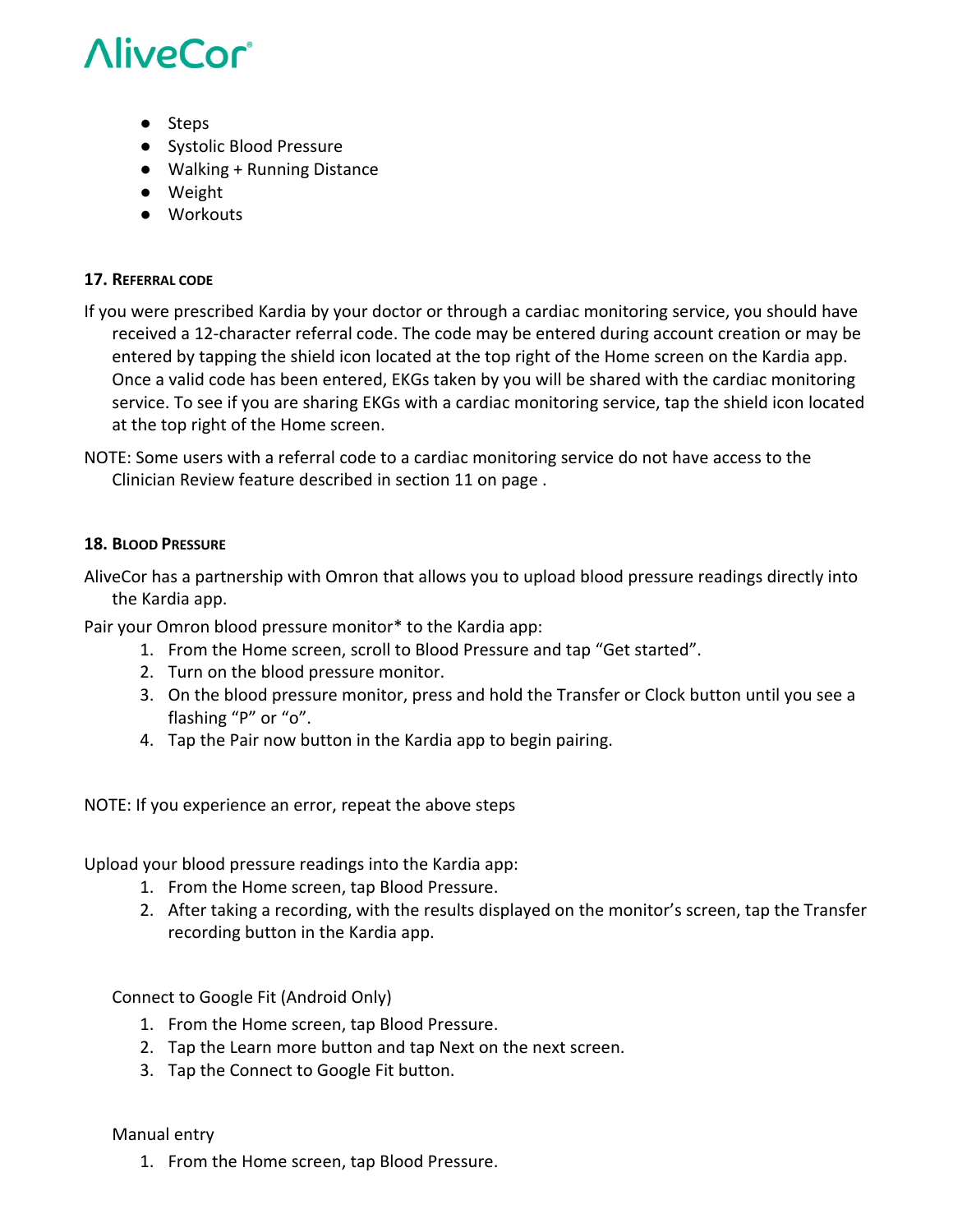- 2. By default, the systolic value is set at 120 and the diastolic value is set at 80. Tap the + and buttons to change the values.
- 3. Tap the Submit button to record the blood pressure measurements.

### **19. WEIGHT**

You may track your weight over time in the Kardia app. You have the option to enter your weight manually or the Kardia app or to enable the Kardia app to pull your weight data from the Apple Health or Google Fit apps.

### To connect to Apple Health or Google Fit:

- 1. From the Home screen, tap Weight.
	- 2. Tap the Learn more button and tap Next on the next screen.
	- 3. Tap the Connect to Google Fit or Connect to Health button.

#### To enter manually:

- 1. From the Home screen, tap Weight.
- 2. Scroll the scale gradations to the left or right to set the correct weight. Use the  $+$  or  $$ buttons to add or subtract 0.1 lbs.
- 3. Tap the Submit button to record the weight.
- The Body Mass Index (BMI) value is calculated using a person's weight and height. Although BMI does not measure body fat directly, research has shown that BMI is moderately correlated with other body fat measurement techniques. The BMI categories are derived from the BMI value (see the CDC website at https://www.cdc.gov/healthyweight/assessing/bmi/index.html). To view the weight and BMI results, go to the History screen and tap Weight.

#### **20. PERSONAL REPORT**

The Personal Report (Premium feature) is a monthly report that displays associations between your Kardia data and your activity data. The Personal Report provides you with analysis and insights to help you care for your heart. The report becomes more illustrative as you share more of your activity data through the Apple Health app.

#### **21. ACCESSING HELP**

Learn more about using your KardiaMobile by tapping the Menu icon at the top left of the Home screen. Tap "Support" to see all the options available.

- **Tutorials.** Review these tutorials to learn about to navigate all the features of the app.
	- o Recording an EKG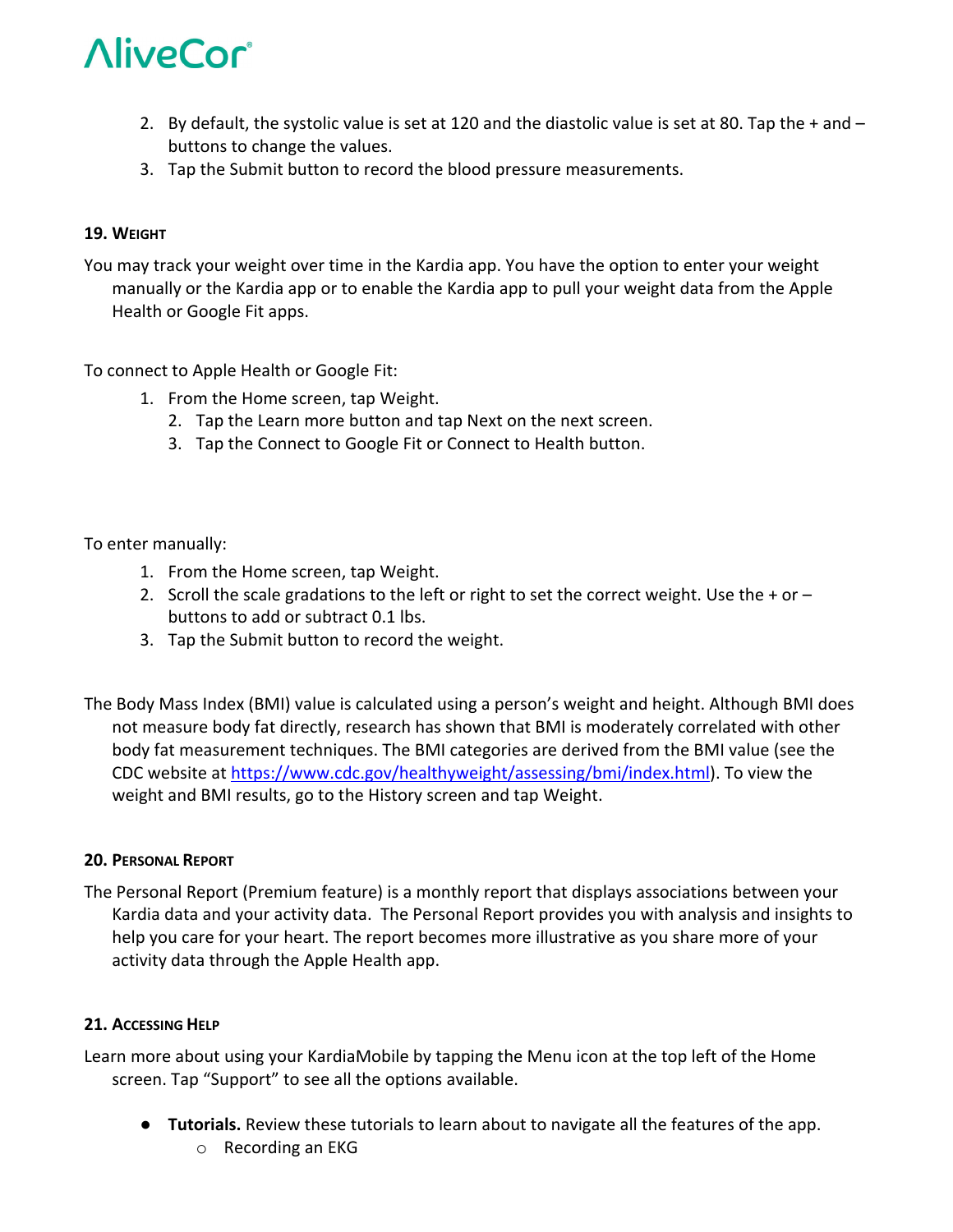

- o Alternate Recording Positions
- **Reference.** Access the user manual and provide feedback.
	- o User Manual
	- o Feedback

Learn more about using your KardiaBand by tapping the information icon accessed through the menu in the Watch app (force touch on the Watch app home screen). Instructions for accessing the user manual will appear.

### **22. EDITING USER PROFILE (KARDIA APP ONLY)**

- Launch the Kardia app.
- Tap the Menu icon at the top left of the Home screen.
- Tap "Your Profile".
- User details can be edited.

#### **23. ACCESSING EDUCATION (KARDIA APP ONLY)**

- Launch the Kardia app.
- Tap Menu icon at the top left of the Home screen.
- Tap "Heart Education". Users have the ability to learn about:
	- o Cardiac Anatomy
	- o What is an EKG
	- o Arrhythmia Library
	- o External Resources
- NOTE: The information contained within this section is for educational purposes only. This information has been written and verified by medical professionals.
- Do not attempt to use this information to interpret your own EKG. This information is not intended to replace medical advice, please seek professional medical assistance if you are suffering from any medical problem.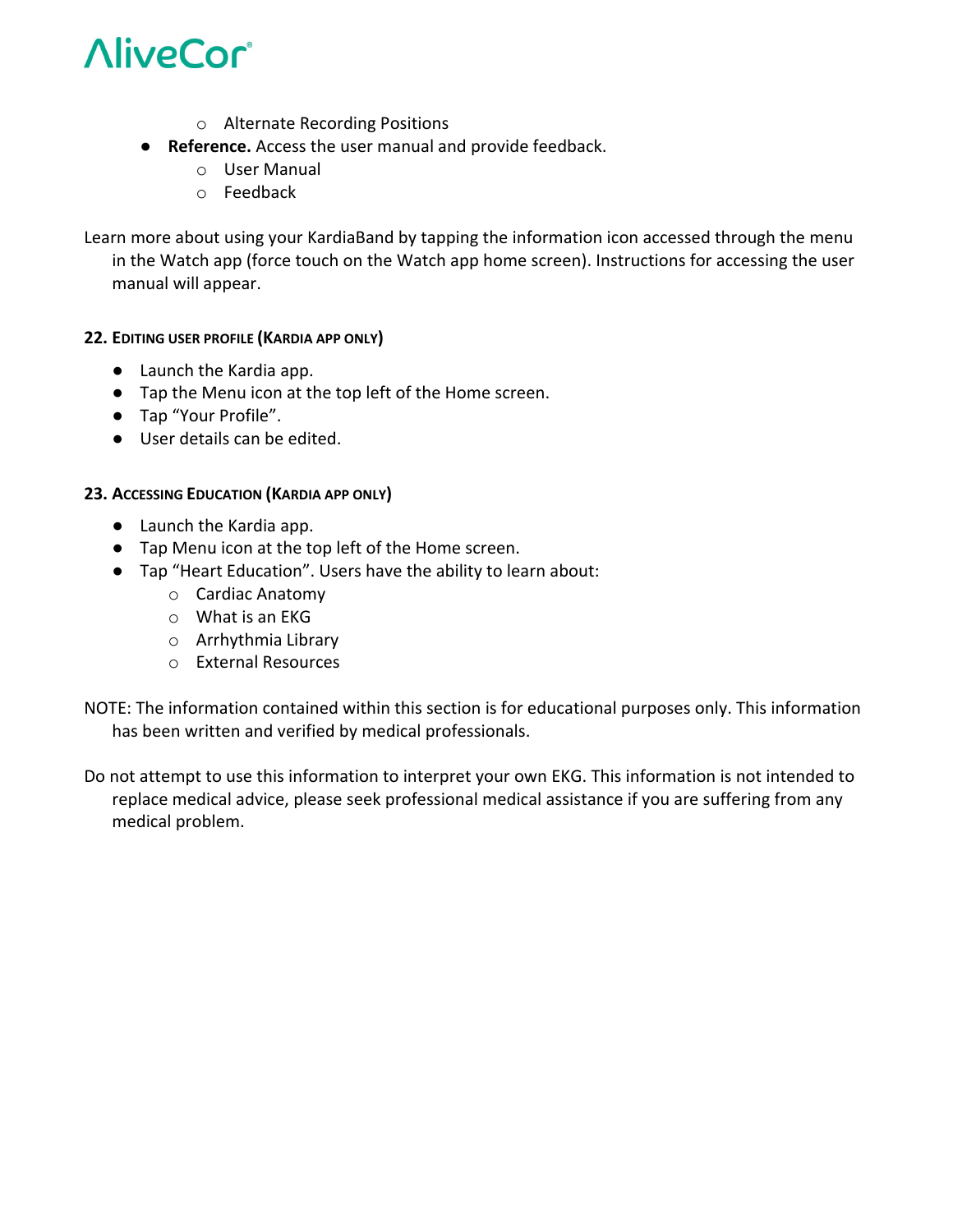#### **24. TROUBLESHOOTING**

| Problem                            | <b>Solution</b>                                                                                                                                                                                                                                                                                     |
|------------------------------------|-----------------------------------------------------------------------------------------------------------------------------------------------------------------------------------------------------------------------------------------------------------------------------------------------------|
| My KardiaMobile is<br>not working. | Ensure that the Kardia app has access to the smartphone's microphone. On<br>an Android phone, go into "App Settings". On an iPhone:<br>1. Tap on iPhone "Settings"<br>2. Tap on "Privacy"<br>3. Tap on "Microphone"<br>4. Ensure that "Kardia" is turned on (the background of the slider is green) |
|                                    | Change the battery                                                                                                                                                                                                                                                                                  |
|                                    | bse the battery door at the back of KardiaMobile:                                                                                                                                                                                                                                                   |
|                                    | a. Remove the case from the smartphone or tablet by pushing the iPhone<br>through the camera cutout, while peeling back KardiaMobile from this<br>corner.                                                                                                                                           |
|                                    | OR                                                                                                                                                                                                                                                                                                  |
|                                    | b. Remove KardiaMobile from the phone clip:                                                                                                                                                                                                                                                         |
|                                    | 1. AC-001 - AC-007: Place your thumbs on the electrodes and press down<br>firmly. Turn counterclockwise about 45 degrees to "unlock"<br>KardiaMobile. Once it's "unlocked", KardiaMobile can then be<br>lifted out of the plate.                                                                    |
|                                    | 2. AC-009: Use your thumbs to slide KardiaMobile toward the open end of<br>the plate.                                                                                                                                                                                                               |
|                                    | 2. Remove the battery door:                                                                                                                                                                                                                                                                         |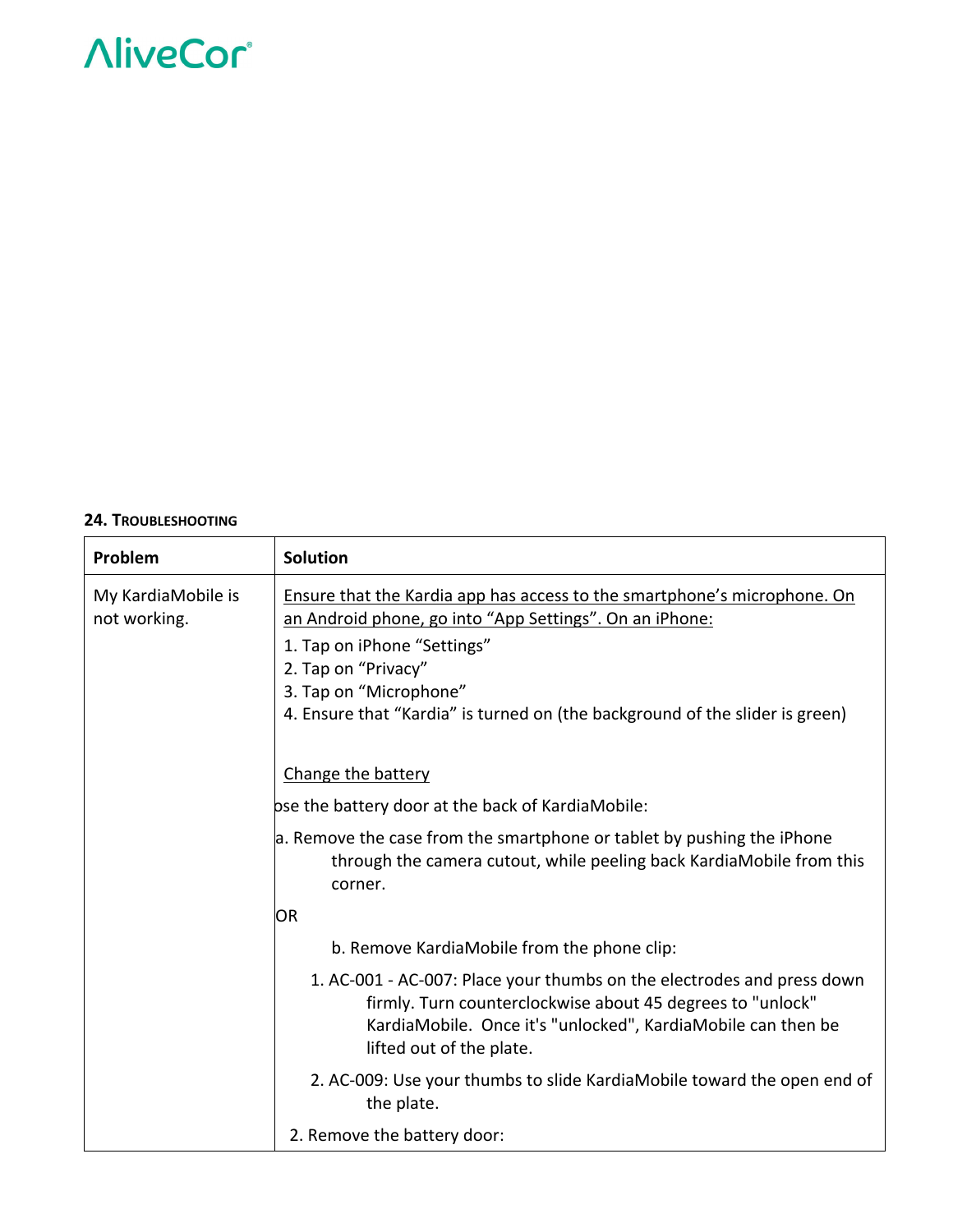|                                                                                             | a. AC-001 - AC-007: Use a 1.6mm Phillips screwdriver, press down firmly<br>and turn counterclockwise to remove the screw in the battery door.<br>b. AC-009: Insert a pen, pencil or other similarly shaped object into the<br>cutout next to the battery door to pop the battery door off.<br>3. Remove the used battery and replace it with a new 3V coin cell battery |  |  |
|---------------------------------------------------------------------------------------------|-------------------------------------------------------------------------------------------------------------------------------------------------------------------------------------------------------------------------------------------------------------------------------------------------------------------------------------------------------------------------|--|--|
|                                                                                             | matched to your model.                                                                                                                                                                                                                                                                                                                                                  |  |  |
|                                                                                             | 4. Orient the battery with the positive terminal up, so that you can see the<br>writing. Remove the protective sticker from the battery, as applicable. AC-<br>009: Ensure that the battery slides under the two battery tabs.                                                                                                                                          |  |  |
| My KardiaBand is not<br>working.                                                            | <b>Ensure that the Watch app has access to the watch's microphone:</b><br>1. On the iOS smartphone, tap the "Settings" app.<br>2. Scroll down the screen until you see Kardia and tap it.<br>3. Tap the "Microphone" toggle.<br>4. Ensure that "Kardia" is turned on (the background of the slider is green).                                                           |  |  |
|                                                                                             | Check for obstructions                                                                                                                                                                                                                                                                                                                                                  |  |  |
|                                                                                             | Ensure that the watch microphone is unobstructed. In the event an<br>obstruction exists, consult your watch user manual.                                                                                                                                                                                                                                                |  |  |
|                                                                                             | Change the battery                                                                                                                                                                                                                                                                                                                                                      |  |  |
|                                                                                             | 1. Gently pull the watchband and gently push the KardiaBand sensor from the<br>groove of the watchband.                                                                                                                                                                                                                                                                 |  |  |
|                                                                                             | 2. Remove the battery door. Use a Torx T3 screwdriver, press down firmly<br>and turn counterclockwise to remove the screw in the battery door. Repeat<br>for the remaining screws.                                                                                                                                                                                      |  |  |
|                                                                                             | 3. Remove the used battery and replace it with a new 3V CR1620 coin cell<br>battery.                                                                                                                                                                                                                                                                                    |  |  |
|                                                                                             | 4. Orient the battery with the positive terminal up, so that you can see the<br>writing. Remove the protective sticker from the battery, as applicable.                                                                                                                                                                                                                 |  |  |
|                                                                                             | 5. Replace the battery door; note that the battery door only fits in one<br>orientation and you may need to rotate the door to achieve the correct fit.                                                                                                                                                                                                                 |  |  |
|                                                                                             | 6. Replace the four screws and hand-tighten with the Torx T3 screwdriver.                                                                                                                                                                                                                                                                                               |  |  |
| My Apple Watch face<br>goes black when<br>recording an EKG with<br>my KardiaBand<br>System. | hat the Apple Watch wake screen is set to 70 seconds.<br>1. In the Watch app on your iPhone, scroll to and tap on "General".<br>2. Scroll down and tap on "Wake Screen".<br>In the "On Tap" section, select the "Wake for 70 seconds" option.<br>3.                                                                                                                     |  |  |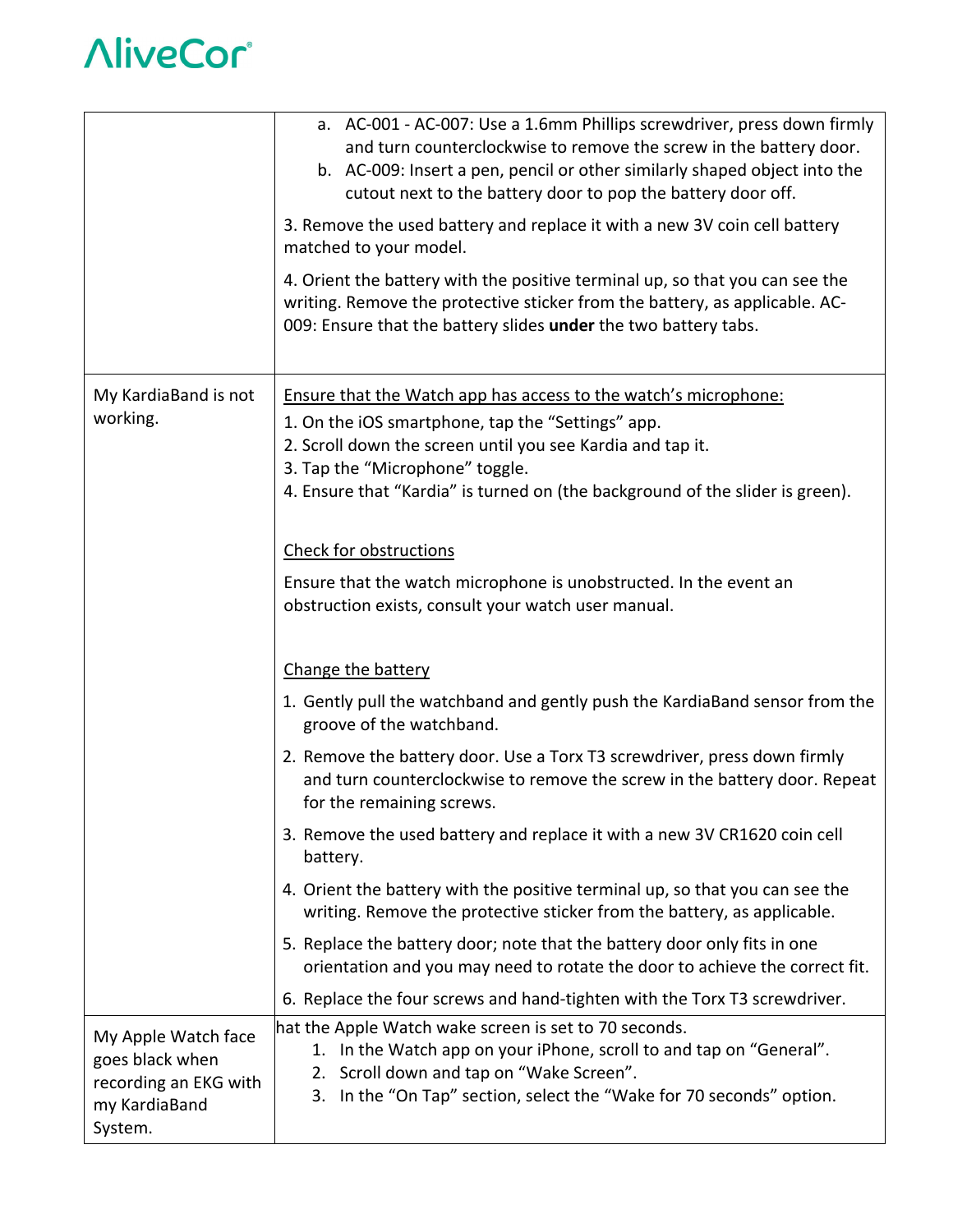| I have a lot of artifact,                                                                             | Try the following tips for acquiring the best quality EKG recording:                                                                                                                                                                                                                       |  |  |  |
|-------------------------------------------------------------------------------------------------------|--------------------------------------------------------------------------------------------------------------------------------------------------------------------------------------------------------------------------------------------------------------------------------------------|--|--|--|
| noise, interference, or                                                                               | • Ensure that the "Enhanced Filter" is on.                                                                                                                                                                                                                                                 |  |  |  |
| see "No EKG" in my<br>recording                                                                       | • Clean the electrodes on KardiaMobile with an alcohol-based sanitizer.                                                                                                                                                                                                                    |  |  |  |
|                                                                                                       | • If hands are very dry, use a water-based lotion before recording.                                                                                                                                                                                                                        |  |  |  |
|                                                                                                       | • When recording from the hands, relax the arms and hands to reduce<br>muscle noise. Rest the forearms and hands on a flat surface and let<br>KardiaMobile rest on the hands. Do not squeeze KardiaMobile.                                                                                 |  |  |  |
|                                                                                                       | • Ensure that your smartphone or tablet is not charging/syncing and you are<br>not using headphones with your smartphone or tablet during the<br>recording.                                                                                                                                |  |  |  |
|                                                                                                       | • Make sure that both the smartphone or tablet and the user remain still<br>during EKG recordings. Movement during recordings will cause noise in the<br>tracing.                                                                                                                          |  |  |  |
|                                                                                                       | • Make sure Mains Filter is set appropriately for your geographical location.<br>This can be adjusted under the Kardia app Settings.                                                                                                                                                       |  |  |  |
| The EKG rhythms<br>appear upside down                                                                 | To invert a recording on your smartphone or tablet, see "Invert the EKG<br>recording" under "Recording Adjustments" in Section 8.1.1.                                                                                                                                                      |  |  |  |
| I forgot my password<br>and I'm unable to<br>reset it                                                 | If you forget your password, tap on the "Forgot Password" link in the Kardia<br>app login screen. We'll send a link and further instructions to the email<br>address that you used to set up and access Kardia.                                                                            |  |  |  |
|                                                                                                       | Follow the reset instructions in the email. Note, the reset link contained in<br>the email is only active for a short while.                                                                                                                                                               |  |  |  |
| My personal<br>information (name,<br>DOB, etc.) disappears<br>when I'm trying to<br>create an account | If you navigate backwards when creating your account, the personal<br>information you entered on the previous page is deleted and will have to be<br>re-entered.                                                                                                                           |  |  |  |
| I see large spikes at<br>the start of my<br>recording                                                 | Large amounts of noise/artifact can be seen for the first few milliseconds of a<br>recording when the Enhanced Filter is looking for your heartbeat. This is very<br>rare and only lasts until your first heartbeat is seen in the app; this doesn't<br>affect the rest of your recording. |  |  |  |
| I can't see my age in<br>the PDF report                                                               | If your first and last names are longer than 35 characters combined, your age<br>may be covered due to size restrictions in the PDF report. Please consider<br>using initials for your first or last name in order to ensure your age is visible.                                          |  |  |  |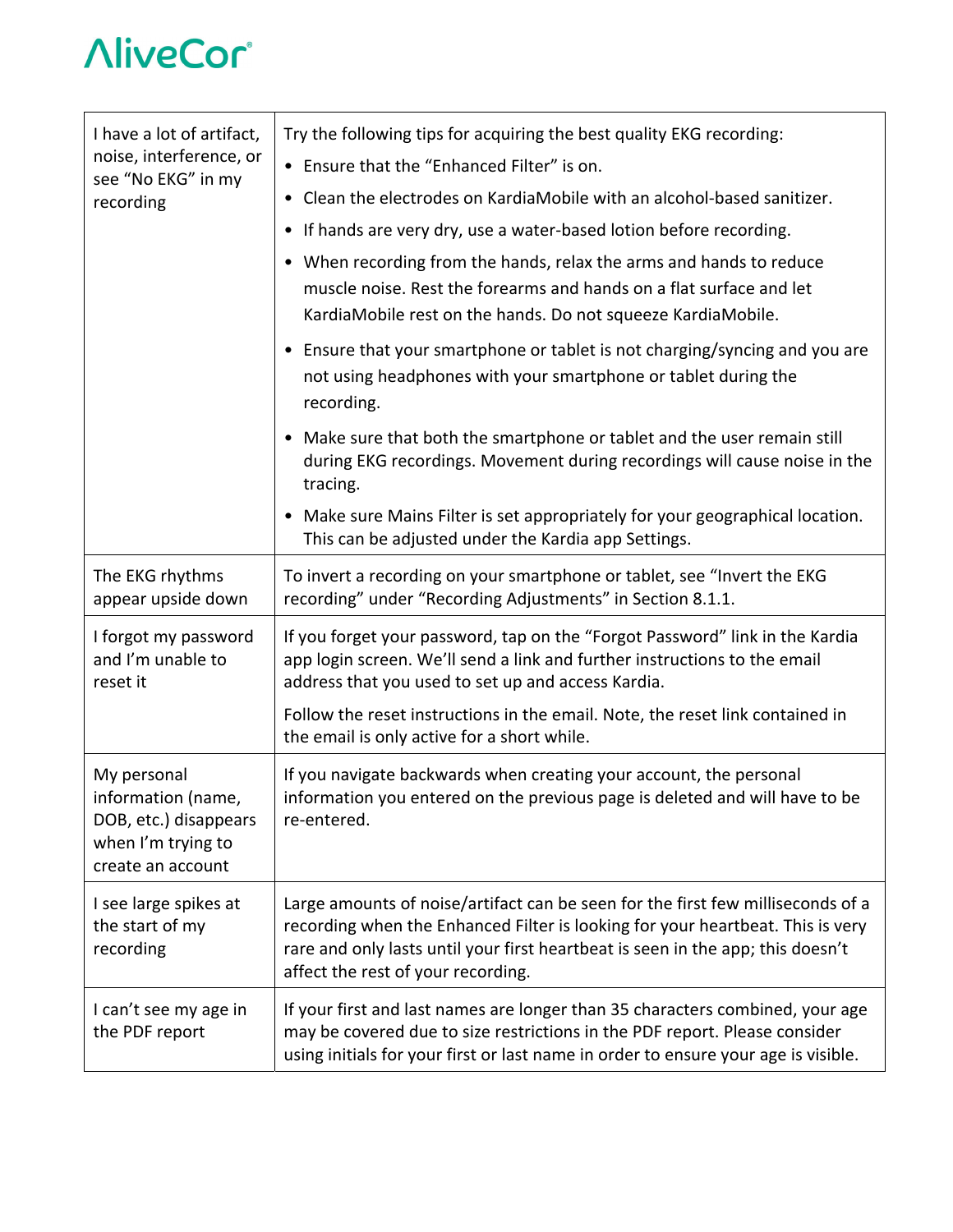

| My credit card isn't<br>being accepted             | In rare occasions, the error message indicating that your credit card is<br>incorrect or invalid is automatically cleared by rotating the phone from<br>portrait to landscape or vice versa. Please ensure that your credit card<br>information is valid before processing payments. |
|----------------------------------------------------|--------------------------------------------------------------------------------------------------------------------------------------------------------------------------------------------------------------------------------------------------------------------------------------|
| I need a printed<br>version of the manual          | Contact support@alivecor.com for a printed copy of this manual.                                                                                                                                                                                                                      |
| Is the manual<br>available in another<br>language? | This manual is available in English, Dutch, French, German, Italian, Spanish<br>and Norwegian.                                                                                                                                                                                       |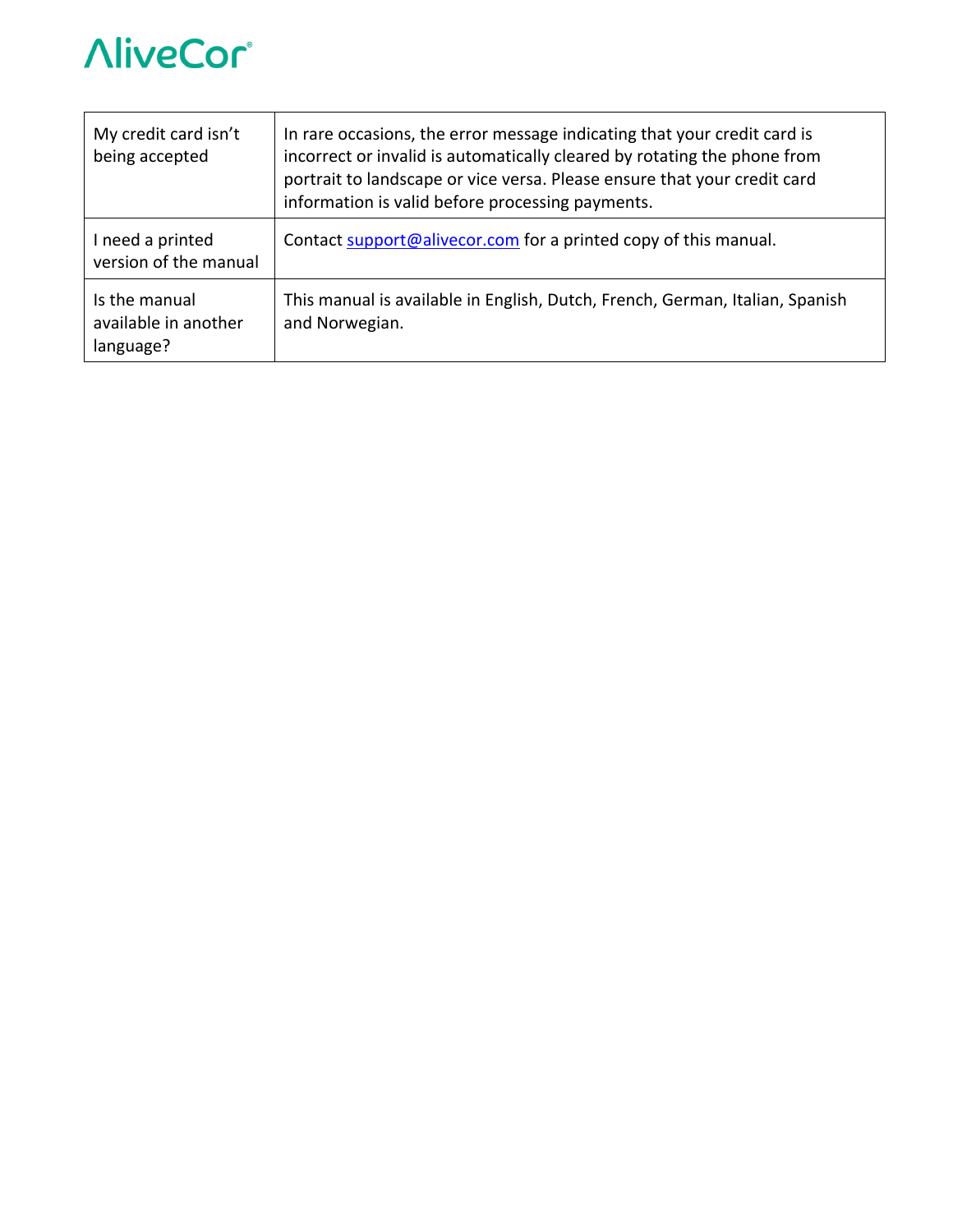| <b>25. KARDIA DEVICE SPECIFICATIONS</b>                                                      |                                                                          |
|----------------------------------------------------------------------------------------------|--------------------------------------------------------------------------|
| <b>Performance Characteristics</b>                                                           |                                                                          |
| <b>EKG Channel</b>                                                                           | Single Channel                                                           |
| Input Dynamic Range                                                                          | 10mV Peak-to-Peak                                                        |
| Memory length                                                                                | <b>Practically Unlimited</b>                                             |
| <b>Recording Format</b>                                                                      | Continuous                                                               |
| Shelf Life                                                                                   | <b>Estimated 2 years</b>                                                 |
| <b>Circuitry</b>                                                                             |                                                                          |
| <b>Frequency Response</b>                                                                    | 0.5 Hz to 40 Hz                                                          |
| <b>CMRR</b>                                                                                  | 76 dB                                                                    |
| Input Impedance                                                                              | > 100 MOhm                                                               |
| Differential Range                                                                           | $+/- 5$ mV                                                               |
| A/D Sampling Rate                                                                            | 300 samples/second                                                       |
| Resolution                                                                                   | 16 bit                                                                   |
| DC Offset Correction                                                                         | $+/- 300$ mV                                                             |
| Output                                                                                       |                                                                          |
| Modulation                                                                                   | Frequency Modulated Ultrasonic Audio Tone                                |
| <b>Center Frequency</b>                                                                      | 19 kHz                                                                   |
| <b>Frequency Deviation</b>                                                                   | 200 Hz/mV                                                                |
| <b>Power Requirements</b>                                                                    |                                                                          |
| Battery Type (AC-001)                                                                        | CR2016                                                                   |
| Battery Type (AC-003)                                                                        | CR2025                                                                   |
| Battery Type (AC-004 & AC-007)                                                               | CR2032                                                                   |
| Battery Type (AC-009)                                                                        | CR2016                                                                   |
| Battery Type (AC-011)                                                                        | CR1620                                                                   |
| Battery life (KardiaMobile)                                                                  | min. 200 Hours Operational Time, 12 months typical use                   |
| Battery life (KardiaBand)                                                                    | min. 90 Hours Operational Time, 2 years typical use                      |
| <b>Physical Characteristics</b>                                                              |                                                                          |
| AC-001 (for iPhone 4/4s)                                                                     | 40 grams $118 \times 62 \times 15$ mm 9 cm <sup>2</sup> Electrode        |
| AC-003 (for iPhone 5/5s)                                                                     | 41 grams $128 \times 62 \times 15$ mm 9 cm <sup>2</sup> Electrode        |
| AC-004 & AC-007-15-A (for iPhone 5/5s) 33 grams 126 x 62 x 11 mm 10cm <sup>2</sup> Electrode |                                                                          |
| AC-004 & AC-007-UA-A (w/Phone Clip)                                                          | 89 x 48 x 9 mm 10cm <sup>2</sup> Electrode<br>28 grams                   |
| AC-009                                                                                       | 15 grams 82 x 32 x 4 mm 9 cm <sup>2</sup> Electrode                      |
| AC-009-UA-DI                                                                                 | 15 grams 82 x 32 x 4 mm 9 cm <sup>2</sup> Electrode                      |
| AC-011 (sensor only)                                                                         | $2.1 \times 2.0 \times 0.8$ cm 3 cm <sup>2</sup> Electrode<br>30.6 grams |
| <b>Environmental Specifications</b>                                                          |                                                                          |
| <b>Operational Temperature</b>                                                               | +10 to +45 degrees C                                                     |
| <b>Operational Humidity</b>                                                                  | 10% to 95% (non-condensing)                                              |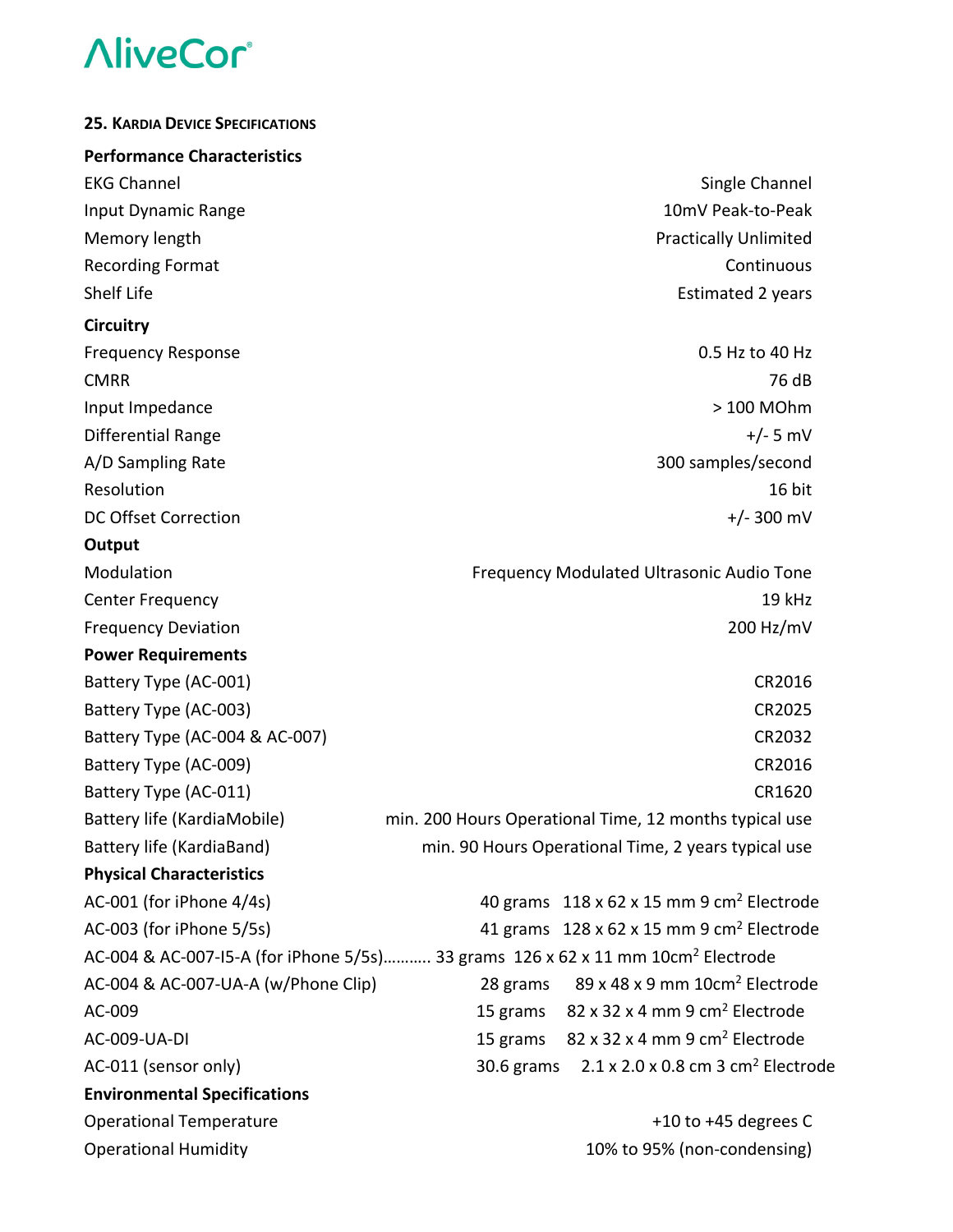

Operational Altitude based on your smartphone, smartwatch, or tablet specification Storage Temperature **CONFINGITY** CONSERVATION CONTINUES A CONTROLLER CONTROLLER CONTROLLER CONTROLLER CONTROLLER Storage Humidity 10% to 95% (non-condensing)

Ingress Protection Marking. KardiaBand is IP64 rated, meaning that it is splash resistant but that submerging it in water is not recommended. KardiaBand is compliant with standard IEC60601‐1‐ 11:2015.

Expected Service Life. The expected service life is 2 years for KardiaBand.

Warm up time. Warm up time is not required for KardiaMobile or for KardiaBand for their intended uses.

#### **User Interface**

- Two stainless‐steel electrodes are exposed on the back of KardiaMobile. These electrodes make contact with the user's skin. For the KardiaBand, two stainless‐steel electrodes are exposed on the front and back of the KardiaBand. These electrodes make contact with the user's skin.
- The KardiaBand sensor may be removed and inserted from the band strap a maximum of 50 times without performance degradation.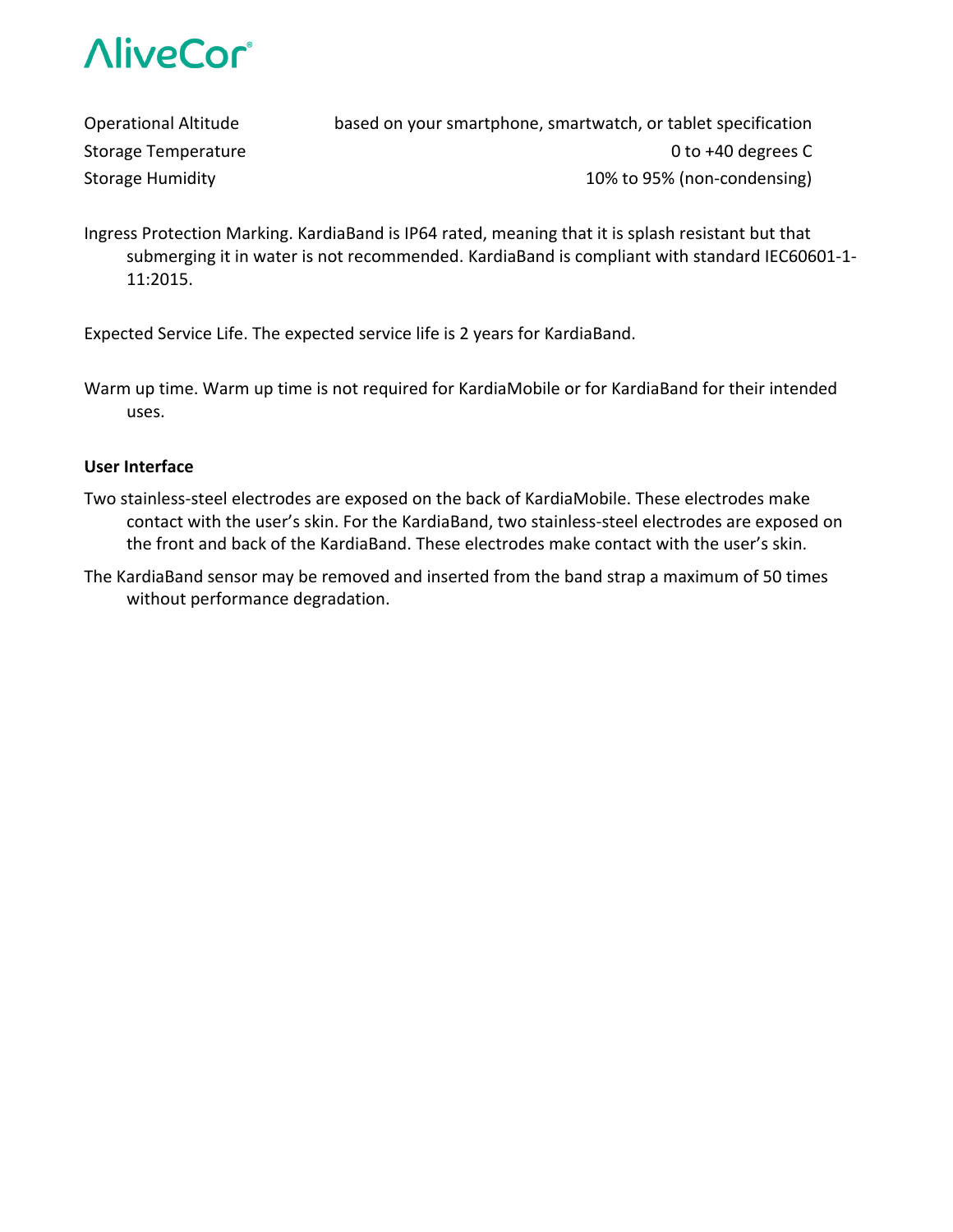#### **26. EUROPEAN AUTHORIZED REPRESENTATIVE**

Obelis SA BD General Wahis 53 1030, Brussels Belgium Tel: +(32) 2.732.59.54 Fax:  $+(32)$  2.732.60.03 E‐Mail: mail@obelis.net

# **27. ALIVECOR (MANUFACTURER) CONTACT INFORMATION**

AliveCor, Inc. 444 Castro Street, Suite 600 Mountain View, CA 94041 United States www.alivecor.com

> AliveCor, Ltd. Herschel House 58 Herschel Street Slough SL1 1PG United Kingdom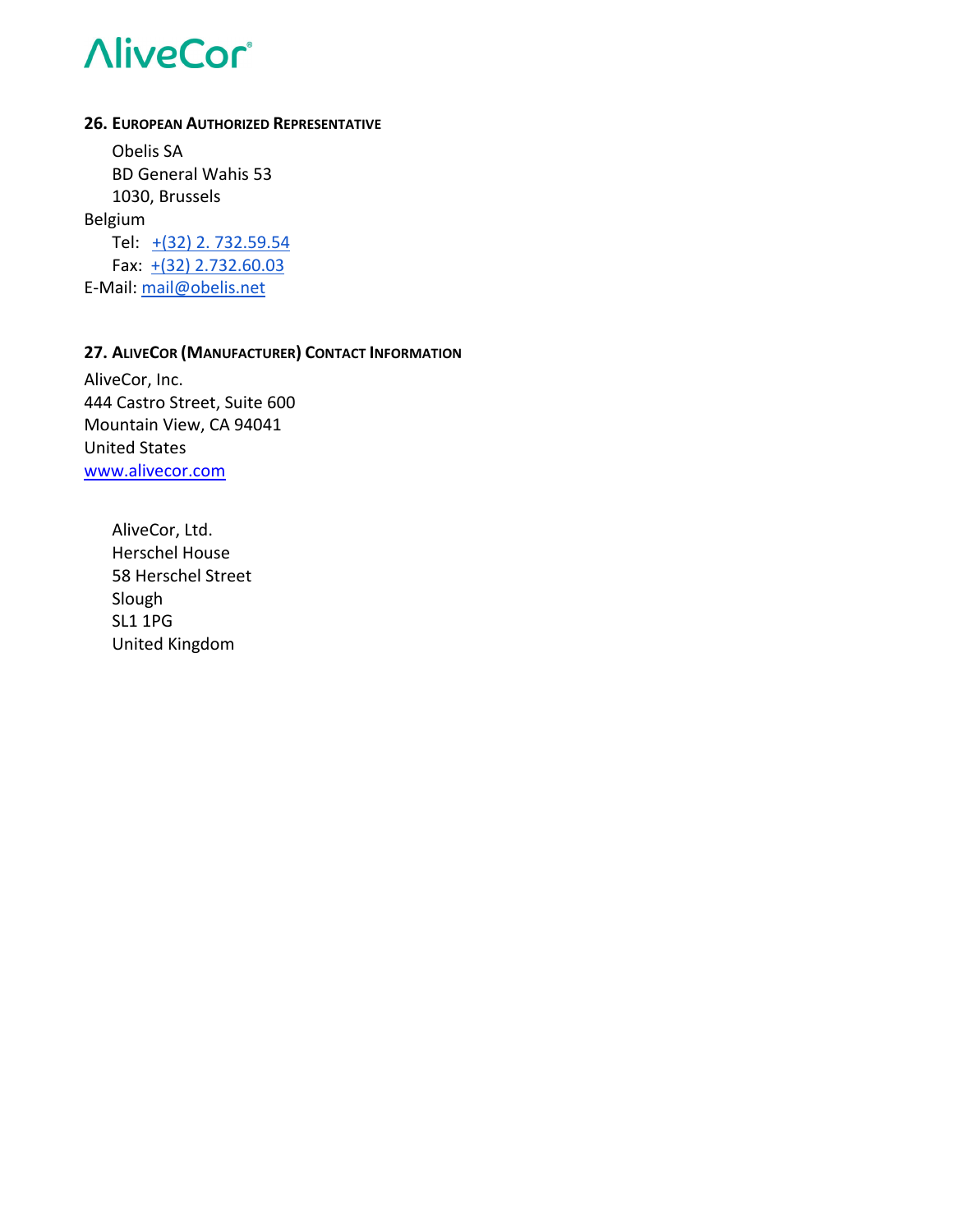#### **28. ELECTRICAL SAFETY**

### 28.1. **KARDIAMOBILE ELECTRICAL SAFETY**

| Guidance and manufacturer's declaration - electromagnetic emissions |            |                                                                                                                   |  |  |
|---------------------------------------------------------------------|------------|-------------------------------------------------------------------------------------------------------------------|--|--|
|                                                                     |            | KardiaMobile is intended for use in the electromagnetic environment specified below. The customer or the user of  |  |  |
| KardiaMobile should assure that it is used in such an environment.  |            |                                                                                                                   |  |  |
| <b>Emissions test</b>                                               | Compliance | Electromagnetic environment - guidance                                                                            |  |  |
|                                                                     |            | KardiaMobile uses RF energy only for its internal function.                                                       |  |  |
| <b>RF</b> emissions                                                 | Group 1    | Therefore, RF emissions are very low and are not likely to                                                        |  |  |
| CISPR <sub>11</sub>                                                 |            | cause any interference in nearby electronic equipment.                                                            |  |  |
| <b>RF</b> emissions                                                 | Class B    |                                                                                                                   |  |  |
| CISPR 11                                                            |            | Kardia Mobile is suitable for use in all establishments<br>including domestic and those directly connected to the |  |  |
| Harmonic emissions                                                  | N/A        |                                                                                                                   |  |  |
| IEC 61000-3-2                                                       |            |                                                                                                                   |  |  |
| Voltage fluctuations /                                              | N/A        | public low-voltage power supply network that supplies                                                             |  |  |
| flicker emissions                                                   |            | buildings used for domestic purposes.                                                                             |  |  |
| IEC 61000-3-3                                                       |            |                                                                                                                   |  |  |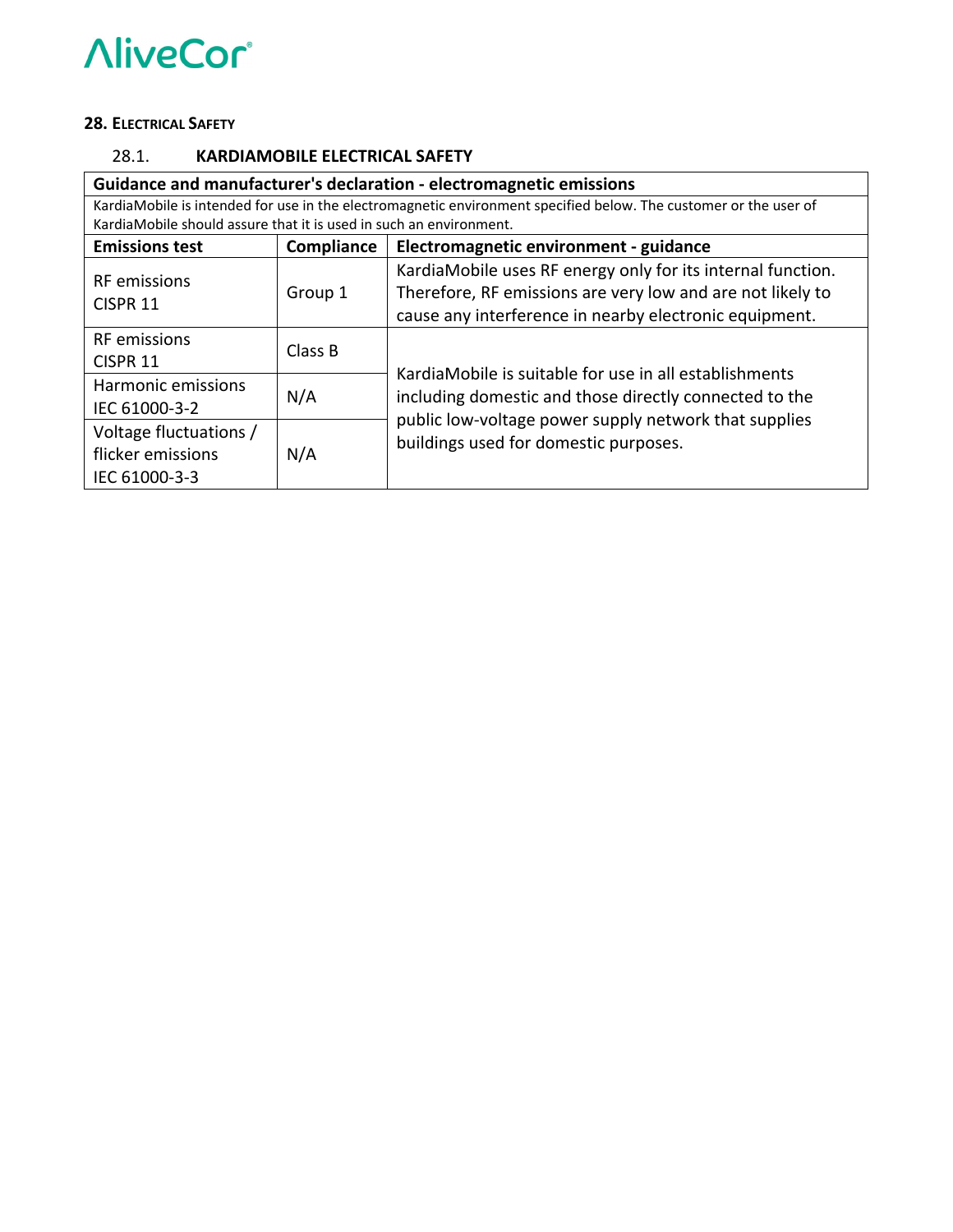# **Guidance and manufacturer's declaration—electromagnetic immunity**

KardiaMobile is intended for use in the electromagnetic environment specified below. The customer or the user of KardiaMobile should assure that it is used in such an environment.

| <b>Immunity test</b>                                                                                                | IEC 60601 test level                                                                                                                                                                                                                                                         | <b>Compliance level</b>                                                                                                                                                                                                                                           | <b>Electromagnetic environment</b><br>- guidance                                                                                                                                                                                                                                                                |
|---------------------------------------------------------------------------------------------------------------------|------------------------------------------------------------------------------------------------------------------------------------------------------------------------------------------------------------------------------------------------------------------------------|-------------------------------------------------------------------------------------------------------------------------------------------------------------------------------------------------------------------------------------------------------------------|-----------------------------------------------------------------------------------------------------------------------------------------------------------------------------------------------------------------------------------------------------------------------------------------------------------------|
| Electrostatic<br>Discharge (ESD)<br>IEC 61000-4-2                                                                   | ±6 kV contact<br>±8 kV air                                                                                                                                                                                                                                                   | ±6 kV contact<br>±8 kV air                                                                                                                                                                                                                                        | Floors should be wood,<br>concrete, or ceramic tile. If<br>floors are covered with<br>synthetic material, the relative<br>humidity should be at least<br>30%.                                                                                                                                                   |
| <b>Electrical fast</b><br>transient/burst<br>IEC 61000-4-4                                                          | ±2 kV for power<br>supply lines<br>±1 kV for<br>input/output lines                                                                                                                                                                                                           | ±2 kV for power<br>supply lines<br>±1 kV for<br>input/output lines                                                                                                                                                                                                | Mains power quality should be<br>that of a typical commercial or<br>hospital environment.                                                                                                                                                                                                                       |
| Surge<br>IEC 61000-4-5                                                                                              | ±1 kV differential<br>mode<br>±2 kV common<br>mode                                                                                                                                                                                                                           | ±1 kV differential<br>mode<br>±2 kV common<br>mode                                                                                                                                                                                                                | Mains power quality should be<br>that of a typical commercial or<br>hospital environment.                                                                                                                                                                                                                       |
| Voltage dips, short<br>interruptions, and<br>voltage variations on<br>power supply input<br>lines<br>IEC 61000-4-11 | $<$ 5 % U <sub>T</sub><br>(>95 % dip in $U_T$ )<br>for 0.5 cycle<br>40 % U <sub>T</sub><br>$(60 %$ dip in $U_T$ )<br>for 5 cycles<br>70 % U <sub>T</sub><br>$(30 %$ dip in $U_T$ )<br>for 25 cycles<br>$<$ 5 % U <sub>T</sub><br>(>95 % dip in U <sub>T</sub> )<br>for 5 sec | $<$ 5 % U <sub>T</sub><br>(>95 % dip in $U_T$ )<br>for 0.5 cycle<br>40 % $U_T$<br>(60 % dip in $U_T$ )<br>for 5 cycles<br>70 % U <sub>T</sub><br>$(30 %$ dip in U <sub>T</sub> )<br>for 25 cycles<br>$<$ 5 % U <sub>T</sub><br>(>95 % dip in $U_T$ )<br>for 5 sec | Mains power quality should be<br>that of a typical commercial or<br>hospital environment. If the<br>user of KardiaMobile requires<br>continued operation during<br>power mains interruptions, it<br>is recommended that the<br>KardiaMobile be powered<br>from an uninterruptible power<br>supply or a battery. |
| Power frequency<br>(50/60 Hz)<br>magnetic field<br>IEC 61000-4-8                                                    | 3 A/m<br>NOTE $-U_T$ is the a.c. mains voltage prior to application of the test level.                                                                                                                                                                                       | 3 A/m                                                                                                                                                                                                                                                             | Power frequency magnetic<br>fields should be at levels<br>characteristic of a typical<br>location in a typical<br>commercial or hospital<br>environment.                                                                                                                                                        |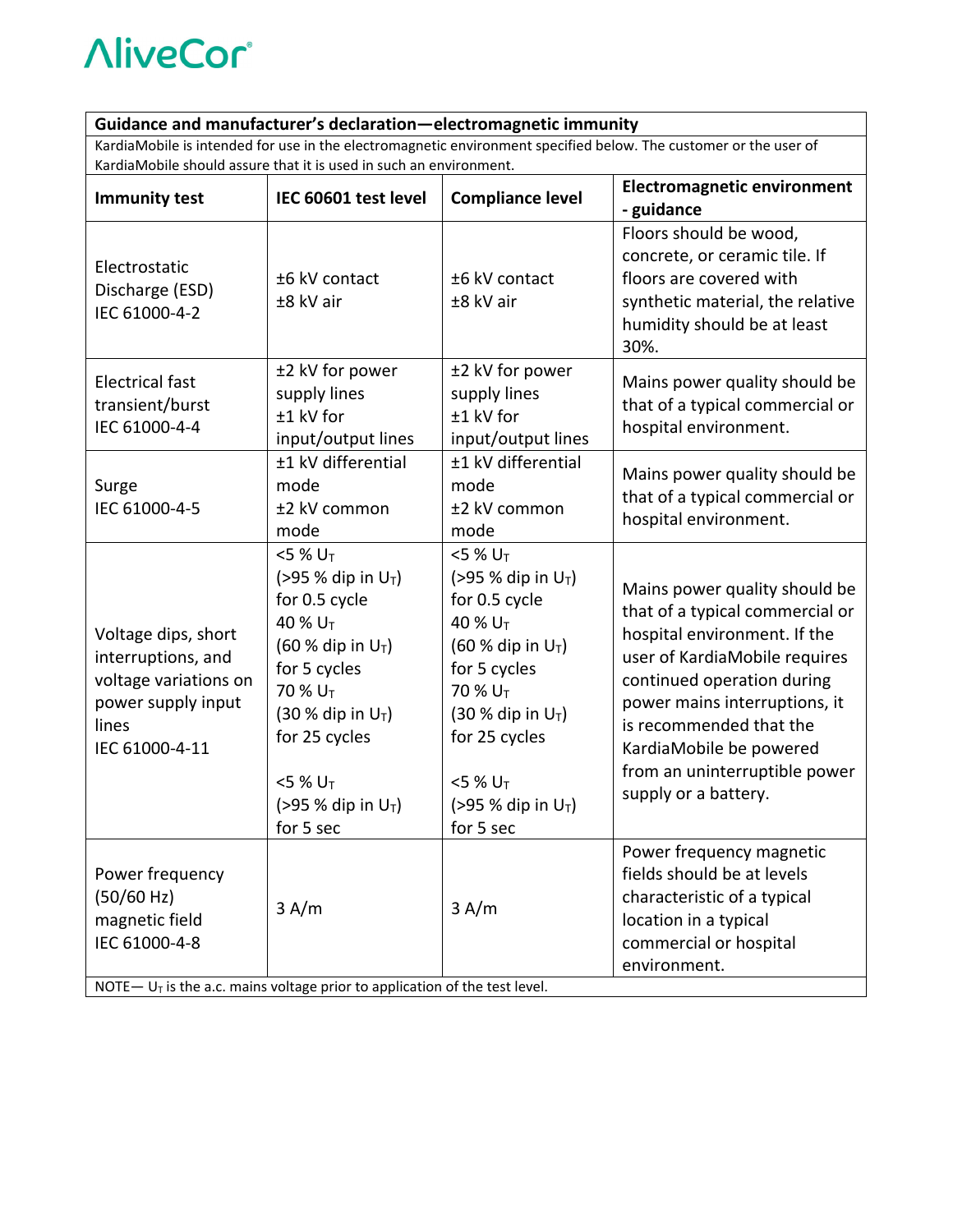# **Guidance and manufacturer's declaration—electromagnetic immunity**

KardiaMobile is intended for use in the electromagnetic environment specified below. The customer or the user of KardiaMobile should assure that it is used in such an environment.

|                                                                                                                                                                                                                                      | <b>IEC 60601 test</b>                                           | Compliance  | Electromagnetic environment - guidance                                                                                                                                                                                                                                                                                                                                                                                                                                                                                                                                                                                                                                                                                                                                                                                                                                                                                                                                                       |  |  |
|--------------------------------------------------------------------------------------------------------------------------------------------------------------------------------------------------------------------------------------|-----------------------------------------------------------------|-------------|----------------------------------------------------------------------------------------------------------------------------------------------------------------------------------------------------------------------------------------------------------------------------------------------------------------------------------------------------------------------------------------------------------------------------------------------------------------------------------------------------------------------------------------------------------------------------------------------------------------------------------------------------------------------------------------------------------------------------------------------------------------------------------------------------------------------------------------------------------------------------------------------------------------------------------------------------------------------------------------------|--|--|
| <b>Immunity test</b>                                                                                                                                                                                                                 | level                                                           | level       |                                                                                                                                                                                                                                                                                                                                                                                                                                                                                                                                                                                                                                                                                                                                                                                                                                                                                                                                                                                              |  |  |
| <b>Conducted RF</b><br>IEC 61000-4-6<br><b>Radiated RF</b><br>IEC 61000-4-3                                                                                                                                                          | 3 Vrms<br>150 kHz to 80<br>MHz<br>3 V/m<br>80 MHz to 2.5<br>GHz | 3V<br>3 V/m | Portable and mobile RF communications<br>equipment should be used no closer to any part of<br>KardiaMobile, including cables, than the<br>recommended separation distance calculated from<br>the equation applicable to the frequency of the<br>transmitter.<br><b>Recommended separation distance</b><br>$d = \left[\frac{3.5}{V_1}\right] \sqrt{P}$<br>$d = \left[\frac{3.5}{E_1}\right] \sqrt{P}$<br>80 MHz to 800 MHz<br>$d = \left[\frac{7}{E_1}\right] \sqrt{P}$<br>800 MHz to 2.5 GHz<br>800 MHz to 2.5 GHz<br>where $P$ is the maximum output power rating of<br>the transmitter in watts (W) according to the<br>transmitter manufacturer and d is the<br>recommended separation distance in meters (m).<br>Field strengths from fixed RF transmitters, as<br>determined by an electromagnetic site survey, a<br>should be less than the compliance level in each<br>frequency range. b<br>Interference may occur in the vicinity of equipment<br>marked with the following symbol: |  |  |
| NOTE 1-At 80 MHz and 800 MHz, the higher frequency range applies.                                                                                                                                                                    |                                                                 |             |                                                                                                                                                                                                                                                                                                                                                                                                                                                                                                                                                                                                                                                                                                                                                                                                                                                                                                                                                                                              |  |  |
| NOTE 2-These guidelines may not apply in all situations. Electromagnetic propagation is affected by absorption and                                                                                                                   |                                                                 |             |                                                                                                                                                                                                                                                                                                                                                                                                                                                                                                                                                                                                                                                                                                                                                                                                                                                                                                                                                                                              |  |  |
| reflection from structures, objects, and people                                                                                                                                                                                      |                                                                 |             |                                                                                                                                                                                                                                                                                                                                                                                                                                                                                                                                                                                                                                                                                                                                                                                                                                                                                                                                                                                              |  |  |
| <sup>a</sup> Field strengths from fixed transmitters, such as base stations for radio (cellular/cordless) telephones and land mobile                                                                                                 |                                                                 |             |                                                                                                                                                                                                                                                                                                                                                                                                                                                                                                                                                                                                                                                                                                                                                                                                                                                                                                                                                                                              |  |  |
| radios, amateur radio, AM and FM radio broadcast, and TV broadcast cannot be predicted theoretically with accuracy.                                                                                                                  |                                                                 |             |                                                                                                                                                                                                                                                                                                                                                                                                                                                                                                                                                                                                                                                                                                                                                                                                                                                                                                                                                                                              |  |  |
| To assess the electromagnetic environment due to fixed RF transmitters, an electromagnetic site survey should be                                                                                                                     |                                                                 |             |                                                                                                                                                                                                                                                                                                                                                                                                                                                                                                                                                                                                                                                                                                                                                                                                                                                                                                                                                                                              |  |  |
| considered. If the measured field strength in the location in which KardiaMobile is used exceeds the applicable RF<br>compliance level above, KardiaMobile should be observed to verify normal operation. If abnormal performance is |                                                                 |             |                                                                                                                                                                                                                                                                                                                                                                                                                                                                                                                                                                                                                                                                                                                                                                                                                                                                                                                                                                                              |  |  |
|                                                                                                                                                                                                                                      |                                                                 |             |                                                                                                                                                                                                                                                                                                                                                                                                                                                                                                                                                                                                                                                                                                                                                                                                                                                                                                                                                                                              |  |  |
| observed, additional measures may be necessary, such as re-orienting or relocating KardiaMobile.                                                                                                                                     |                                                                 |             |                                                                                                                                                                                                                                                                                                                                                                                                                                                                                                                                                                                                                                                                                                                                                                                                                                                                                                                                                                                              |  |  |

<sup>b</sup> Over the frequency range 150 kHz to 80 MHz, field strengths should be less than 3 V/m.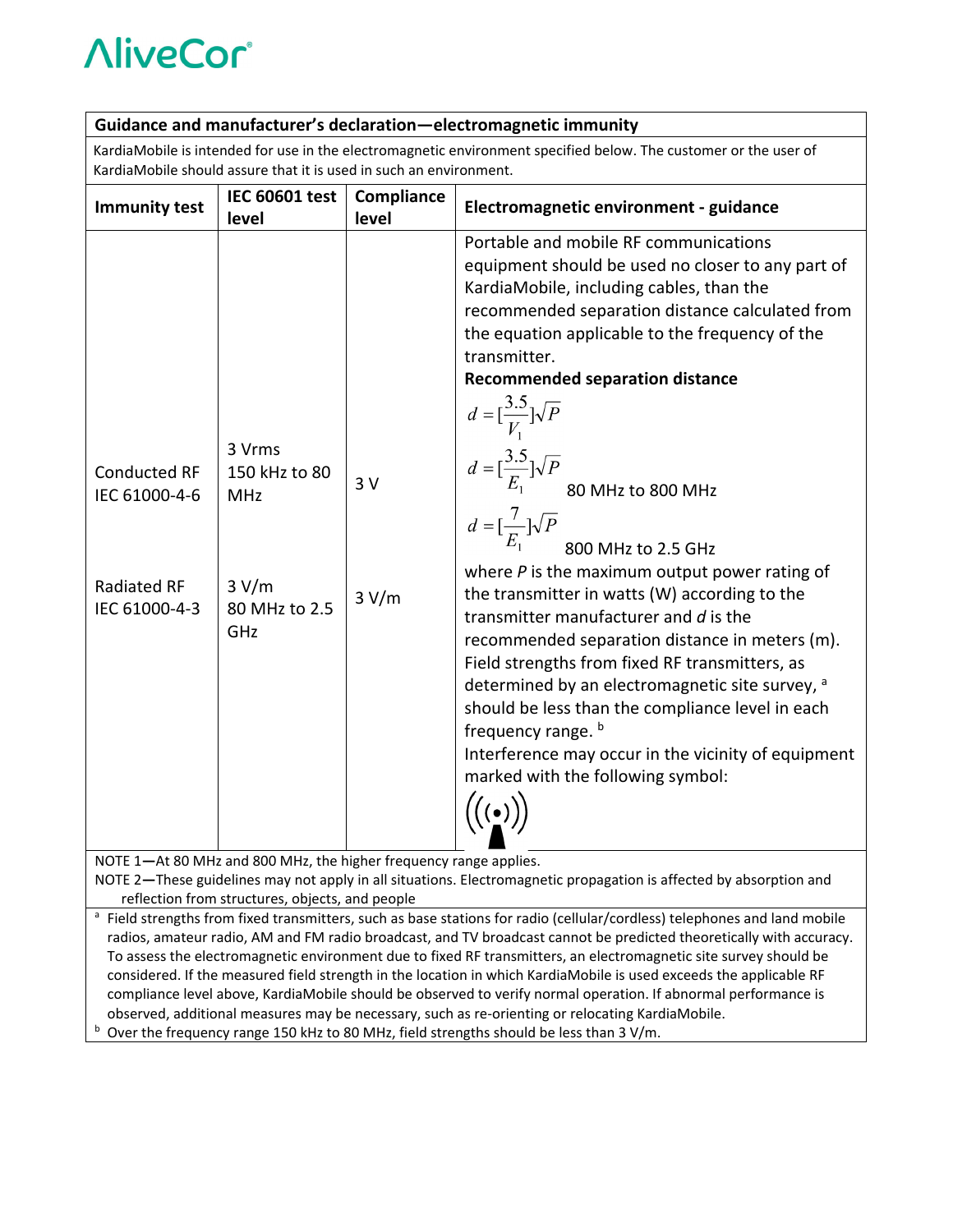#### **Recommended separation distances between**

#### **portable and mobile RF communications equipment and KardiaMobile**

KardiaMobile is intended for use in an electromagnetic environment in which radiated RF disturbances are controlled. The customer or the user of KardiaMobile can help prevent electromagnetic interference by maintaining a minimum distance between portable and mobile RF communications equipment (transmitters) and KardiaMobile as recommended below, according to the maximum output power of the communications equipment.

|                                                                                                                                                                                                                                       | Separation distance according to frequency of transmitter |                                           |                                         |  |  |
|---------------------------------------------------------------------------------------------------------------------------------------------------------------------------------------------------------------------------------------|-----------------------------------------------------------|-------------------------------------------|-----------------------------------------|--|--|
| Rated maximum output                                                                                                                                                                                                                  | m                                                         |                                           |                                         |  |  |
| power of transmitter                                                                                                                                                                                                                  | 150 kHz to 80 MHz                                         | 80 MHz to 800 MHz                         | 800 MHz to 2.5 GHz                      |  |  |
| W                                                                                                                                                                                                                                     | $d = \left[\frac{3.5}{V}\right] \sqrt{P}$                 | $d = \left[\frac{3.5}{E}\right] \sqrt{P}$ | $d = \left[\frac{7}{E}\right] \sqrt{P}$ |  |  |
| 0.01                                                                                                                                                                                                                                  | 0.12                                                      | 0.12                                      | 0.23                                    |  |  |
| 0.1                                                                                                                                                                                                                                   | 0.38                                                      | 0.38                                      | 0.73                                    |  |  |
|                                                                                                                                                                                                                                       | 1.2                                                       | 1.2                                       | 2.3                                     |  |  |
| 10                                                                                                                                                                                                                                    | 3.8                                                       | 3.8                                       | 7.3                                     |  |  |
| 100                                                                                                                                                                                                                                   | 12                                                        | 12                                        | 23                                      |  |  |
| For transmitters rated at a maximum output power not listed above, the recommended separation distance d in meters<br>(m) can be determined using the equation applicable to the frequency of the transmitter, where P is the maximum |                                                           |                                           |                                         |  |  |

output power rating of the transmitter in watts (W) according to the transmitter manufacturer.

NOTE 1—At 80 MHz and 800 MHz, the separation distance for the higher frequency range applies.

NOTE 2—These guidelines may not apply in all situations. Electromagnetic propagation is affected by absorption and reflection from structures, objects, and people.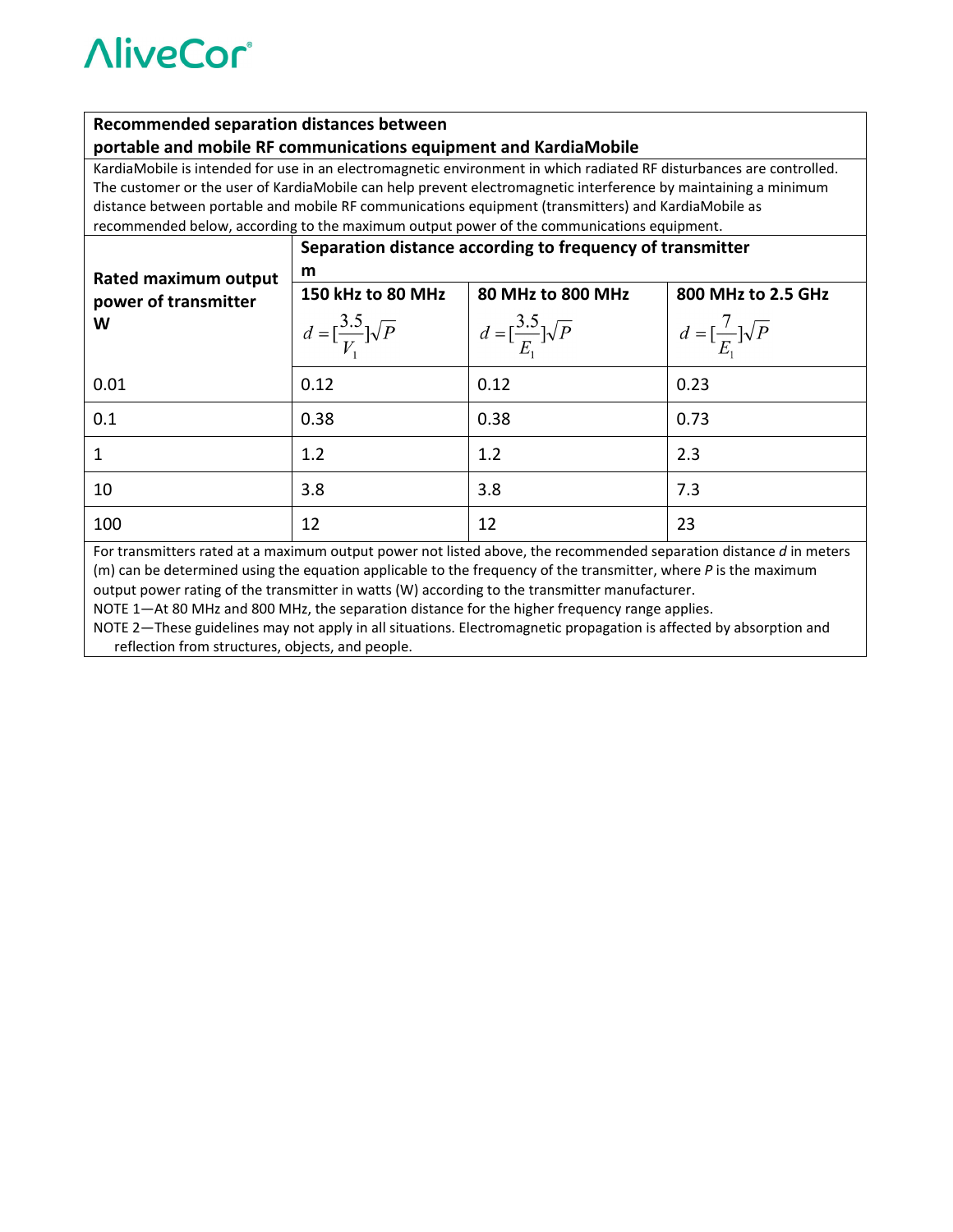#### 28.2. **KARDIABAND ELECTRICAL SAFETY**

# **The KardiaBand has been tested and deemed in conformance with the relevant requirements in IEC60601‐1‐2:2014 Class B for Electromagnetic Compatibility (EMC).**

| Guidance and manufacturer's declaration - electromagnetic emissions                                            |            |                                                                                                                            |  |  |  |
|----------------------------------------------------------------------------------------------------------------|------------|----------------------------------------------------------------------------------------------------------------------------|--|--|--|
| KardiaBand is intended for use in the electromagnetic environment specified below. The customer or the user of |            |                                                                                                                            |  |  |  |
| KardiaBand should assure that it is used in such an environment.                                               |            |                                                                                                                            |  |  |  |
| <b>Emissions test</b>                                                                                          | Compliance | Electromagnetic environment - guidance                                                                                     |  |  |  |
|                                                                                                                |            | KardiaBand uses RF energy only for its internal function.                                                                  |  |  |  |
| <b>RF</b> emissions                                                                                            | Group 1    | Therefore, its RF emissions are very low and are not likely to                                                             |  |  |  |
| CISPR <sub>11</sub>                                                                                            |            | cause any interference in nearby electronic equipment.                                                                     |  |  |  |
| <b>RF</b> emissions                                                                                            | Class B    |                                                                                                                            |  |  |  |
| CISPR <sub>11</sub>                                                                                            |            |                                                                                                                            |  |  |  |
| Harmonic emissions                                                                                             |            | KardiaBand is suitable for use in all establishments, including<br>domestic establishments and those directly connected to |  |  |  |
| IEC 61000-3-2                                                                                                  | N/A        |                                                                                                                            |  |  |  |
| Voltage fluctuations /                                                                                         |            | the public low-voltage network that supplies buildings used                                                                |  |  |  |
| flicker emissions                                                                                              | N/A        | for domestic purposes.                                                                                                     |  |  |  |
| IEC 61000-3-3                                                                                                  |            |                                                                                                                            |  |  |  |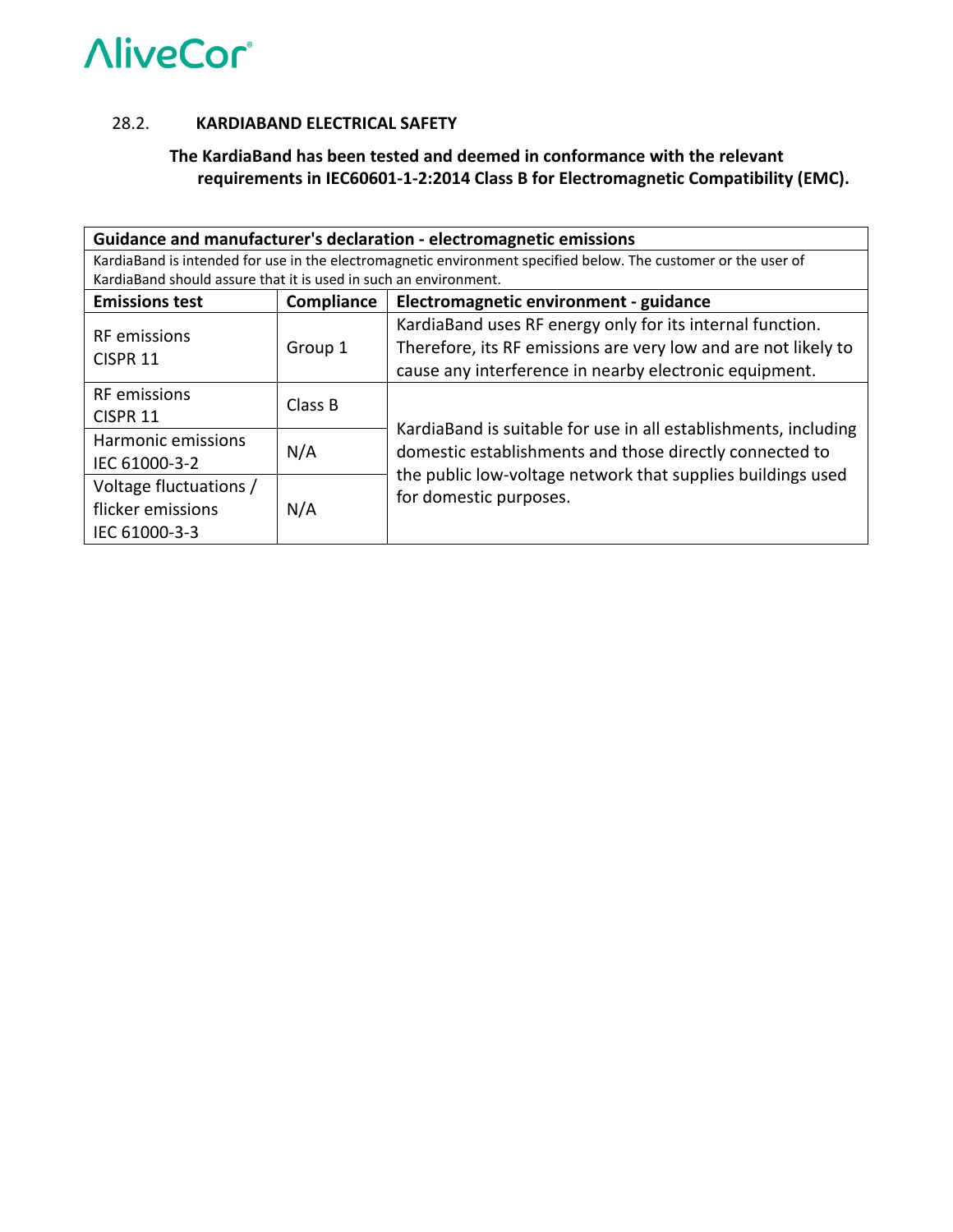### **Guidance and manufacturer's declaration—electromagnetic immunity**

KardiaBand is intended for use in the electromagnetic environment specified below. The customer or the user of KardiaBand should assure that it is used in such an environment.

| <b>Immunity test</b>                                             | IEC 60601 test level       | <b>Compliance level</b>       | <b>Electromagnetic environment</b><br>- guidance                                                                                                              |
|------------------------------------------------------------------|----------------------------|-------------------------------|---------------------------------------------------------------------------------------------------------------------------------------------------------------|
| Electrostatic<br>Discharge (ESD)<br>IEC 61000-4-2                | ±6 kV contact<br>±8 kV air | ±8 kV contact<br>$±15$ kV air | Floors should be wood,<br>concrete, or ceramic tile. If<br>floors are covered with<br>synthetic material, the relative<br>humidity should be at least<br>30%. |
| Power frequency<br>(50/60 Hz)<br>magnetic field<br>IEC 61000-4-8 | 3 A/m                      | 30 A/m                        | Power frequency magnetic<br>fields should be at levels<br>characteristic of a typical<br>location in a typical<br>commercial or hospital<br>environment.      |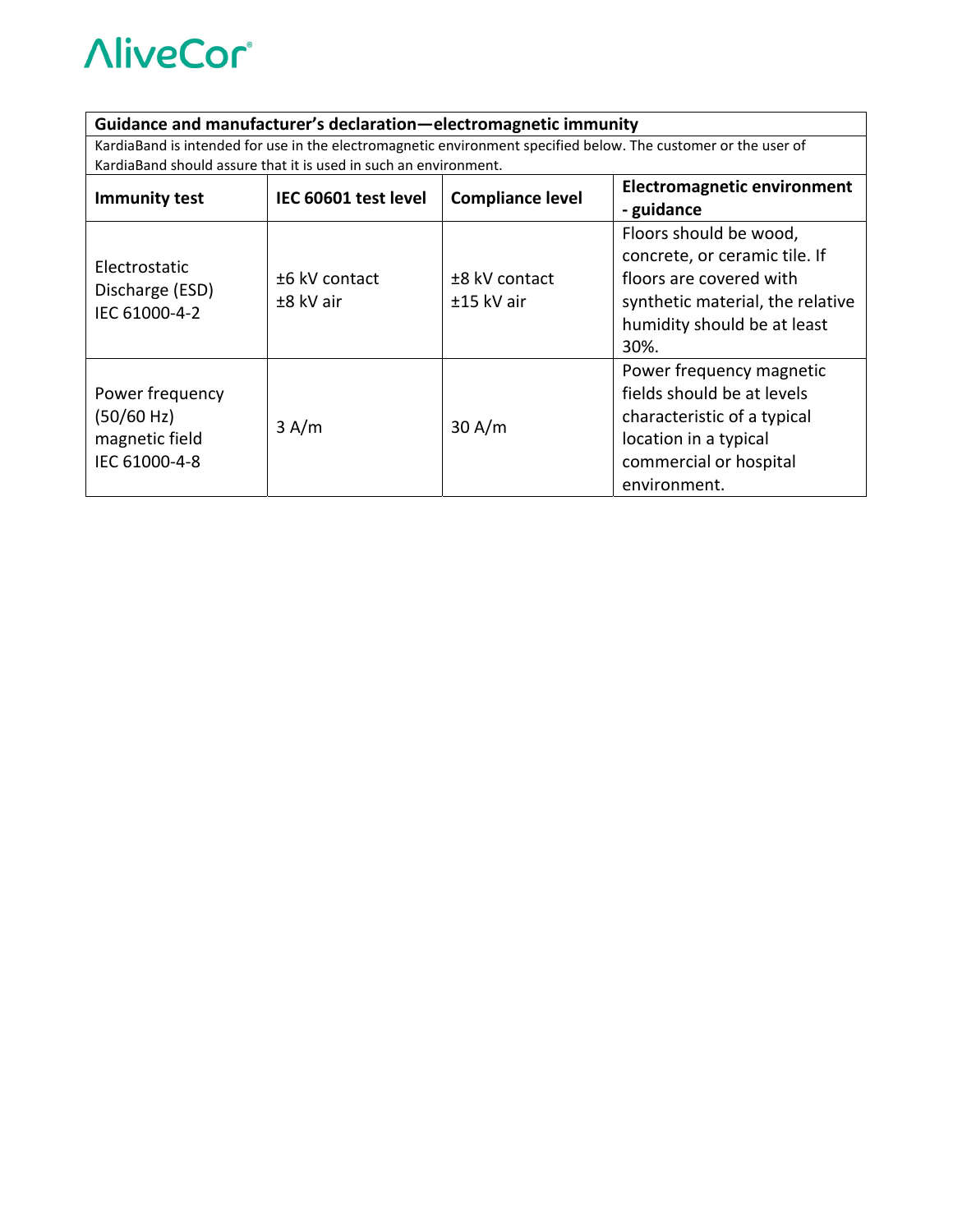| Guidance and manufacturer's declaration-electromagnetic immunity                                                                                                                                                                                                                                                                                                                   |                                      |                     |                                                                                                                                                                                                                                                                                                                                                                                                                                                                                                                                                                                                                                                                                                                                                                                                                                                                                                                       |  |  |
|------------------------------------------------------------------------------------------------------------------------------------------------------------------------------------------------------------------------------------------------------------------------------------------------------------------------------------------------------------------------------------|--------------------------------------|---------------------|-----------------------------------------------------------------------------------------------------------------------------------------------------------------------------------------------------------------------------------------------------------------------------------------------------------------------------------------------------------------------------------------------------------------------------------------------------------------------------------------------------------------------------------------------------------------------------------------------------------------------------------------------------------------------------------------------------------------------------------------------------------------------------------------------------------------------------------------------------------------------------------------------------------------------|--|--|
| KardiaBand is intended for use in the electromagnetic environment specified below. The customer or the user of<br>KardiaBand should assure that it is used in such an environment.                                                                                                                                                                                                 |                                      |                     |                                                                                                                                                                                                                                                                                                                                                                                                                                                                                                                                                                                                                                                                                                                                                                                                                                                                                                                       |  |  |
| <b>Immunity test</b>                                                                                                                                                                                                                                                                                                                                                               | <b>IEC 60601 test</b><br>level       | Compliance<br>level | Electromagnetic environment - guidance                                                                                                                                                                                                                                                                                                                                                                                                                                                                                                                                                                                                                                                                                                                                                                                                                                                                                |  |  |
| <b>Conducted RF</b><br>IEC 61000-4-6<br><b>Radiated RF</b><br>IEC 61000-4-3                                                                                                                                                                                                                                                                                                        | N/A<br>3 V/m<br>80 MHz to 2.7<br>GHz | N/A<br>10 V/m       | Portable and mobile RF communications<br>equipment should be used no closer to any part of<br>KardiaBand, including cables, than the<br>recommended separation distance calculated from<br>the equation applicable to the frequency of the<br>transmitter.<br><b>Recommended separation distance</b><br>$d = \left[\frac{3.5}{E_1}\right] \sqrt{P}$<br>80 MHz to 800 MHz<br>$d = \left[\frac{7}{E_1}\right] \sqrt{P}$<br>800 MHz to 2.7 GHz<br>where $P$ is the maximum output power rating of<br>the transmitter in watts (W) according to the<br>transmitter manufacturer and d is the<br>recommended separation distance in meters (m).<br>Field strengths from fixed RF transmitters, as<br>determined by an electromagnetic site survey, a<br>should be less than the compliance level in each<br>frequency range. b<br>Interference may occur in the vicinity of equipment<br>marked with the following symbol: |  |  |
| NOTE 1-At 80 MHz and 800 MHz, the higher frequency range applies.<br>NOTE 2-These guidelines may not apply in all situations. Electromagnetic propagation is affected by absorption and<br>reflection from structures, objects, and people<br><sup>a</sup> Field strengths from fixed transmitters, such as base stations for radio (cellular/cordless) telephones and land mobile |                                      |                     |                                                                                                                                                                                                                                                                                                                                                                                                                                                                                                                                                                                                                                                                                                                                                                                                                                                                                                                       |  |  |
|                                                                                                                                                                                                                                                                                                                                                                                    |                                      |                     |                                                                                                                                                                                                                                                                                                                                                                                                                                                                                                                                                                                                                                                                                                                                                                                                                                                                                                                       |  |  |

- radios, amateur radio, AM and FM radio broadcast, and TV broadcast cannot be predicted theoretically with accuracy. To assess the electromagnetic environment due to fixed RF transmitters, an electromagnetic site survey should be considered. If the measured field strength in the location in which KardiaBand is used exceeds the applicable RF compliance level above, KardiaBand should be observed to verify normal operation. If abnormal performance is observed, additional measures may be necessary, such as re‐orienting or relocating KardiaBand.
- <sup>b</sup> Over the frequency range 150 kHz to 80 MHz, field strengths should be less than 10 V/m.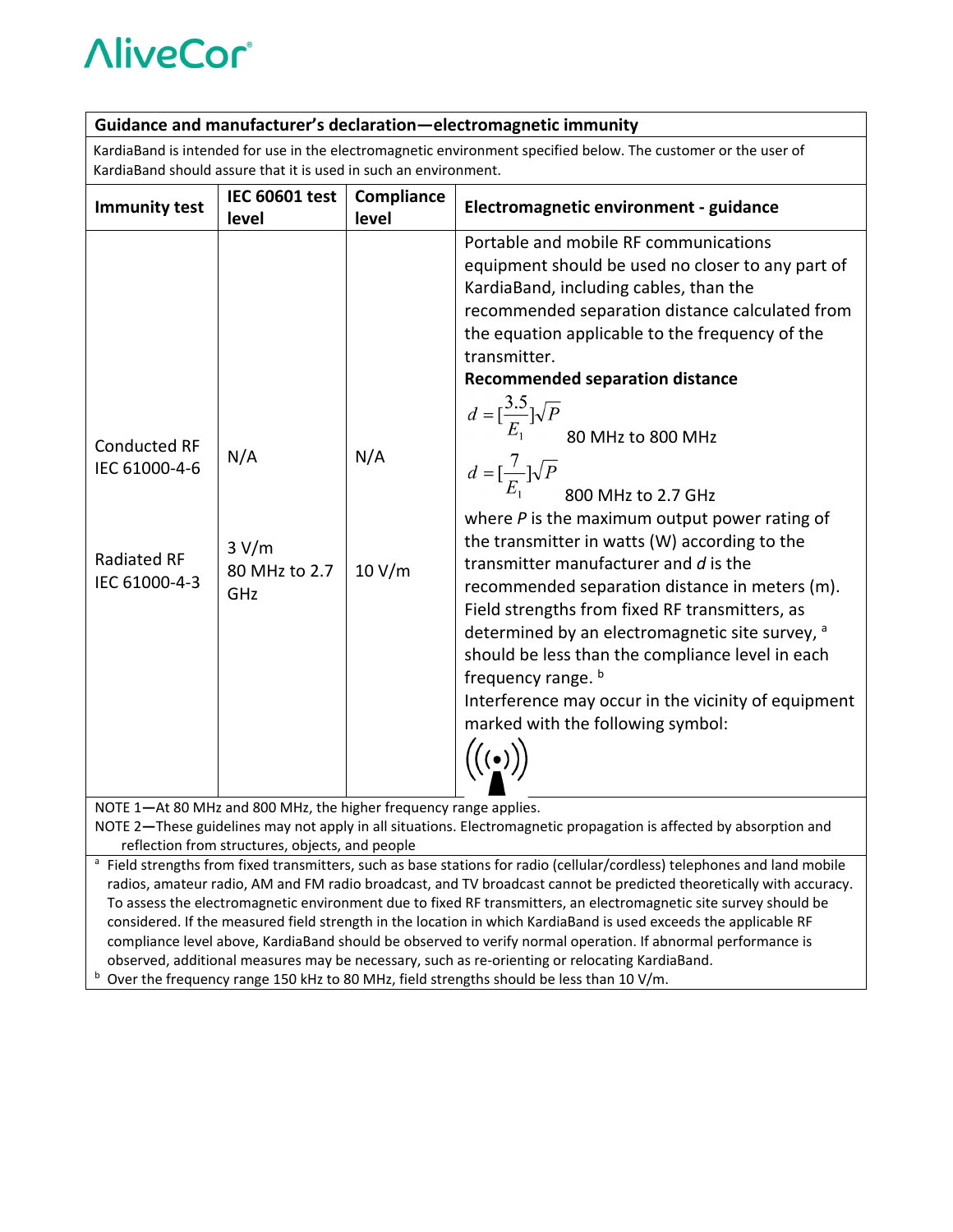#### **Recommended separation distances between**

#### **portable and mobile RF communications equipment and KardiaBand**

KardiaBand is intended for use in an electromagnetic environment in which radiated RF disturbances are controlled. The customer or the user of KardiaBand can help prevent electromagnetic interference by maintaining a minimum distance between portable and mobile RF communications equipment (transmitters) and KardiaBand as recommended below, according to the maximum output power of the communications equipment.

|                                                                                                                                                                                                                                         | Separation distance according to frequency of transmitter |                                           |                                         |  |  |
|-----------------------------------------------------------------------------------------------------------------------------------------------------------------------------------------------------------------------------------------|-----------------------------------------------------------|-------------------------------------------|-----------------------------------------|--|--|
| Rated maximum output                                                                                                                                                                                                                    | m                                                         |                                           |                                         |  |  |
| power of transmitter                                                                                                                                                                                                                    | 150 kHz to 80 MHz                                         | 80 MHz to 800 MHz                         | 800 MHz to 2.7 GHz                      |  |  |
| W                                                                                                                                                                                                                                       | $d = \left[\frac{3.5}{V}\right] \sqrt{P}$                 | $d = \left[\frac{3.5}{E}\right] \sqrt{P}$ | $d = \left[\frac{7}{E}\right] \sqrt{P}$ |  |  |
| 0.01                                                                                                                                                                                                                                    | 0.035                                                     | 0.035                                     | 0.070                                   |  |  |
| 0.1                                                                                                                                                                                                                                     | 0.11                                                      | 0.11                                      | 0.22                                    |  |  |
|                                                                                                                                                                                                                                         | 0.35                                                      | 0.35                                      | 0.70                                    |  |  |
| 10                                                                                                                                                                                                                                      | 1.1                                                       | 1.1                                       | 2.2                                     |  |  |
| 100                                                                                                                                                                                                                                     | 3.5                                                       | 3.5                                       | 7.0                                     |  |  |
| For transmitters rated at a maximum output power not listed above, the recommended separation distance d in meters<br>(m) can be determined using the equation applicable to the frequency of the transmitter, where $P$ is the maximum |                                                           |                                           |                                         |  |  |

output power rating of the transmitter in watts (W) according to the transmitter manufacturer.

NOTE 1—At 80 MHz and 800 MHz, the separation distance for the higher frequency range applies.

NOTE 2—These guidelines may not apply in all situations. Electromagnetic propagation is affected by absorption and reflection from structures, objects, and people.